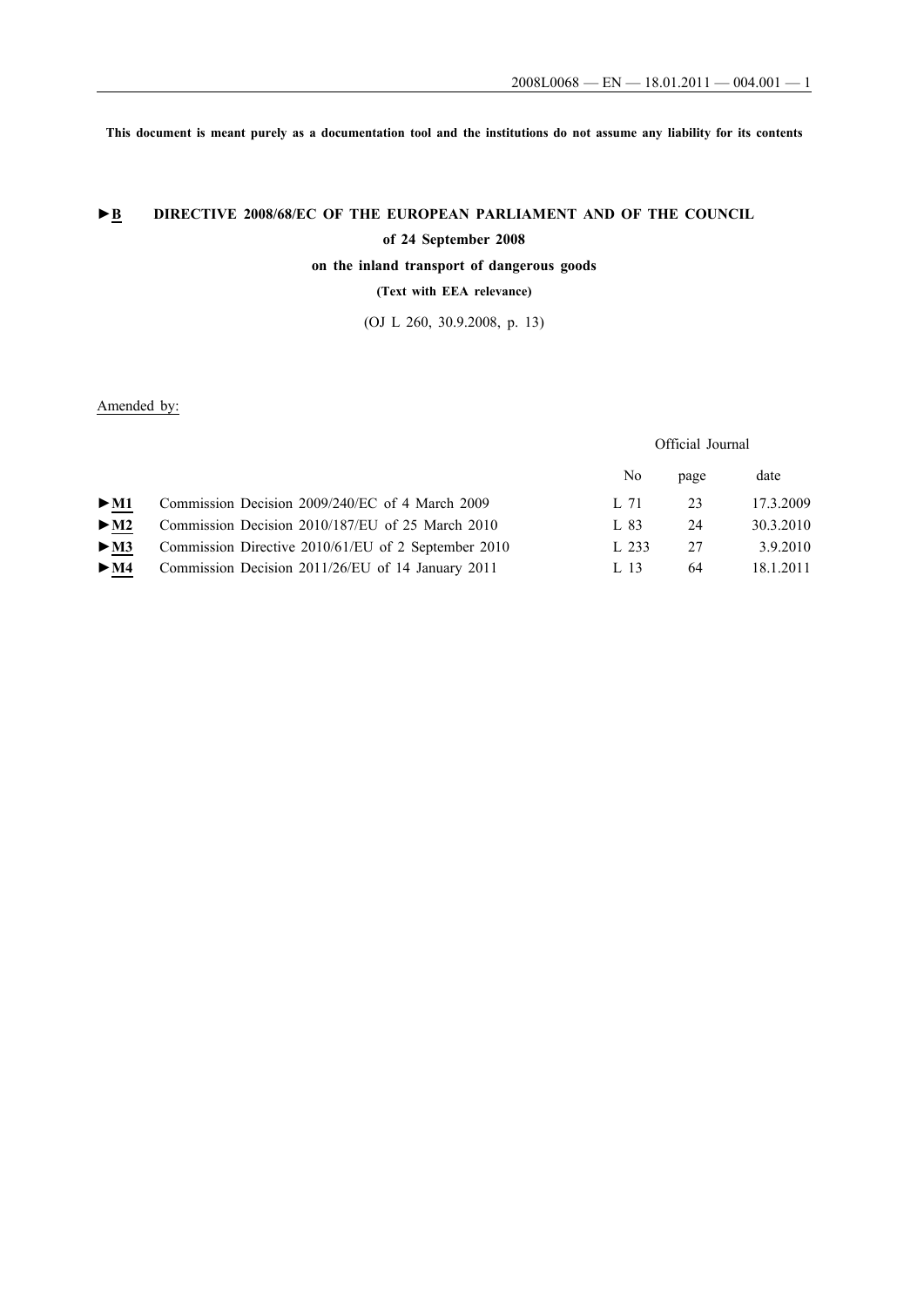### **DIRECTIVE 2008/68/EC OF THE EUROPEAN PARLIAMENT AND OF THE COUNCIL**

#### **of 24 September 2008**

### **on the inland transport of dangerous goods**

**(Text with EEA relevance)**

THE EUROPEAN PARLIAMENT AND THE COUNCIL OF THE EUROPEAN UNION,

Having regard to the Treaty establishing the European Community, and in particular Article 71 thereof,

Having regard to the proposal from the Commission,

Having regard to the opinion of the European Economic and Social Committee  $(1)$ ,

After consulting the Committee of the Regions,

Acting in accordance with the procedure laid down in Article 251 of the Treaty  $(2)$ ,

Whereas:

- (1) The transport of dangerous goods by road, rail or inland waterway presents a considerable risk of accidents. Measures should therefore be taken to ensure that such transport is carried out under the best possible conditions of safety.
- (2) Uniform rules concerning the transport of dangerous goods by road and by rail were established by Council Directive 94/55/EC of 21 November 1994 on the approximation of the laws of the Member States with regard to the transport of dangerous goods by road (3) and Council Directive 96/49/EC of 23 July 1996 on the approximation of the laws of the Member States with regard to the transport of dangerous goods by rail (4) respectively.
- (3) In order to set up a common regime covering all aspects of the inland transport of dangerous goods, Directives 94/55/EC and 96/49/EC should be replaced with a single Directive which also lays down provisions in relation to inland waterways.
- (4) The majority of Member States are contracting parties to the European Agreement concerning the International Carriage of Dangerous Goods by Road (ADR), subject to the Regulations concerning the International Carriage of Dangerous Goods by Rail (RID) and, in so far as is relevant, contracting parties to the European Agreement concerning the International Carriage of Dangerous Goods by Inland Waterways (ADN).

<sup>(1)</sup> OJ C 256, 27.10.2007, p. 44.

 $(2)$  Opinion of the European Parliament of 5 September 2007 (OJ C 187 E, 24.7.2008, p. 148), Council Common Position of 7 April 2008 (OJ C 117 E, 14.5.2008, p. 1) and Position of the European Parliament of 19 June 2008 (not yet published in the Official Journal).

<sup>(3)</sup> OJ L 319, 12.12.1994, p. 7.

<sup>(4)</sup> OJ L 235, 17.9.1996, p. 25.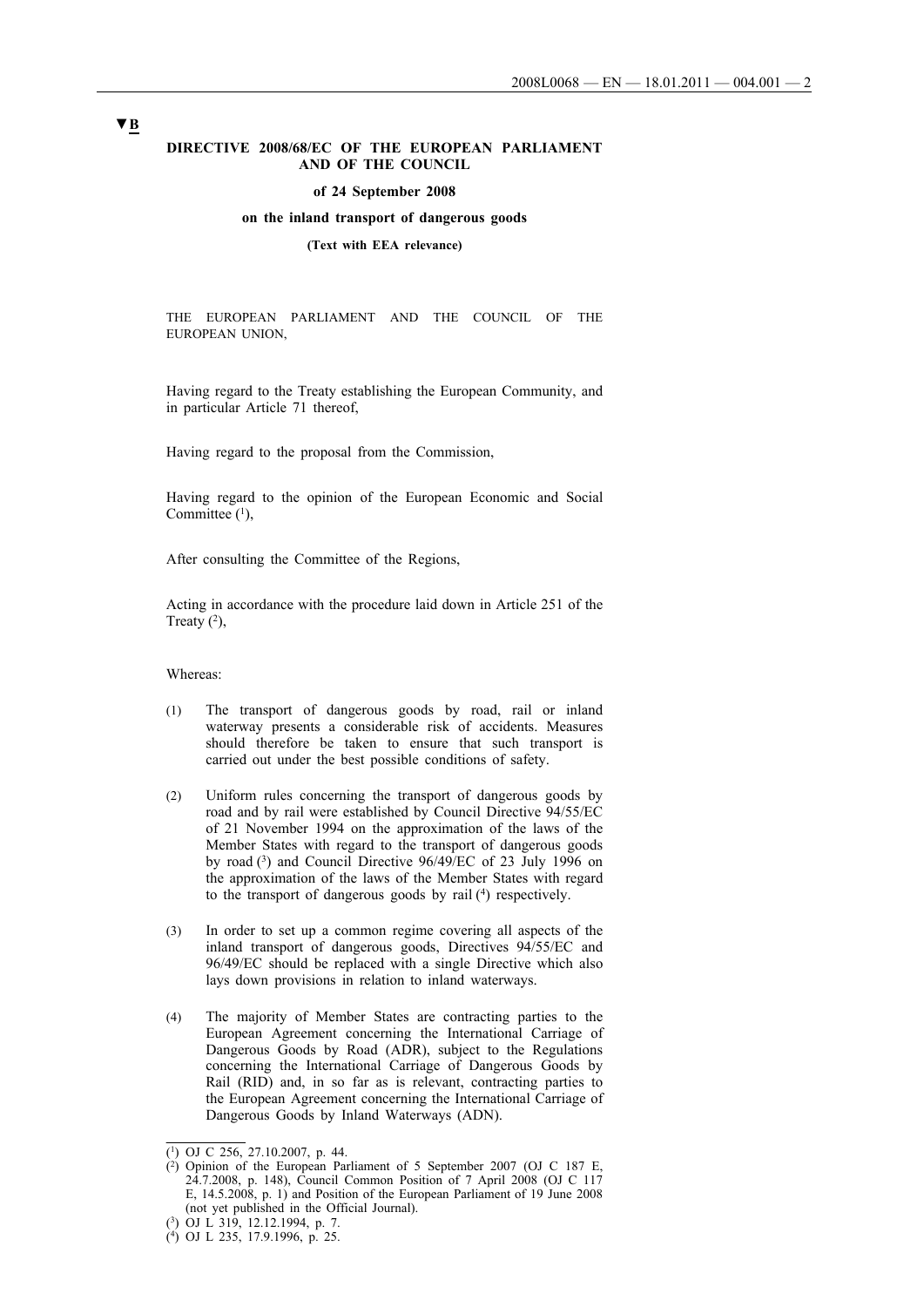- (5) The ADR, RID and ADN lay down uniform rules for the safe international transport of dangerous goods. Such rules should also be extended to national transport in order to harmonise across the Community the conditions under which dangerous goods are transported and to ensure the proper functioning of the common transport market.
- (6) This Directive should not apply to the transport of dangerous goods in certain exceptional circumstances linked to the nature of the vehicles or vessels involved, or to the limited nature of the transport undertaken.
- (7) Nor should the provisions of this Directive apply to the transport of dangerous goods under the direct and physical responsibility or supervision of the armed forces. The transport of dangerous goods carried out by commercial contractors working for the armed forces should, however, fall within the scope of this Directive unless the contractual duties are carried out under the direct and physical responsibility or supervision of the armed forces.
- (8) A Member State that has no railway system, and no immediate prospect of having one, would be under a disproportionate and pointless obligation if it had to transpose and implement the provisions of this Directive in respect of rail transport. Such a Member State should, for as long as it has no railway system, therefore be exempted from the obligation to transpose and implement this Directive in relation to rail transport.
- (9) Each Member State should retain the right to exempt from the application of this Directive the transport of dangerous goods by inland waterway if the inland waterways in its territory are not linked, by inland waterway, to the waterways of other Member States, or if no dangerous goods are transported on them.
- (10) Without prejudice to Community law, and the provisions of Annex I, Section I.1 (1.9), Annex II, Section II.1 (1.9) and Annex III, Section III.1 (1.9), Member States should retain the right, on grounds of transport safety, to maintain or adopt provisions in areas not covered by this Directive. Those provisions should be clear and specific.
- (11) Each Member State should retain the right to regulate or prohibit the transport of dangerous goods within its territory, on grounds other than safety, such as grounds of national security or environmental protection.
- (12) The use of means of transport registered in third countries should be allowed for the international transport of dangerous goods within the territories of the Member States, subject to compliance with the relevant provisions of the ADR, RID or ADN and of this **Directive**
- (13) Each Member State should retain the right to apply more stringent rules to national transport operations performed using means of transport registered or put into circulation within its territory.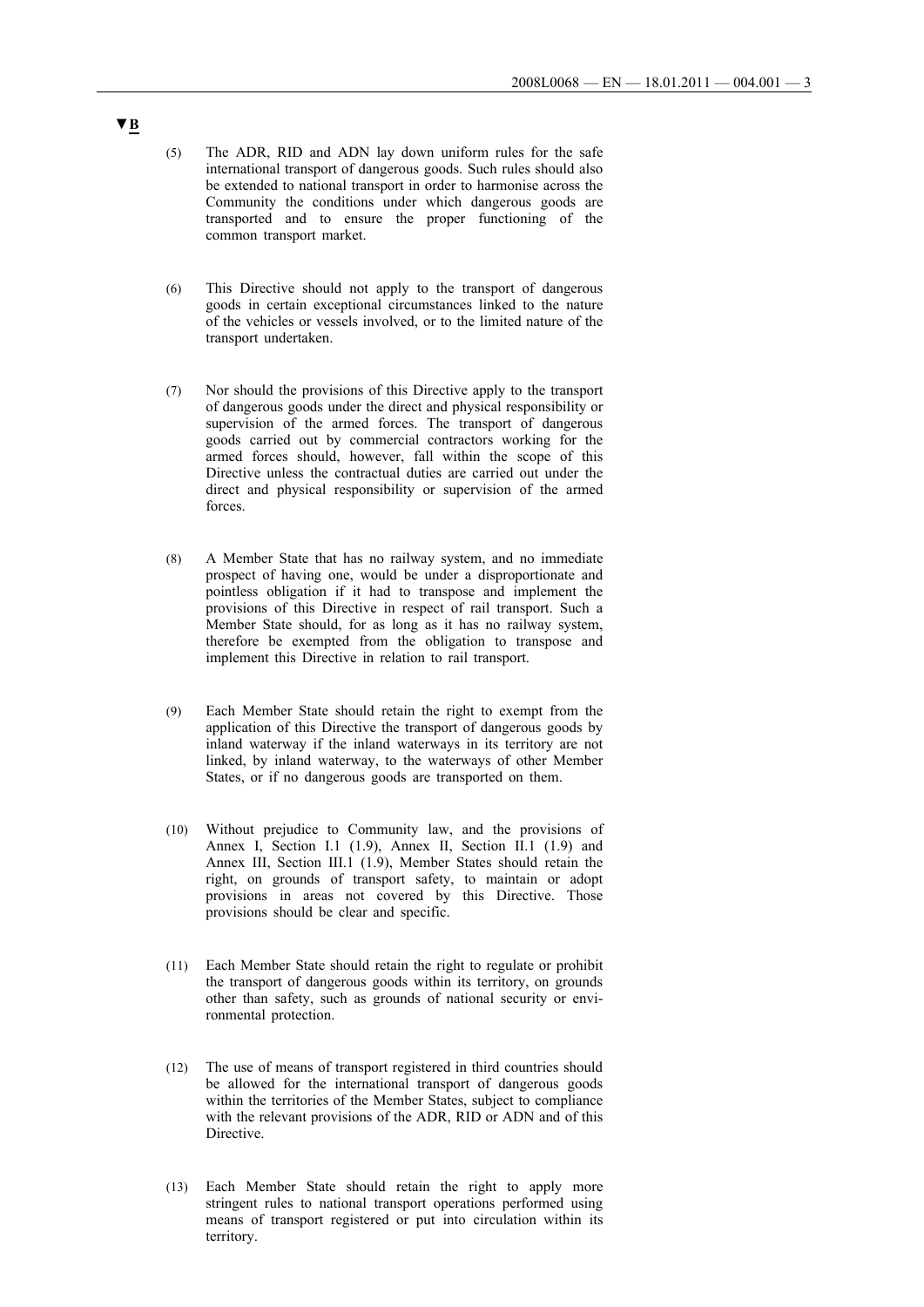- (14) The harmonisation of the conditions applicable to the national transport of dangerous goods should not prevent specific national circumstances from being taken into account. This Directive should therefore permit Member States to grant certain derogations under certain specified conditions. Such derogations should be listed in this Directive as 'national derogations'.
- (15) In order to address unusual and exceptional situations, Member States should have the right to grant individual authorisations allowing the transport of dangerous goods within their territory which would otherwise be prohibited by this Directive.
- (16) In view of the level of investment required in this sector, Member States should be permitted to retain on a temporary basis certain specific national provisions concerning the construction requirements relating to means of transport and equipment and concerning transport through the Channel Tunnel. Member States should also be permitted to maintain and adopt provisions for the transport of dangerous goods by rail between Member States and States which are contracting parties to the Organisation for Cooperation of Railways (OSJD) until the rules set out in Annex II to the Agreement on International Goods Transport by Rail (SMGS) and the provisions of Annex II, Section II.1, to this Directive, and thereby the RID, have been harmonised. Within 10 years of the entry into force of this Directive, the Commission should assess the consequences of these provisions and, if necessary, submit appropriate proposals. Such provisions should be listed in this Directive as 'additional transitional provisions'.
- (17) It is necessary to be able to adapt rapidly the Annexes to this Directive to scientific and technical progress, including the development of new technologies for tracking and tracing, in particular to take account of new provisions incorporated into the ADR, RID and ADN. Amendments to the ADR, RID and ADN and the corresponding adaptations to the Annexes should enter into force simultaneously. The Commission should provide Member States with financial support, as appropriate, for the translation of the ADR, RID and ADN and any amendments thereto into their official languages.
- (18) The measures necessary for the implementation of this Directive should be adopted in accordance with Council Decision 1999/468/EC of 28 June 1999 laying down the procedures for the exercise of implementing powers conferred on the Commission  $(1)$ .
- (19) In particular, the Commission should be empowered to adapt the Annexes to this Directive to scientific and technical progress. Since those measures are of general scope and are designed to amend non-essential elements of this Directive, inter alia, by supplementing it with new non-essential elements, they must be adopted in accordance with the regulatory procedure with scrutiny provided for in Article 5a of Decision 1999/468/EC.
- (20) The Commission should also be able to revise the lists of national derogations and to decide upon the application and implementation of emergency measures in the event of an accident or incident.

 $\overline{(^1)}$  OJ L 184, 17.7.1999, p. 23.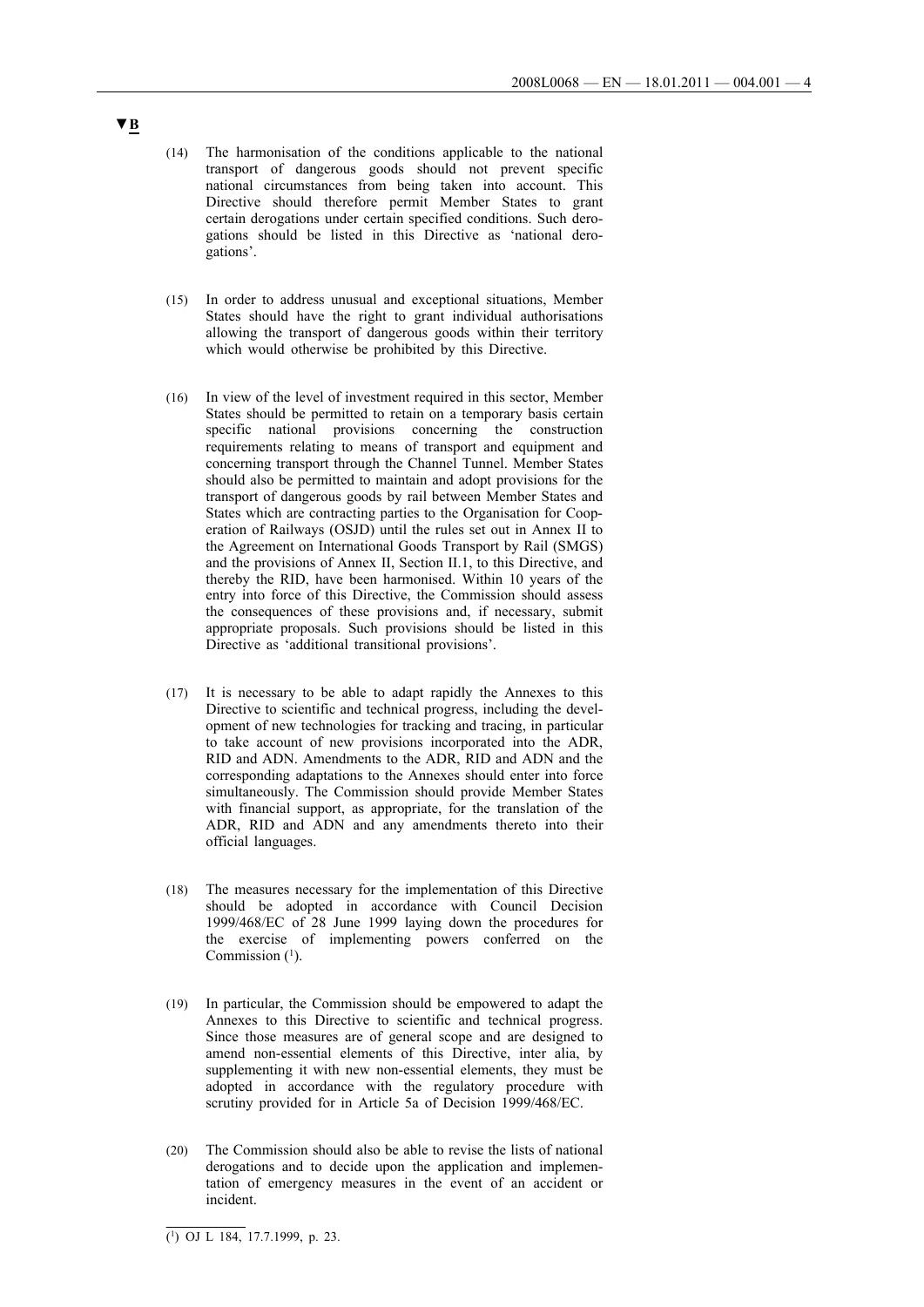- (21) On grounds of efficiency, the normal time limits for the regulatory procedure with scrutiny should be curtailed for the adoption of adaptations to the Annexes to scientific and technical progress.
- (22) Since the objectives of this Directive, namely to ensure the uniform application of harmonised safety rules throughout the Community and a high level of safety in national and international transport operations, cannot be sufficiently achieved by the Member States and can therefore, by reason of the scale and effects of this Directive, be better achieved at Community level, the Community may adopt measures, in accordance with the principle of subsidiarity as set out in Article 5 of the Treaty. In accordance with the principle of proportionality, as set out in that Article, this Directive does not go beyond what is necessary in order to achieve those objectives.
- (23) The provisions of this Directive are without prejudice to the commitment entered into by the Community and its Member States, in accordance with the goals set at the United Nations Conference on Environment and Development (UNCED) in Rio de Janeiro in June 1992, to strive for the harmonisation of systems for the classification of dangerous substances.
- (24) The provisions of this Directive are without prejudice to the Community legislation governing the safety conditions under which biological agents and genetically modified organisms, regulated under Council Directive 90/219/EEC of 23 April 1990 on the contained use of genetically modified micro-organisms (1), Directive 2001/18/EC of the European Parliament and of the Council of 12 March 2001 on the deliberate release into the environment of genetically modified organisms (2) and Directive 2000/54/EC of the European Parliament and of the Council of 18 September 2000 on the protection of workers from risks related to exposure to biological agents at work  $(3)$ , should be transported.
- (25) The provisions of this Directive are without prejudice to the application of other Community provisions in the fields of occupational safety and health and environmental protection. They are, in particular, without prejudice to the framework Directive on occupational safety and health, Council Directive 89/391/EEC of 12 June 1989 on the introduction of measures to encourage improvements in the safety and health of workers at work  $(4)$ , and its subsidiary directives.
- (26) Directive 2006/87/EC of the European Parliament and of the Council of 12 December 2006 laying down technical requirements for inland waterway vessels (5) provides that vessels carrying a certificate issued pursuant to the Regulation for the transport of dangerous substances on the Rhine (ADNR) may carry dangerous goods throughout the territory of the Community under the conditions stated in that certificate. As a consequence of the adoption of this Directive, Directive 2006/87/ EC should be amended in order to delete that provision.

<sup>(1)</sup> OJ L 117, 8.5.1990, p. 1.

<sup>(2)</sup> OJ L 106, 17.4.2001, p. 1.

<sup>(3)</sup> OJ L 262, 17.10.2000, p. 21.

<sup>(4)</sup> OJ L 183, 29.6.1989, p. 1.

 $(5)$  OJ L 389, 30, 12, 2006, p. 1.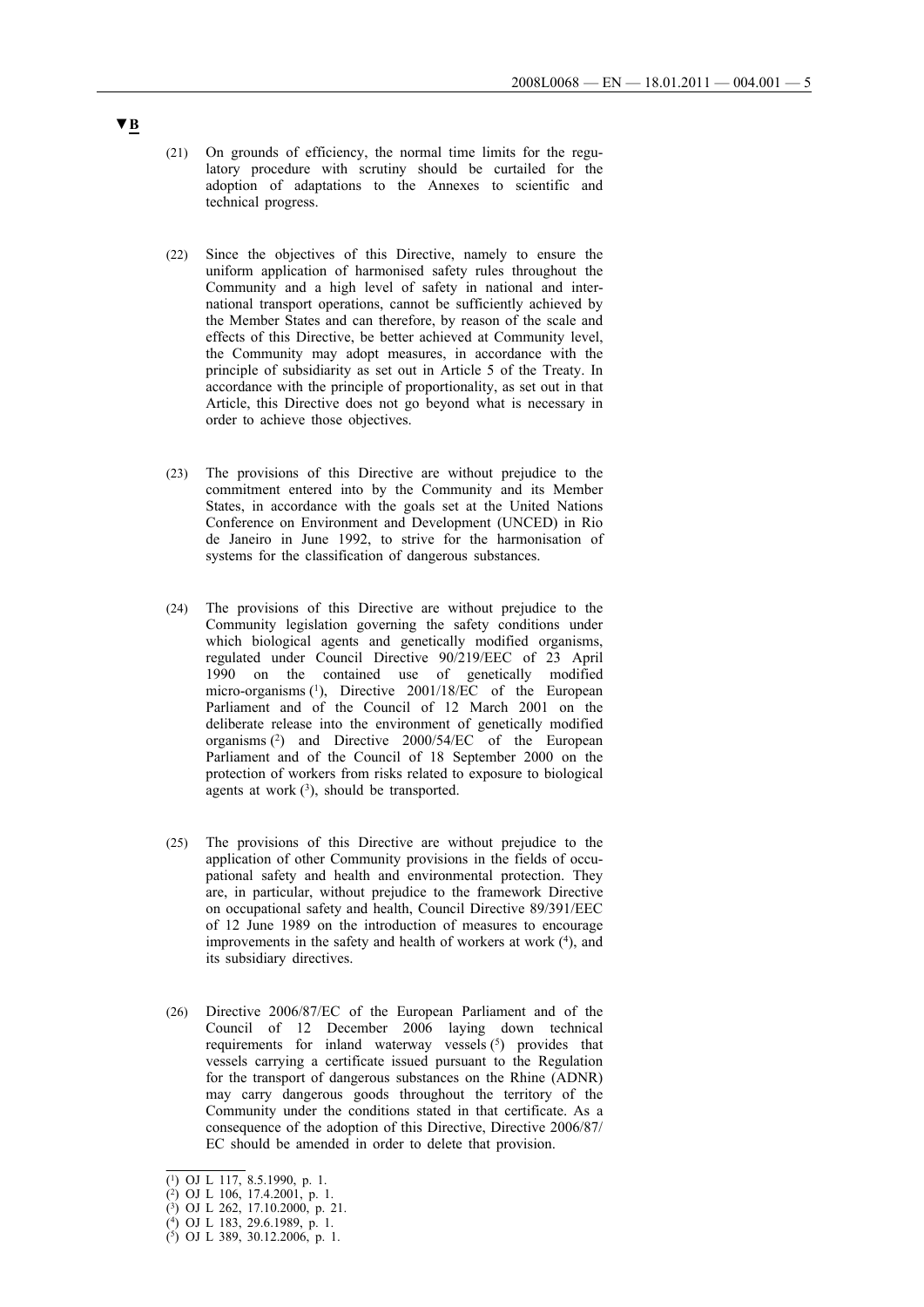- (27) A transitional period of up to two years should be allowed for the application of the provisions of this Directive to the transport of dangerous goods by inland waterway so as to allow sufficient time for the adaptation of national provisions, the establishment of legal frameworks and the training of personnel. A general transitional period of five years should be granted in respect of all ship and personnel certificates issued before or during the transitional period for the application of the provisions of this Directive to the transport of dangerous goods by inland waterway, unless a shorter period of validity is indicated in the certificate.
- (28) Directives 94/55/EC and 96/49/EC should therefore be repealed. In the interests of clarity and coherence, it is also necessary to repeal Council Directive 96/35/EC of 3 June 1996 on the appointment and vocational qualification of safety advisers for the transport of dangerous goods by road, rail and inland waterway (1), Directive 2000/18/EC of the European Parliament and of the Council of 17 April 2000 on minimum examination requirements for safety advisers for the transport of dangerous goods by road, rail or inland waterway  $(2)$ , Commission Decision 2005/263/EC of 4 March 2005 authorising Member States to adopt certain derogations pursuant to Directive 94/55/ EC with regard to the transport of dangerous goods by road  $(3)$ , and Commission Decision 2005/180/EC of 4 March 2005 authorising Member States to adopt certain derogations pursuant to Council Directive 96/49/EC with regard to the transport of dangerous goods by rail (4).
- (29) In accordance with point 34 of the Interinstitutional Agreement on better law-making (5), Member States are encouraged to draw up, for themselves and in the interest of the Community, their own tables, illustrating, as far as possible, the correlation between this Directive and the transposition measures, and to make them public,

## HAVE ADOPTED THIS DIRECTIVE:

### *Article 1*

### **Scope**

1. This Directive shall apply to the transport of dangerous goods by road, by rail or by inland waterway within or between Member States, including the activities of loading and unloading, the transfer to or from another mode of transport and the stops necessitated by the circumstances of the transport.

It shall not apply to the transport of dangerous goods:

- (a) by vehicles, wagons or vessels belonging to or under the responsibility of the armed forces;
- (b) by seagoing vessels on maritime waterways forming part of inland waterways;

<sup>(1)</sup> OJ L 145, 19.6.1996, p. 10.

<sup>(2)</sup> OJ L 118, 19.5.2000, p. 41.

<sup>(3)</sup> OJ L 85, 2.4.2005, p. 58.

<sup>(4)</sup> OJ L 61, 8.3.2005, p. 41.

<sup>(5)</sup> OJ C 321, 31.12.2003, p. 1.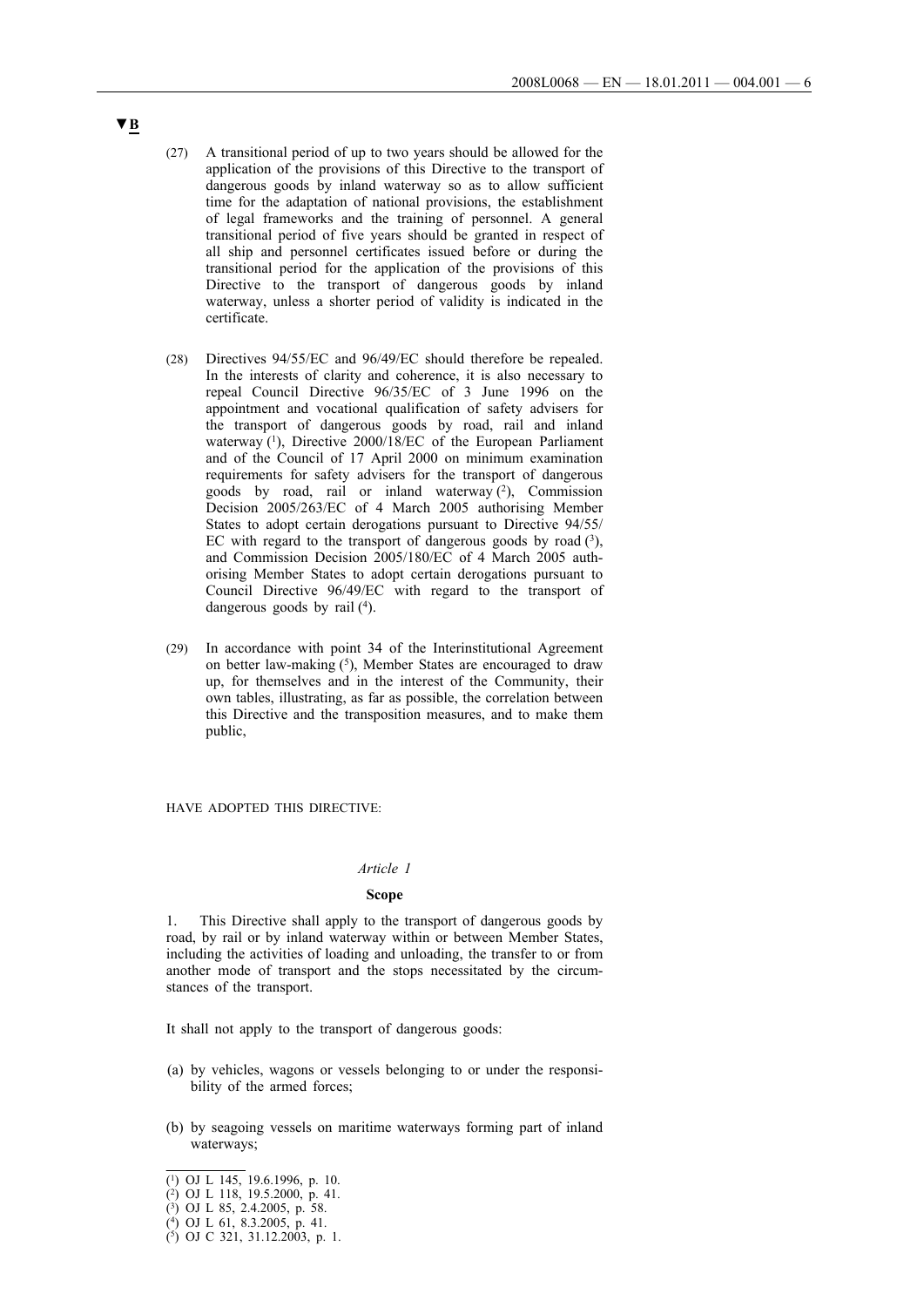(c) by ferries only crossing an inland waterway or harbour; or

(d) wholly performed within the perimeter of an enclosed area.

2. Annex II, Section II.1, shall not apply to Member States that do not have a railway system, for as long as no such system is established within their territory.

3. Within one year of the entry into force of this Directive, Member States may decide not to apply Annex III, Section III.1, for one of the following reasons:

- (a) they have no inland waterways;
- (b) their inland waterways are not linked, by inland waterway, to the waterways of other Member States; or
- (c) no dangerous goods are transported on their inland waterways.

If a Member State decides not to apply the provisions of Annex III, Section III.1, it shall notify that decision to the Commission, which shall inform the other Member States.

4. Member States may lay down specific safety requirements for the national and international transport of dangerous goods within their territory as regards:

- (a) the transport of dangerous goods by vehicles, wagons or inland waterway vessels not covered by this Directive;
- (b) where justified, the use of prescribed routes including the use of prescribed modes of transport;
- (c) special rules for the transport of dangerous goods in passenger trains.

They shall inform the Commission of such provisions and their justifications.

The Commission shall inform the other Member States accordingly.

5. Member States may regulate or prohibit, strictly for reasons other than safety during transport, the transport of dangerous goods within their territory.

# *Article 2*

### **Definitions**

For the purposes of this Directive:

- 1. 'ADR' shall mean the European Agreement concerning the International Carriage of Dangerous Goods by Road, concluded at Geneva on 30 September 1957, as amended;
- 2. 'RID' shall mean the Regulations concerning the International Carriage of Dangerous Goods by Rail, appearing as Appendix C to the Convention concerning International Carriage by Rail (COTIF) concluded at Vilnius on 3 June 1999, as amended;
- 3. 'ADN' shall mean the European Agreement concerning the International Carriage of Dangerous Goods by Inland Waterways, concluded at Geneva on 26 May 2000, as amended;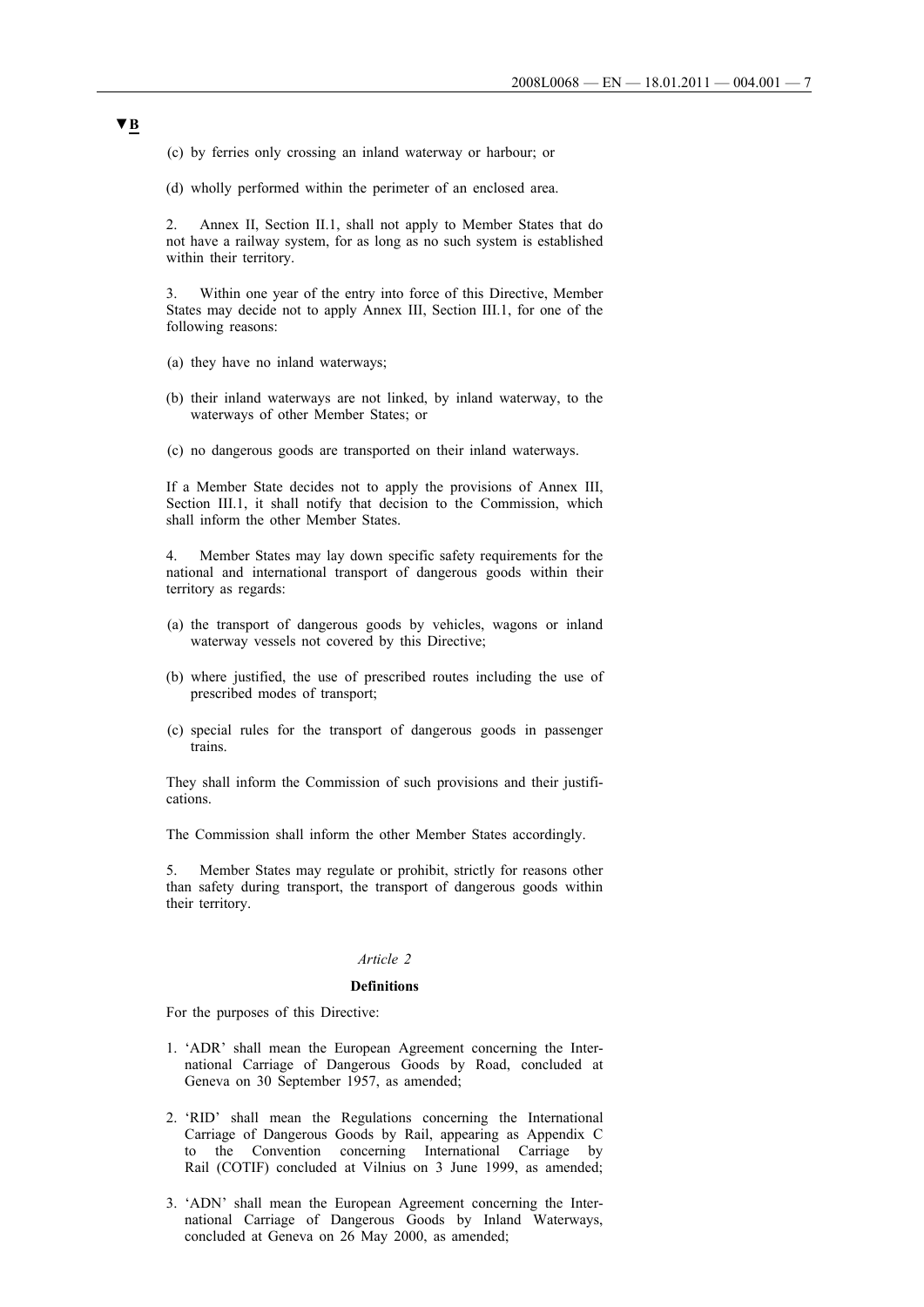- 4. 'vehicle' shall mean any motor vehicle intended for use on the road, having at least four wheels and a maximum design speed exceeding 25 km/h, and any trailer, with the exception of vehicles which run on rails, mobile machinery and agricultural and forestry tractors that do not travel at a speed exceeding 40 km/h when transporting dangerous goods;
- 5. 'wagon' shall mean any rail vehicle without its own means of propulsion that runs on its own wheels on railway tracks and is used for the carriage of goods;
- 6. 'vessel' shall mean any inland waterway or seagoing vessel.

## *Article 3*

# **General provisions**

1. Without prejudice to Article 6, dangerous goods shall not be transported in so far as this is prohibited by Annex I, Section I.1, Annex II, Section II.1, or Annex III, Section III.1.

2. Without prejudice to the general rules on market access or the rules generally applicable to the transport of goods, the transport of dangerous goods shall be authorised, subject to compliance with the conditions laid down in Annex I, Section I.1, Annex II, Section II.1, and Annex III, Section III.1.

### *Article 4*

#### **Third countries**

The transport of dangerous goods between Member States and third countries shall be authorised in so far as it complies with the requirements of the ADR, RID or ADN, unless otherwise indicated in the Annexes.

### *Article 5*

#### **Restrictions on grounds of transport safety**

1. Member States may on grounds of transport safety apply more stringent provisions, with the exception of construction requirements, concerning the national transport of dangerous goods by vehicles, wagons and inland waterway vessels registered or put into circulation within their territory.

If, in the event of an accident or incident within its territory, a Member State considers that the safety provisions applicable have been found to be insufficient to limit the hazards involved in transport operations and if there is an urgent need to take action, that Member State shall, at the planning stage, notify the Commission of the measures which it proposes to take.

Acting in accordance with the procedure referred to in Article 9(2), the Commission shall decide whether to authorise the implementation of the measures in question and the duration of that authorisation.

### *Article 6*

#### **Derogations**

1. Member States may authorise the use of languages other than those provided for in the Annexes for transport operations performed within their territories.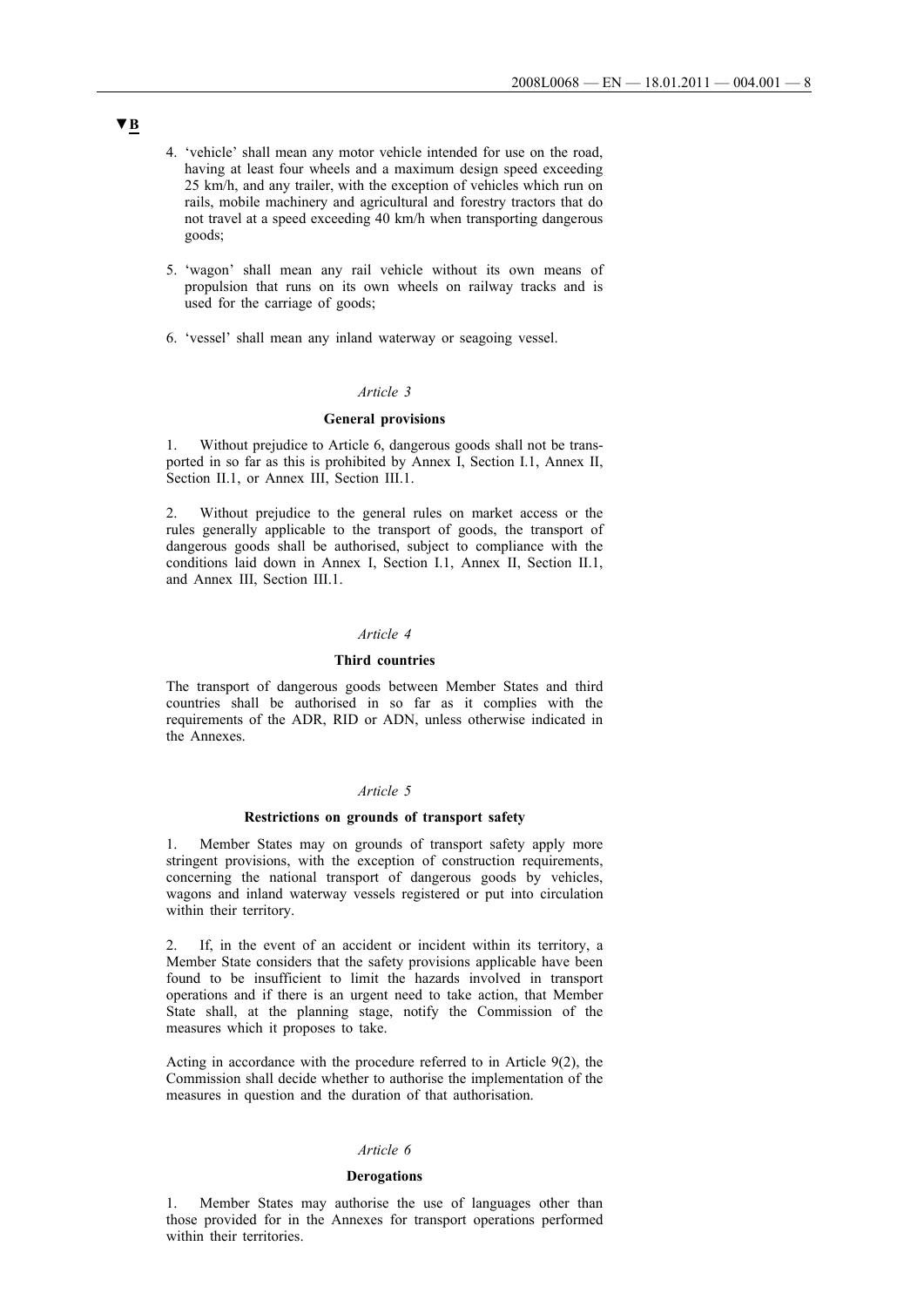- 2. (a) Provided that safety is not compromised, Member States may request derogations from Annex I, Section I.1, Annex II, Section II.1, and Annex III, Section III.1, for the transport within their territories of small quantities of certain dangerous goods, with the exception of substances having a medium or high level of radioactivity, provided that the conditions for such transport are no more stringent than the conditions set out in those Annexes.
	- (b) Provided that safety is not compromised, Member States may also request derogations from Annex I, Section I.1, Annex II, Section II.1, and Annex III, Section III.1, for the transport of dangerous goods within their territory in the case of:
		- (i) local transport over short distances; or
		- (ii) local transport by rail on particular designated routes, forming part of a defined industrial process and being closely controlled under clearly specified conditions.

The Commission shall examine in each case whether the conditions laid down in subparagraphs (a) and (b) have been met and shall decide, in accordance with the procedure referred to in Article 9(2), whether to authorise the derogation and to add it to the list of national derogations set out in Annex I, Section I.3, Annex II, Section II.3, or Annex III, Section III.3.

3. Derogations under paragraph 2 shall be valid for a period not exceeding six years from the date of authorisation, such period to be fixed in the authorisation decision. As regards the existing derogations set out in Annex I, Section I.3, Annex II, Section II.3, and Annex III, Section III.3, the date of authorisation shall be deemed to be 30 June 2009. Unless indicated otherwise, derogations shall be valid for a period of six years.

Derogations shall be applied without discrimination.

If a Member State requests the extension of an authorisation for a derogation, the Commission shall review the derogation in question.

If no amendment to Annex I, Section I.1, Annex II, Section II.1, or Annex III, Section III.1, affecting the subject matter of the derogation has been adopted, the Commission, acting in accordance with the procedure referred to in Article 9(2), shall renew the authorisation for a further period not exceeding six years from the date of authorisation, such period to be fixed in the authorisation decision.

If an amendment to Annex I, Section I.1, Annex II, Section II.1, or Annex III, Section III.1, affecting the subject matter of the derogation has been adopted, the Commission, acting in accordance with the procedure referred to in Article 9(2), may:

- (a) declare the derogation obsolete and remove it from the relevant Annex;
- (b) limit the scope of the authorisation and amend the relevant Annex accordingly;
- (c) renew the authorisation for a further period not exceeding six years from the date of authorisation, such period to be fixed in the authorisation decision.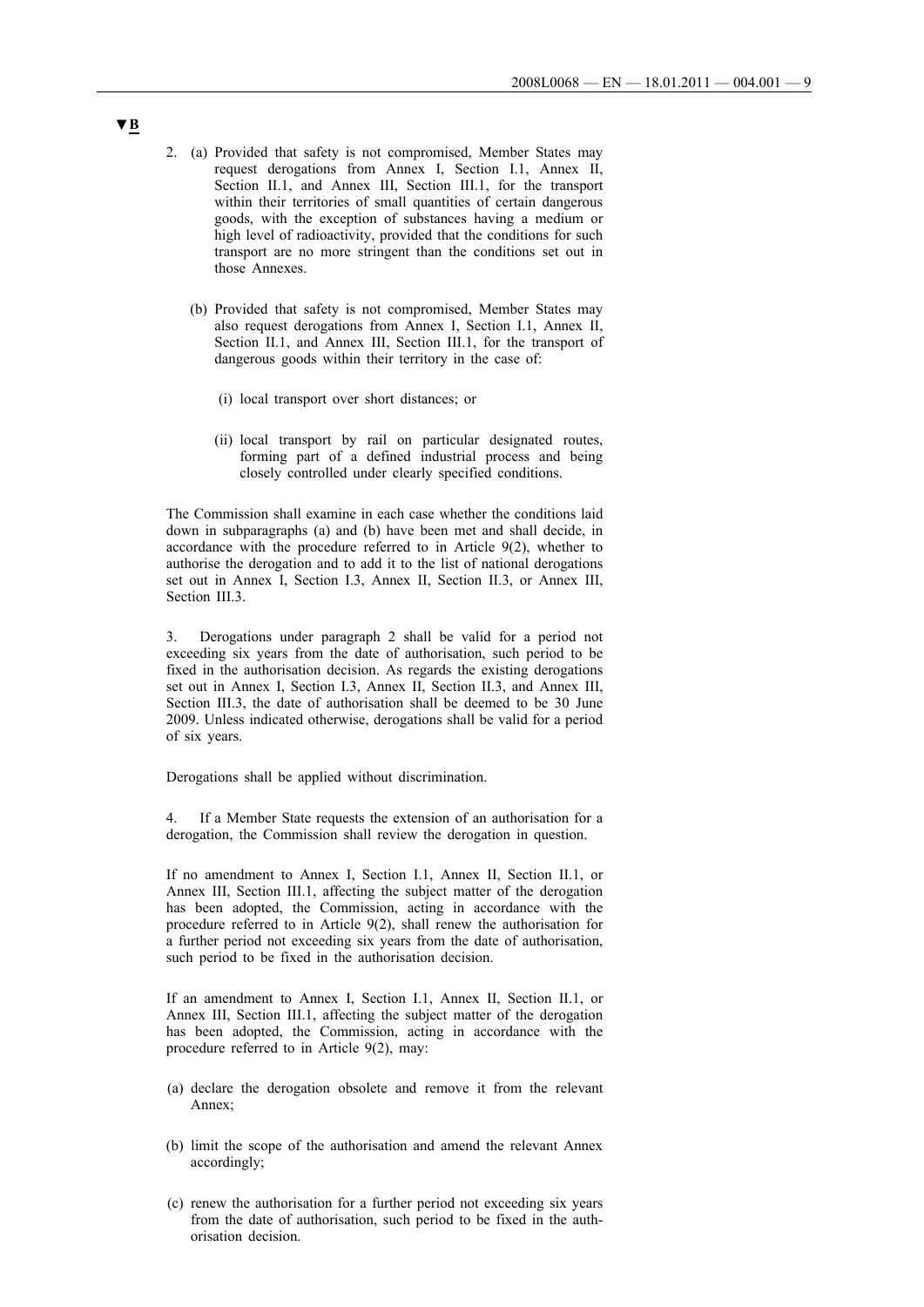5. Every Member State may, exceptionally and provided that safety is not compromised, issue individual authorisations to carry out transport operations of dangerous goods within its territory which are prohibited by this Directive or to carry out such operations under conditions different from those laid down in this Directive, provided that those transport operations are clearly defined and limited in time.

### *Article 7*

### **Transitional provisions**

Within their respective territories, Member States may maintain the provisions listed in Annex I, Section I.2, Annex II, Section II.2, and Annex III, Section III.2.

Member States which maintain such provisions shall inform the Commission thereof. The Commission shall inform the other Member States.

2. Without prejudice to Article 1(3), Member States may choose not to apply the provisions of Annex III, Section III.1, until, at the latest, 30 June 2011. In such a case, the Member State concerned shall, in respect of inland waterways, continue to apply the provisions of Directives 96/35/EC and 2000/18/EC applicable on 30 June 2009.

#### *Article 8*

#### **Adaptations**

1. The amendments necessary to adapt the Annexes to scientific and technical progress, including the use of technologies for tracking and tracing, in the fields covered by this Directive, in particular to take account of amendments to the ADR, RID and ADN, shall be adopted in accordance with the regulatory procedure with scrutiny referred to in Article 9(3).

2. The Commission shall provide financial support, as appropriate, to the Member States for the translation of the ADR, RID and ADN and their modifications into their official language.

### *Article 9*

#### **Committee procedure**

1. The Commission shall be assisted by a committee on the transport of dangerous goods.

Where reference is made to this paragraph, Articles 5 and 7 of Decision 1999/468/EC shall apply, having regard to the provisions of Article 8 thereof.

The period referred to in Article 5(6) of Decision 1999/468/EC shall be set at three months.

3. Where reference is made to this paragraph, Article 5a(1) to (4) and (5)(b) and Article 7 of Decision 1999/468/EC shall apply, having regard to the provisions of Article 8 thereof.

The time limits laid down in Article  $5a(3)(c)$  and  $(4)(b)$  and  $(e)$  of Decision 1999/468/EC shall be set at one month, one month and two months respectively.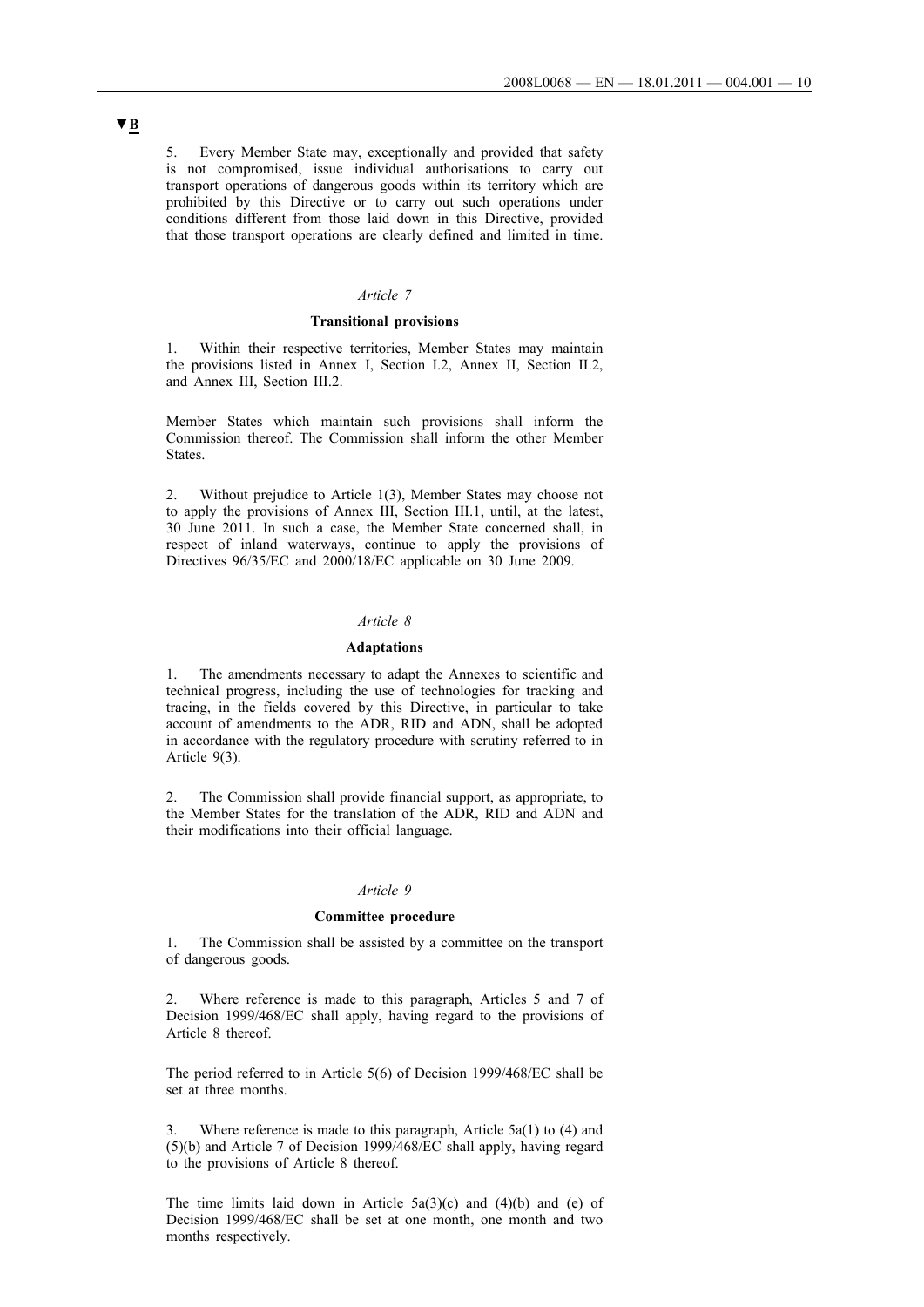## *Article 10*

## **Transposition**

1. Member States shall bring into force the laws, regulations and administrative provisions necessary to comply with this Directive by 30 June 2009 at the latest. They shall forthwith inform the Commission thereof.

When Member States adopt those measures, they shall contain a reference to this Directive or be accompanied by such a reference on the occasion of their official publication. The methods of making such reference shall be laid down by Member States.

2. Member States shall communicate to the Commission the text of the main provisions of national law which they adopt in the field covered by this Directive.

### *Article 11*

### **Amendment**

Article 6 of Directive 2006/87/EC is hereby deleted.

### *Article 12*

### **Repeals**

1. Directives 94/55/EC, 96/49/EC, 96/35/EC and 2000/18/EC are hereby repealed as from 30 June 2009.

Certificates issued pursuant to the provisions of the repealed Directives shall remain valid until their expiry dates.

2. Decisions 2005/263/EC and 2005/180/EC are hereby repealed.

## *Article 13*

### **Entry into force**

This Directive shall enter into force on the 20th day following its publication in the *Official Journal of the European Union*.

### *Article 14*

### **Addressees**

This Directive is addressed to the Member States.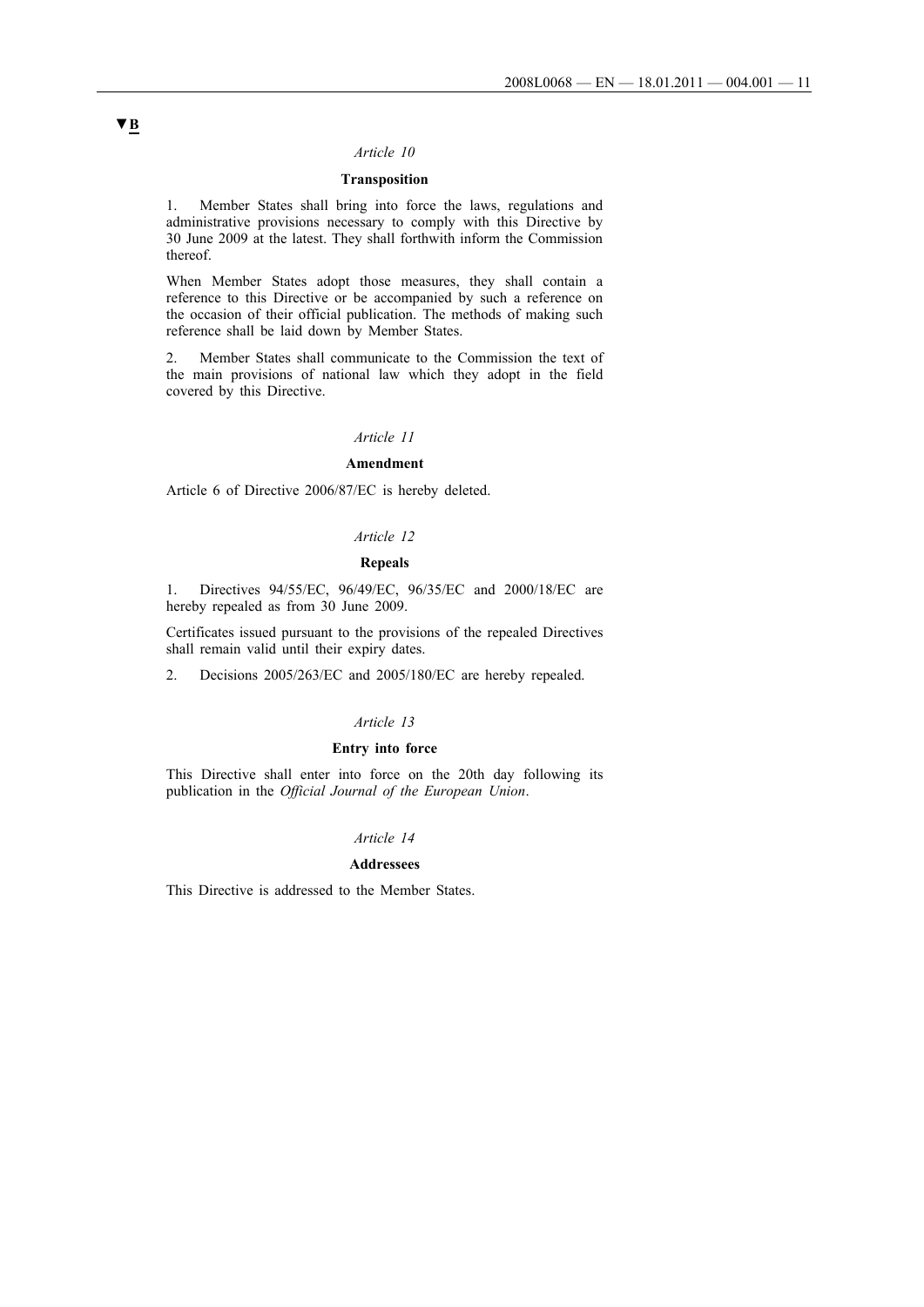#### *ANNEX I*

### **TRANSPORT BY ROAD**

I.1. **ADR**

Annexes A and B to the ADR, as applicable with effect from 1 January 2011, it being understood that 'contracting party' is replaced by 'Member State' as appropriate.

## **▼B**

#### I.2. **Additional transitional provisions**

- 1. Member States may maintain derogations adopted on the basis of Article 4 of Directive 94/55/EC until 31 December 2010 or until Annex I, Section I.1, is amended to reflect the UN Recommendations on the Transport of Dangerous Goods referred to in that Article if this occurs earlier.
- 2. Within its territory each Member State may authorise the use of tanks and vehicles constructed before 1 January 1997 which do not comply with this Directive but were constructed in accordance with the national requirements in force on 31 December 1996, provided that such tanks and vehicles are maintained to the required safety levels.

Tanks and vehicles constructed on or after 1 January 1997 which do not comply with this Directive but were constructed in accordance with the requirements of Directive 94/55/EC in force on the date of their construction may continue to be used for national transport.

- 3. Within its territory each Member State in which the ambient temperature is regularly lower than – 20 °C may impose more stringent standards as regards the operating temperature of materials used for plastic packaging, tanks and their equipment intended for use in the national transport of dangerous goods by road until provisions on the appropriate reference temperatures for given climatic zones are incorporated into Annex I, Section I.1, to this Directive.
- 4. Within its territory each Member State may maintain national provisions other than those laid down in this Directive with regard to the reference temperature for the transport of liquefied gases or mixtures of liquefied gases, until provisions relating to appropriate reference temperatures for designated climatic areas are incorporated into European standards and referred to in Annex I, Section I.1, to this Directive.
- 5. Each Member State may, for transport operations performed by vehicles registered within its territory, maintain the provisions of its national legislation in force on 31 December 1996 relating to the display or placement of an emergency action code or hazard card in place of the hazard identification number laid down in Annex I, Section I.1, to this Directive.
- 6. Member States may maintain national restrictions on the transport of substances containing dioxins and furans applicable on 31 December 1996.

### **▼M4** I.3. **National derogations**

Derogations for Member States for the transport of dangerous goods within their territory on the basis of Article 6(2) of Directive 2008/68/EC.

# **▼B**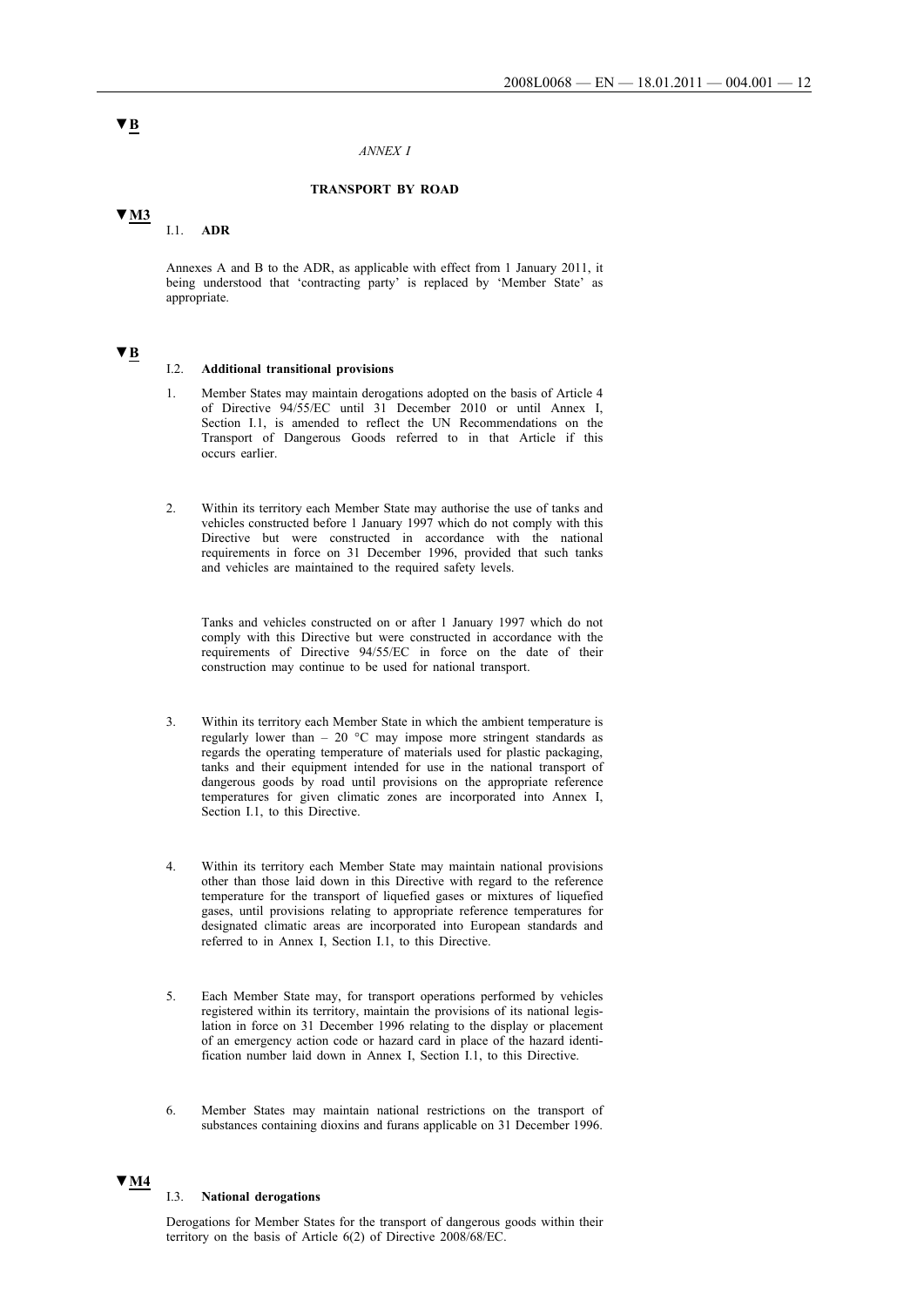Numbering of derogations: RO-a/bi/bii-MS-nn

 $RO = Road$ 

 $a/bi/bii =$  Article 6(2)  $a/bi/bii$ 

MS = Abbreviation of Member State

nn = order number

#### *Based on Article 6(2)(a) of Directive 2008/68/EC*

*BE Belgium*

*RO–a–BE–1*

Subject: Class 1 — Small quantities.

Reference to Annex I, Section I.1, to Directive 2008/68/EC: 1.1.3.6.

Content of the Annex to the Directive: 1.1.3.6 limits to 20 kg the quantity of mining explosives which can be transported in an ordinary vehicle.

Content of the national legislation: Operators of depots remote from supply points may be authorised to transport 25 kg of dynamite or powerful explosives and 300 detonators at the most in ordinary motor vehicles, subject to conditions to be set by the explosives service.

Initial reference to the national legislation: *Article 111 de l'arrêté royal 23 septembre 1958 sur les produits explosifs*.

Expiry date: 30 June 2015.

*RO–a–BE–2*

Subject: Transport of uncleaned empty containers having contained products of different classes.

Reference to Annex I, Section I.1, to Directive 2008/68/EC: 5.4.1.1.6.

Content of the national legislation: Indication on the transport document 'uncleaned empty packages having contained products of different classes'.

Initial reference to the national legislation: Dérogation 6-97.

Comments: Derogation registered by the European Commission as No 21 (under Article 6(10) of Directive 94/55/EC).

Expiry date: 30 June 2015.

*RO–a–BE–3*

Subject: Adoption of RO–a–UK–4.

Initial reference to the national legislation:

Expiry date: 30 June 2015.

*RO–a–BE–4*

Subject: exemption of all ADR requirements for the national transport of maximum 1 000 used ionic smoke detectors from private households to the treatment facility in Belgium via the collection points foreseen in the scenario for the selective collection of smoke detectors.

Reference to ADR: all requirements.

Reference to Annex I, Section I.1, to Directive 2008/68/EC:

Content of the national legislation: The domestic use of ionic smoke detectors is not submitted to regulatory control from a radiological point of view once the smoke detector is of an approved type. The transport of these smoke detectors to the end user is also exempted from ADR requirements. (see 2.2.7.1.2(d)).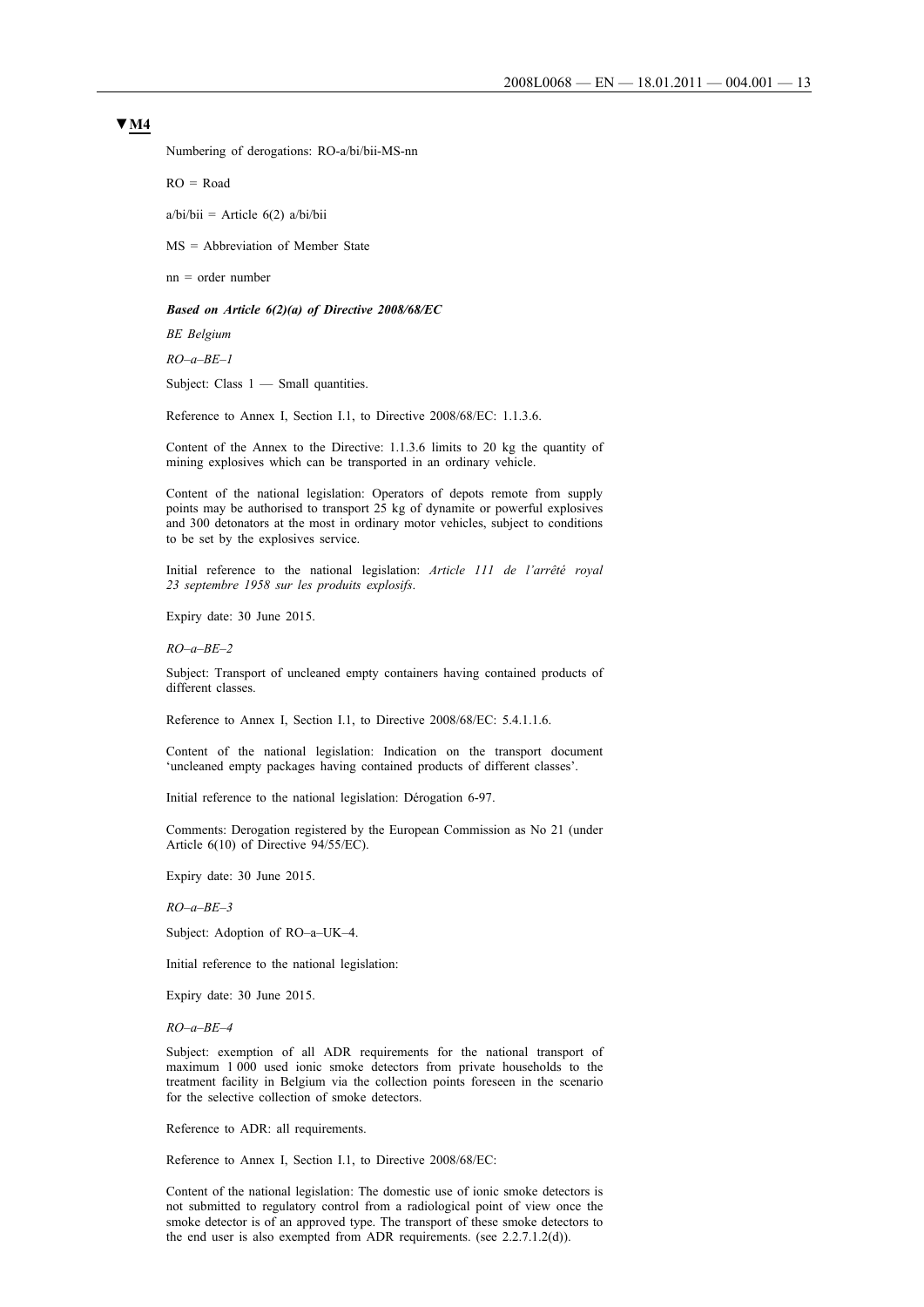The WEEE Directive 2002/96/EC (waste electric and electronic equipment) requires the selective collection of used smoke detectors for treatment of the circuit boards and, for the ionic smoke detectors, to take out the radioactive substances. To make this selective collection possible a scenario has been developed to stimulate private households to bring their used smoke detectors to a collection point from which these detectors can be carried to a treatment facility sometimes via a second collection point or an intermediate storage place.

At the collection points metal packagings will be made available wherein a maximum of 1 000 smoke detectors can be packed. From these points one such package with the smoke detectors can be transported together with others wastes to an intermediate storage or the treatment facility. The package will be labelled with the word 'smoke detector'.

Initial reference to the national legislation: scenario for the selective collection of smoke detectors makes part of the conditions for removal of approved instruments foreseen in article 3.1.d.2 of the royal decree of 20 July 2001: the general radiation protection regulation.

Comments: This derogation is necessary to make the selective collection of used ionic smoke detectors possible.

Expiry date: 30 June 2015.

*DE Germany*

*RO–a–DE–1*

Subject: Mixed packing and mixed loading of car parts with classification 1.4G together with certain dangerous goods (n4).

Reference to Annex I, Section I.1, to Directive 2008/68/EC: 4.1.10 and 7.5.2.1.

Content of the Annex to the Directive: Provisions on mixed packing and mixed loading.

Content of the national legislation: UN 0431 and UN 0503 may be loaded together with certain dangerous goods (products related to car manufacturing) in certain amounts, listed in the exemption. The value 1 000 (comparable with 1.1.3.6.4) shall not be exceeded.

Initial reference to the national legislation: *Gefahrgut-Ausnahmeverordnung — GGAV 2002 vom 6.11.2002 (BGBl. I S. 4350); Ausnahme 28*.

Comments: The exemption is needed to provide fast delivery of safety car parts depending on local demand. Due to the wide product range storage of these products using local garages is not common.

Expiry date: 30 June 2015.

*RO–a–DE–2*

Subject: Exemption from the requirement to carry a transport document and a shippers' declaration for certain quantities of dangerous goods as defined in 1.1.3.6 (n1).

Reference to Annex I, Section I.1, to Directive 2008/68/EC: 5.4.1.1.1 and 5.4.1.1.6.

Content of the Annex to the Directive: contents of the transport document.

Content of the national legislation: For all classes except Class 7: no transport document is needed if the quantity of the goods transported does not exceed the quantities given in 1.1.3.6.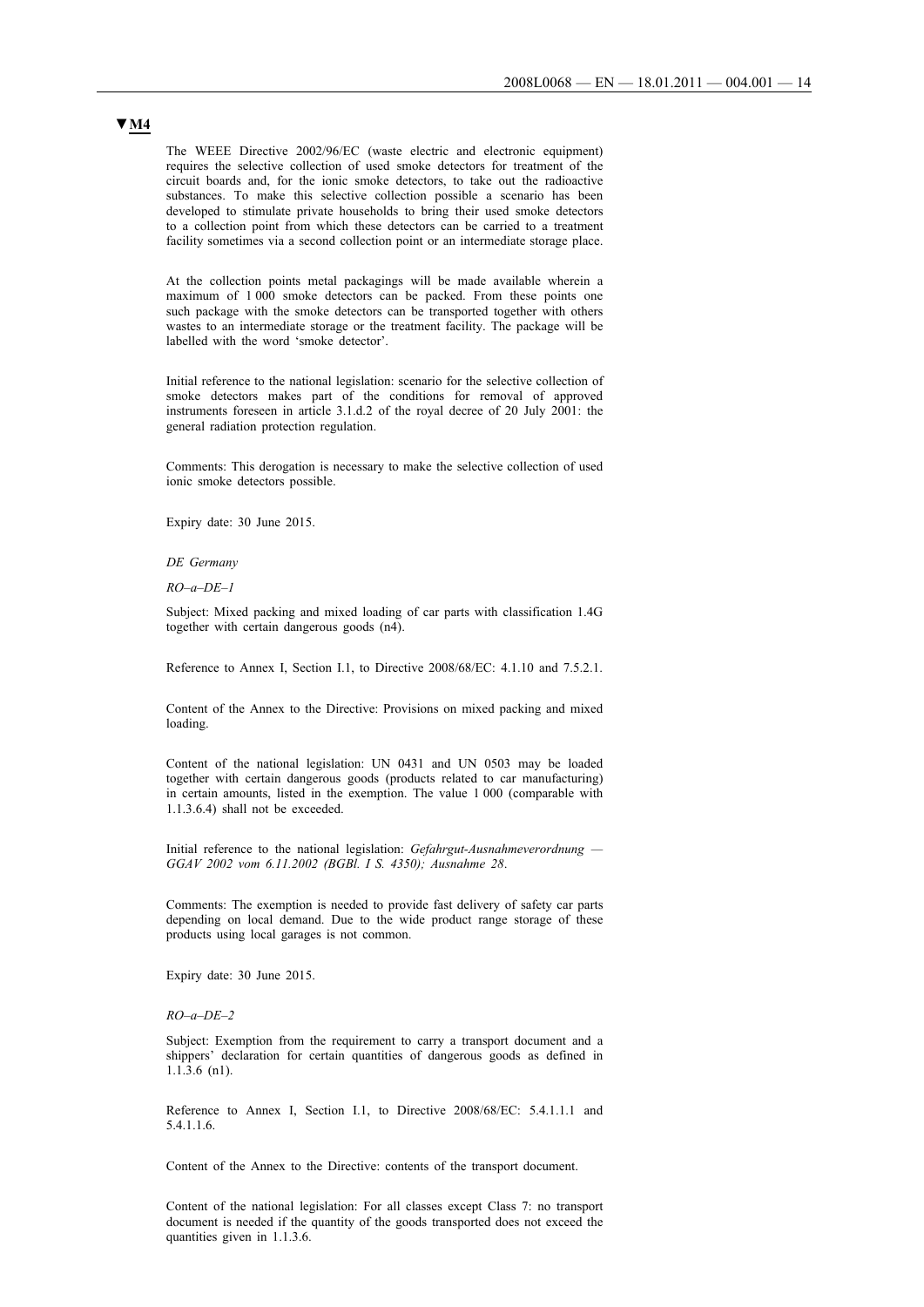Initial reference to the national legislation: *Gefahrgut-Ausnahmeverordnung — GGAV 2002 vom 6.11.2002 (BGBl. I S. 4350); Ausnahme 18*.

Comments: The information provided by the marking and labelling of packages is considered sufficient for national transport, as a transport document is not always appropriate where local distribution is involved.

Derogation registered by the European Commission as No 22 (under Article 6(10) of Directive 94/55/EC).

Expiry date: 30 June 2015.

*RO–a–DE–3*

Subject: Transportation of measurement standards and fuel pumps (empty, non-cleaned).

Reference to Annex I, Section I.1, to Directive 2008/68/EC: Provisions for UN numbers 1202, 1203 and 1223.

Content of the Annex to the Directive: Packaging, marking, documents, transport and handling instructions, instructions for vehicle crews.

Content of the national legislation: Specification of applicable regulations and ancillary provisions for applying the derogation; up to 1 000 l: comparable with empty, non-cleaned packaging; above 1 000 l: Compliance with certain regulations for tanks; transportation empty and non-cleaned only.

Initial reference to the national legislation: *Gefahrgut-Ausnahmeverordnung — GGAV 2002 vom 6.11.2002 (BGBl. I S. 4350); Ausnahme 24.*

Comments: List No 7, 38, 38a.

Expiry date: 30 June 2015.

*RO–a–DE–5*

Subject: Combined packaging authorisation.

Reference to Annex I, Section I.1, to Directive 2008/68/EC: 4.1.10.4 MP2.

Content of the Annex to the Directive: Prohibition of combined packaging.

Content of the national legislation: Classes 1.4S, 2, 3 and 6.1; authorisation of combined packaging of objects in Class 1.4S (cartridges for small weapons), aerosols (Class 2) and cleaning and treatment materials in Classes 3 and 6.1 (UN numbers listed) as sets to be sold in combined packaging in packaging group II and in small quantities.

Initial reference to the national legislation: *Gefahrgut-Ausnahmeverordnung — GGAV 2002 vom 6.11.2002 (BGBl. I S. 4350); Ausnahme 21.*

Comments: List No 30\*, 30a, 30b, 30c, 30d, 30e, 30f, 30g.

Expiry date: 30 June 2015.

*DK Denmark*

*RO–a–DK–1*

Subject: Road transport of packagings or articles containing wastes or residues of dangerous goods collected from households and certain enterprises for the purpose of disposal.

Reference to Annex I, Section I.1, to Directive 2008/68/EC: Part 2, 3, 4.1, 5.2, 5.4 and 8.2.

Content of the Annex to the Directive: Principles for classification, special provisions, packing provisions, marking and labelling provisions, transport document and training.

Content of the national legislation: Inner packagings or articles containing waste or residues of dangerous goods collected from households or certain enterprises may be packed together in outer packagings. The contents of each inner packaging and/or each outer packaging must not exceed set mass or volume limits. Derogations from the provisions concerning classification, packaging, marking and labelling, documentation and training.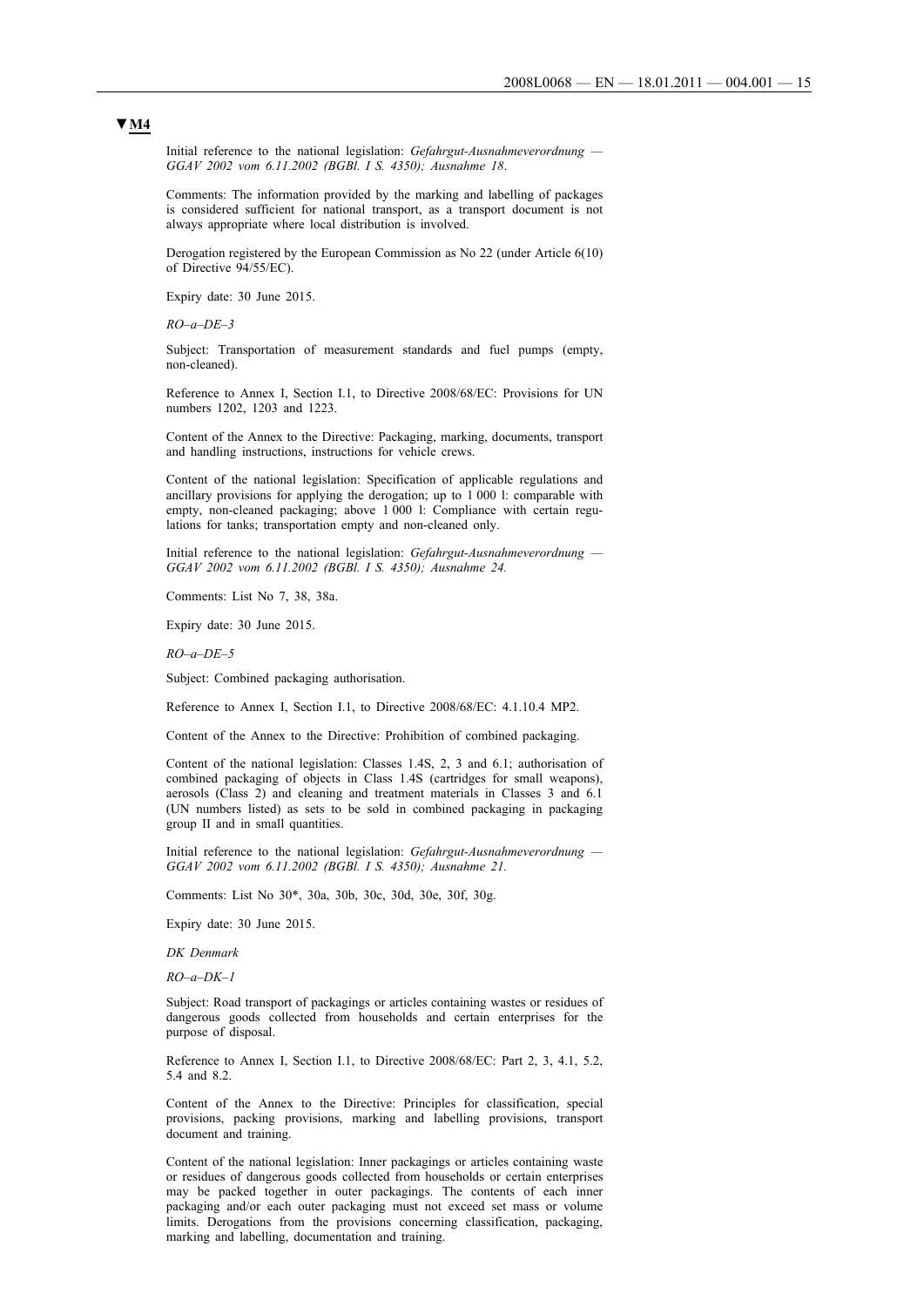Initial reference to the national legislation: *Bekendtgørelse nr. 437 af 6. juni 2005 om vejtransport af farligt gods, § 4 stk. 3*.

Comments: It is not possible to carry out an accurate classification and apply all ADR provisions when wastes or residual amounts of dangerous goods are collected from households and certain enterprises for the purpose of disposal. The waste is typically contained in packagings which have been sold in retail sale.

Expiry date: 30 June 2015.

*RO–a–DK–2*

Subject: Road transport of packaging containing explosive substances and packaging containing detonators on the same vehicle.

Reference to Annex I, Section I.1, to Directive 2008/68/EC: 7.5.2.2.

Content of the Annex to the Directive: Mixed packing provisions.

Content of the national legislation: The rules in the ADR must be observed when transporting dangerous goods by road.

Initial reference to the national legislation: *Bekendtgørelse nr. 729 of 15. august 2001 om vejtransport of farligt gods § 4, stk. l*.

Comments: There is a practical need for being able to pack explosive substances together with detonators on the same vehicle when transporting such goods from where they are stored to the workplace and back again.

When the Danish legislation concerning the transport of dangerous goods is amended, the Danish authorities will allow such transport under the following conditions:

- 1. Not more than 25 kg explosive substances under group D are being transported.
- 2. Not more than 200 pieces of detonators under group B are being transported.
- 3. Detonators and explosive substances must be packed separately in UN-certified packaging in accordance with the rules set out in Directive 2000/61/EC amending Directive 94/55/EC.
- 4. The distance between packaging that contains detonators and packaging that contains explosive substances must be at least 1 metre. This distance has to be observed even after a sudden application of the brakes. Packaging containing explosive substances and packaging containing detonators must be placed in a way that makes it possible quickly to remove them from the vehicle.
- 5. All other rules concerning the transport of dangerous goods by road must be observed.

Expiry date: 30 June 2015.

### *FI Finland*

*RO–a–FI–1*

Subject: Transport of dangerous goods in certain amounts in buses and low active radioactive materials in small quantities for the purposes of health care and research.

Reference to Annex I, Section I.1, to Directive 2008/68/EC: 4.1, 5.4.

Content of the Annex to the Directive: Packaging provisions, documentation.

Content of the national legislation: Transport of dangerous goods in certain amounts under the limit of 1.1.3.6 with a maximum net mass of not more than 200 kg in buses is allowed without using the transport document and without fulfilling all the packaging requirements. When transporting the low active radioactive materials with a weight of max 50 kg for the purposes of health care and research, the vehicle need not be marked and equipped according to the ADR.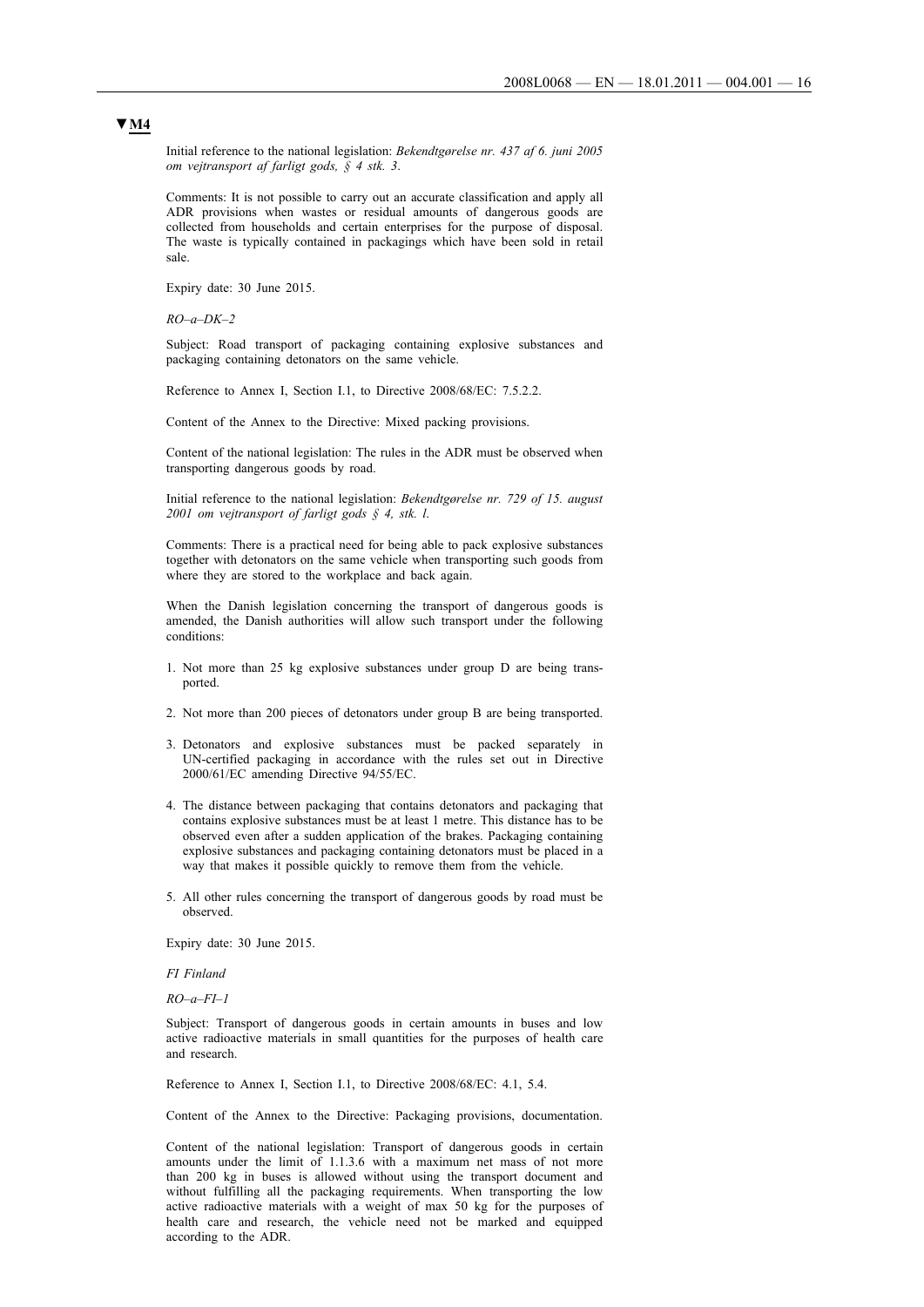Initial reference to the national legislation: *Liikenne- ja viestintäministeriön asetus vaarallisten aineiden kuljetuksesta tiellä (277/2002; 313/2003; 312/2005).*

Expiry date: 30 June 2015.

*RO–a–FI–2*

Subject: Description of empty tanks in the transport document.

Reference to Annex I, Section I.1, to Directive 2008/68/EC: 5.4.1.1.6.

Content of the Annex to the Directive: Special provisions for empty uncleaned packagings, vehicles, containers, tanks, battery-vehicles and multiple element gas containers (MEGCs).

Content of the national legislation: In the case of empty, uncleaned tank vehicles in which two or more substances with UN numbers 1202, 1203 and 1223 have been carried, the description in the transport documents may be completed by the words 'Last load' together with the name of the product having the lowest flashpoint; 'Empty tank vehicle, 3, last load: UN 1203 Motor spirit, II'.

Initial reference to the national legislation: *Liikenne- ja viestintäministeriön asetus vaarallisten aineiden kuljetuksesta tiellä (277/2002; 313/2003).*

Expiry date: 30 June 2015.

*RO–a–FI–3*

Subject: Labelling and marking of the transport unit for explosives.

Reference to Annex I, Section I.1, to Directive 2008/68/EC: 5.3.2.1.1.

Content of the Annex to the Directive: General orange-coloured plate marking provisions.

Content of the national legislation: Transport units transporting (normally in vans) small amounts of explosives (maximum 1 000 kg (net)) to quarries and working sites may be labelled at the front and at the rear, using the placard in model No 1.

Initial reference to the national legislation: *Liikenne- ja viestintäministeriön asetus vaarallisten aineiden kuljetuksesta tiellä (277/2002; 313/2003).*

Expiry date: 30 June 2015.

*FR France*

*RO–a–FR–2*

Subject: Transport of waste arising from care activities involving a risk of infection covered by UN 3291 with a mass less than or equal to 15 kg.

Reference to Annex I, Section I.1, to Directive 2008/68/EC: Annexes A and B.

Content of the national legislation: Exemption from the requirements of the ADR for the transport of waste arising from care activities presenting a risk of infection covered by UN 3291 with a mass less than or equal to 15 kg.

Initial reference to the national legislation: *Arrêté du 1er juin 2001 relatif au transport des marchandises dangereuses par route — Article 12.*

Expiry date: 30 June 2015.

*RO–a–FR–5*

Subject: Transport of dangerous goods in public passenger transport vehicles (18).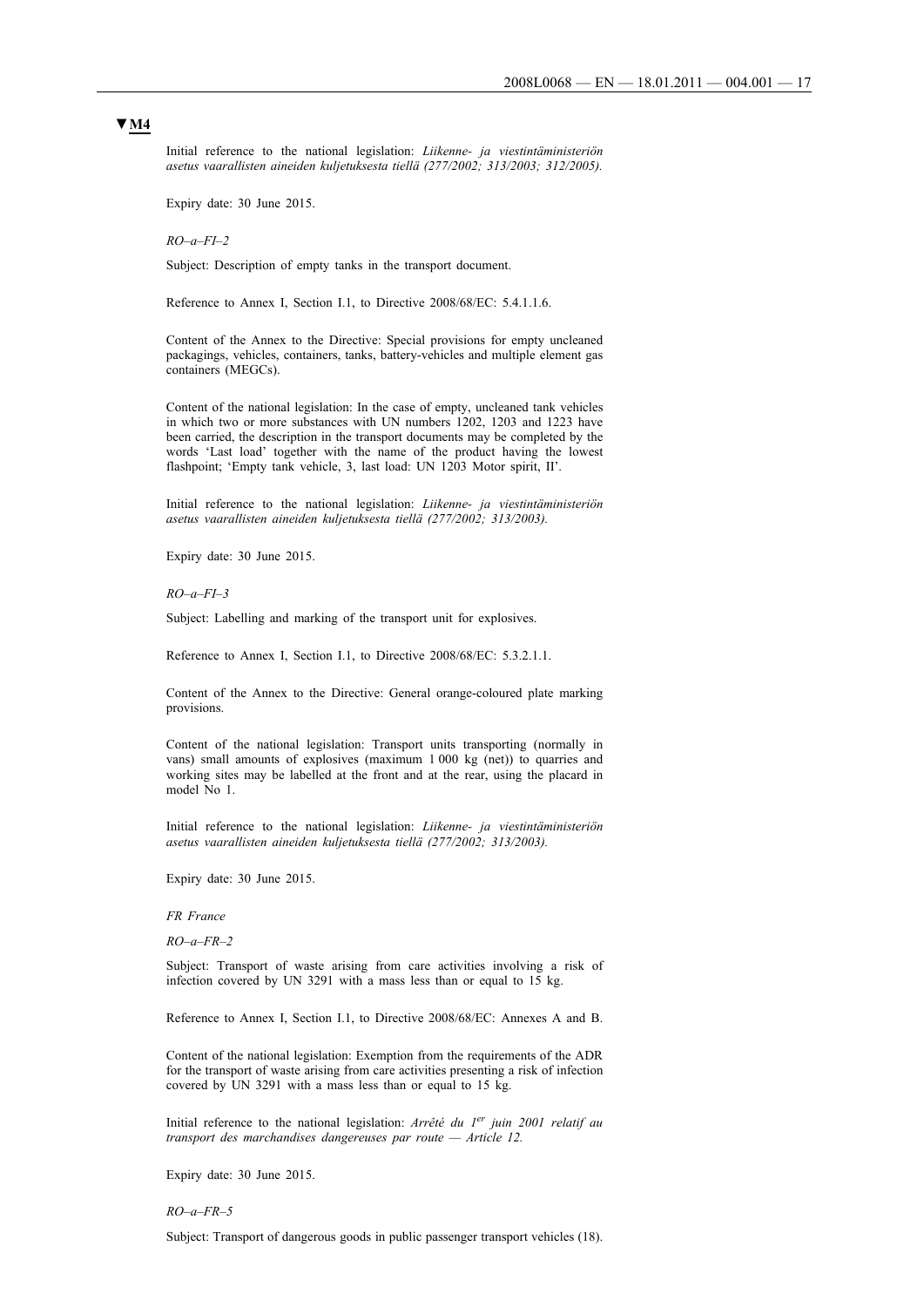Reference to Annex I, Section I.1, to Directive 2008/68/EC: 8.3.1.

Content of the Annex to the Directive: Transport of passengers and dangerous goods.

Content of the national legislation: Transport of dangerous goods other than those of Class 7, authorised in public transport vehicles as hand luggage: only the provisions relating to the packaging, marking and labelling of parcels set out in 4.1, 5.2 and 3.4 apply.

Initial reference to the national legislation: *Arrêté du 29 mai 2009 relatif au transport des marchandises dangereuses par voies terrestres, annexe I paragraphe 3.1.*

Comments: Only dangerous goods for personal or own professional use are permitted to be carried in hand luggage. Portable gas receptacles are allowed for patients with respiratory problems in the necessary amount for one journey.

Expiry date: 29 February 2016.

#### *RO–a–FR–6*

Subject: Own-account transport of small quantities of dangerous goods (18).

Reference to Annex I, Section I.1, to Directive 2008/68/EC: 5.4.1.

Content of the Annex to the Directive: Obligation to have a transport document.

Content of the national legislation: Own-account transport of small quantities of dangerous goods other than Class 7, not exceeding the limits set in 1.1.3.6 is not subject to the obligation to have a transport document provided for in 5.4.1.

Initial reference to the national legislation: *Arrêté du 29 mai 2009 relatif au transport des marchandises dangereuses par voies terrestres annexe I, paragraphe 3.2.1.*

Expiry date: 29 February 2016.

*IE Ireland*

*RO–a–IE–1*

Subject: Exemption from the requirement of 5.4.0 of the ADR for a transport document for the carriage of pesticides of ADR Class 3, listed under 2.2.3.3 as FT2 pesticides (f.p.  $\leq$  23 °C) and ADR Class 6.1, listed under 2.2.61.3 as T6 pesticides, liquid (flash point not less than 23 °C), where the quantities of dangerous goods being carried do not exceed the quantities set out in 1.1.3.6 of the ADR.

Reference to Annex I, Section I.1, to Directive 2008/68/EC: 5.4.

Content of the Annex to the Directive: Requirement for transport document.

Content of the national legislation: A transport document is not required for the carriage of pesticides of ADR Classes 3 and 6.1, where the quantity of dangerous goods being carried does not exceed the quantities set out in 1.1.3.6 of the ADR.

Initial reference to the national legislation: *Regulation 82(9) of the 'Carriage of Dangerous Goods by Road Regulations 2004'.*

Comments: Unnecessary, onerous requirement for local transport and delivery of such pesticides.

Expiry date: 30 June 2015.

*RO–a–IE–2*

Subject: Exemption from some of the provisions of the ADR on the packaging, marking and labelling of small quantities (below the limits in 1.1.3.6) of time expired pyrotechnic articles of classification codes 1.3G, 1.4G and 1.4S of Class 1 of the ADR, bearing the respective substance identification numbers UN 0092, UN 0093, UN 0191, UN 0195, UN 0197, UN 0240, UN 0312, UN 0403, UN 0404 or UN 0453 for carriage to the nearest military barracks for disposal.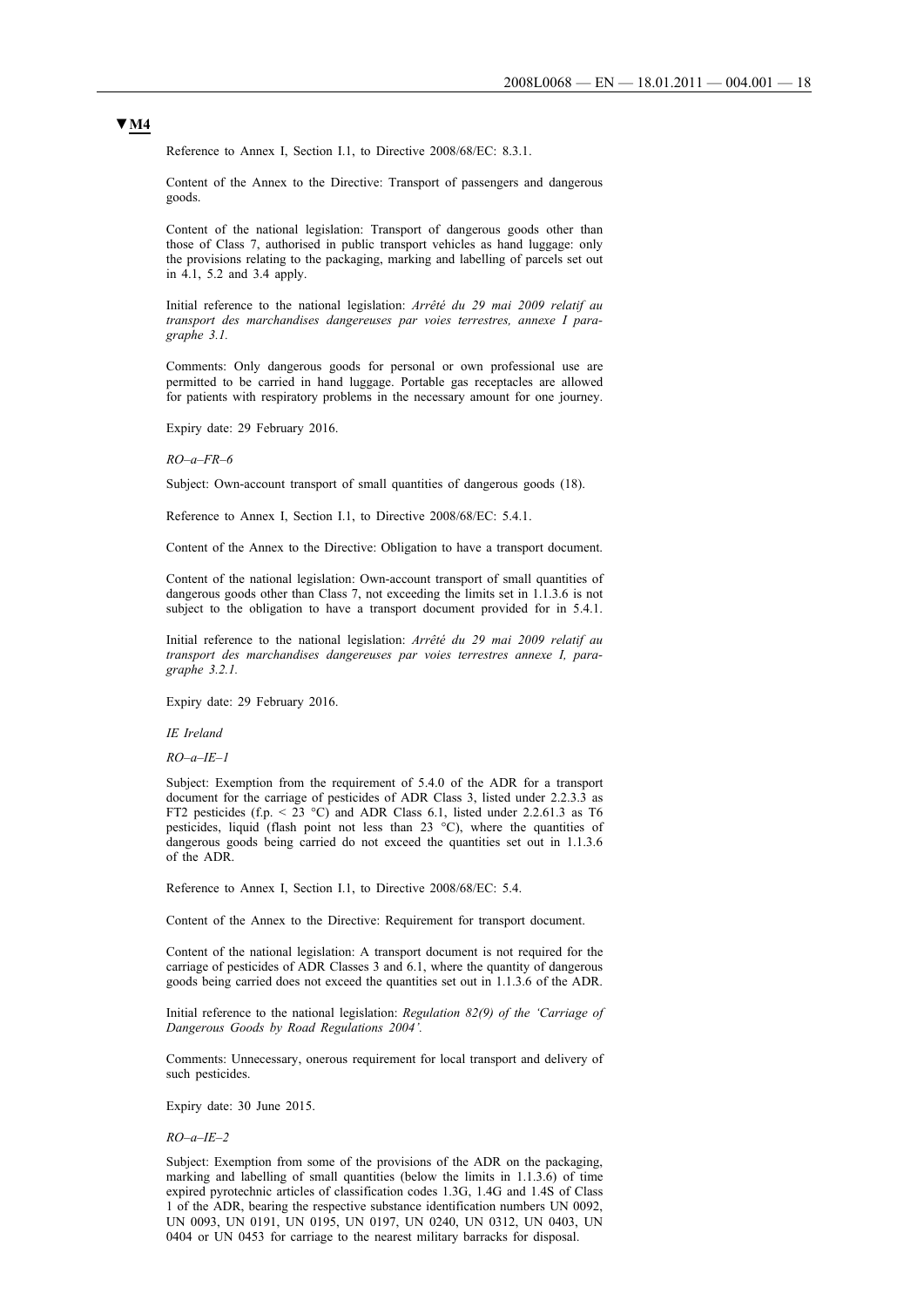Reference to Annex I, Section I.1, to Directive 2008/68/EC: 1.1.3.6, 4.1, 5.2 and 6.1.

Content of the Annex to the Directive: Disposal of out of date pyrotechnics.

Content of the national legislation: The provisions of the ADR on the packaging, marking and labelling of expired pyrotechnic articles bearing the respective UN numbers UN 0092, UN 0093, UN 0191, UN 0195, UN 0197, UN 0240, UN 0312, UN 0403, UN 0404 or UN 0453 for carriage to the nearest military barracks do not apply provided the general packaging provisions of the ADR are complied with and additional information is included in the transport document. It applies only to the local transport, to the nearest military barracks, of small quantities of these time-expired pyrotechnics for safe disposal.

Initial reference to the national legislation: Regulation 82(10) of the 'Carriage of Dangerous Goods by Road Regulations 2004'.

Comments: The carriage of small quantities of 'time expired' marine emergency flares, especially from pleasure boat owners and ship chandlers, to military barracks for safe disposal has created difficulties, particularly in relation to packaging requirements. The derogation is for small quantities (below those specified in 1.1.3.6) for local transport.

Expiry date: 30 June 2015.

#### *RO–a–IE–3*

Subject: Exemption from the requirements of 6.7 and 6.8, in relation to the transport by road of nominally empty uncleaned storage tanks (for storage at fixed locations) for the purpose of cleaning, repair, testing or scrapping.

Reference to Annex I, Section I.1, to Directive 2008/68/EC: 6.7 and 6.8.

Content of the Annex to the Directive: Requirements for the design, construction, inspection and testing of tanks.

Content of the national legislation: Exemption from the requirements of 6.7 and 6.8 of the ADR for the carriage by road of nominally empty uncleaned storage tanks (for storage at fixed premises) for the purpose of cleaning, repair, testing or scrapping, provided that (a) as much of the pipe work which was connected to the tank as was reasonably practicable to remove from it has been removed; (b) a suitable pressure relief valve, which shall remain operational during the carriage, is fitted to the tank; and (c) subject to (b) above all openings in the tank and in any pipe work attached thereto have been sealed to prevent the escape of any dangerous goods, insofar as it is reasonably practicable to do so.

Initial reference to the national legislation: Proposed amendment to 'Carriage of Dangerous Goods by Road Regulations, 2004'.

Comments: These tanks are used for the storage of substances at fixed premises and not for the transport of goods. They would contain very small quantities of dangerous goods while they (the tanks) were being transported to different premises for cleaning, repair, etc.

Previously under Article 6(10) of Directive 94/55/EC.

Expiry date: 30 June 2015.

#### *RO–a–IE–4*

Subject: Exemption from the requirements of 5.3, 5.4, 7 and Annex B of the ADR, in relation to the carriage of gas cylinders of dispensing agents (for beverages) where they are carried on the same vehicle as the beverages (for which they are to be used).

Reference to Annex I, Section I.1, to Directive 2008/68/EC: 5.3, 5.4, 7 and Annex B.

Content of the Annex to the Directive: The marking of the vehicles, the documentation to be carried and the provisions concerning transport equipment and transport operations.

Content of the national legislation: Exemption from the requirements of 5.3, 5.4, 7 and Annex B of the ADR for cylinders of gases, used as dispensing agents for beverages, where these cylinders of gases are carried on the same vehicle as the beverages (for which they are to be used).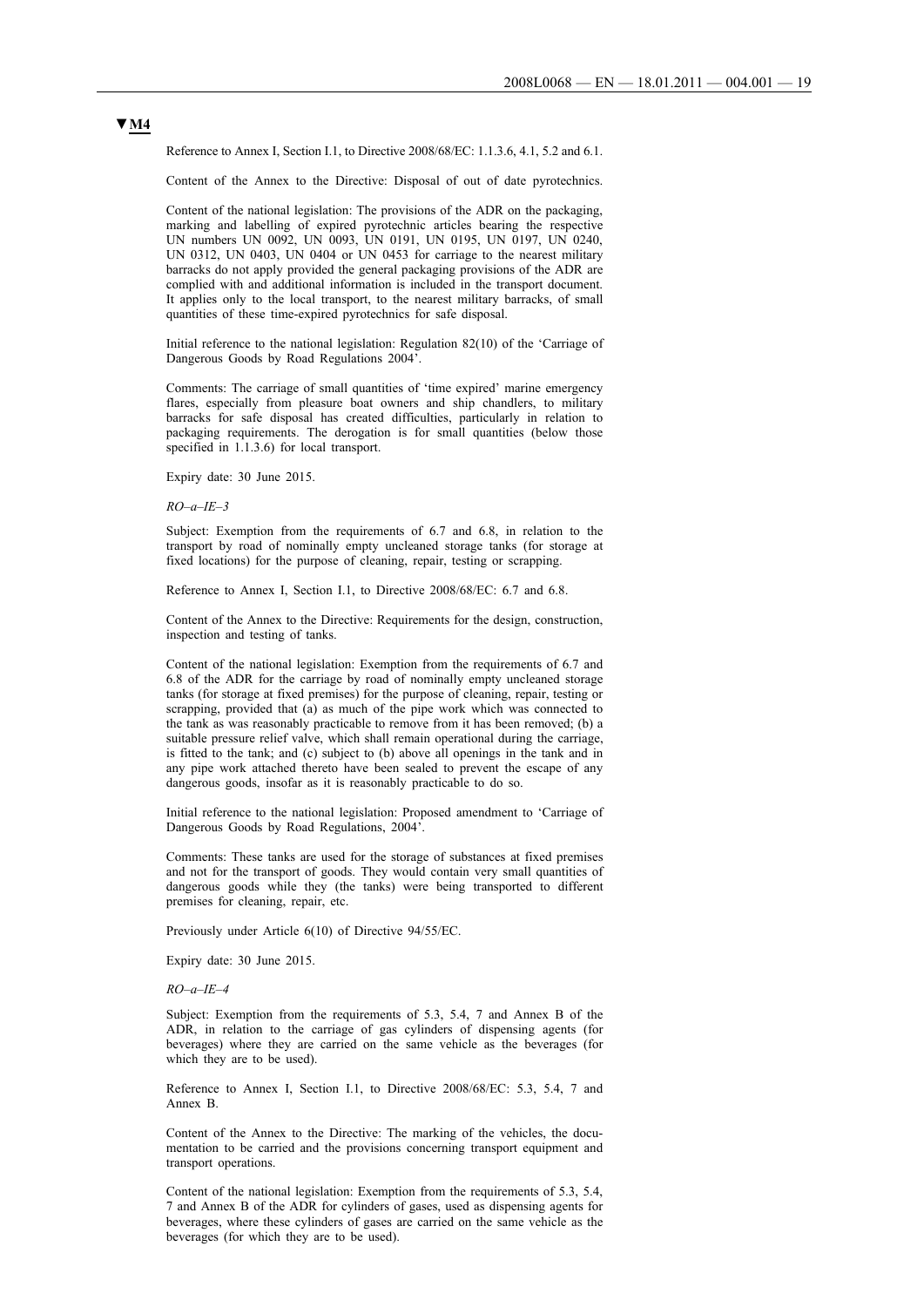Initial reference to the national legislation: *Proposed amendment to 'Carriage of Dangerous Goods by Road Regulations, 2004'.*

Comments: The main activity consists of the distribution of packages of beverages, which are not substances according to the ADR, together with small quantities of small cylinders of associated dispensing gases.

Previously under Article 6(10) of Directive 94/55/EC.

Expiry date: 30 June 2015.

*RO–a–IE–5*

Subject: Exemption, for national transport within Ireland, from the construction and testing requirements for receptacles, and their provisions on use, contained in 6.2 and 4.1 of the ADR, for cylinders and pressure drums of gases of Class 2 that have undergone a multimodal transport journey, including maritime carriage, where (i) these cylinders and pressure drums are constructed, tested and used in accordance with the IMDG Code, (ii) these cylinders and pressure drums are not refilled in Ireland but returned nominally empty to the country of origin of the multimodal transport journey, and (iii) these cylinders and pressure drums are distributed locally in small quantities.

Reference to Annex I, Section I.1, to Directive 2008/68/EC: 1.1.4.2, 4.1 and 6.2.

Content of the Annex to the Directive: Provisions relating to multimodal transport journeys, including maritime carriage, use of cylinders and pressure drums for gases of ADR Class 2, and construction and testing of these cylinders and pressure drums for gases of ADR Class 2.

Content of the national legislation: The provisions of 4.1 and 6.2 do not apply to cylinders and pressure drums of gases of Class 2, provided (i) these cylinders and pressure drums are constructed and tested in accordance with the IMDG Code, (ii) these cylinders and pressure drums are used in accordance with the IMDG Code, (iii) these cylinders and pressure drums were transported to the consignor by means of multimodal transport, including maritime carriage, (iv) the transport of these cylinders and pressure drums to the final user consists only of a single transport journey, completed within the same day, from the consignee of the multimodal transport operation (referred to in (iii)), (v) these cylinders and pressure drums are not refilled within the State and are returned nominally empty to the country of origin of the multimodal transport operation (referred to in (iii)), and (vi) these cylinders and pressure drums are distributed locally within the State in small quantities.

Initial reference to the national legislation: *Proposed amendment to 'Carriage of Dangerous Goods by Road Regulations, 2004'.*

Comments: The gases contained in these cylinders and pressure drums are of a specification, required by the final user, which results in the need to import them from outside the ADR area. Following use, these nominally empty cylinders and pressure drums are required to be returned to the country of origin, for refilling with the specially specified gases — they are not to be refilled within Ireland or indeed within any part of the ADR area. Though not in compliance with the ADR, they are in compliance with and accepted for the purposes of the IMDG Code. The multimodal transport, beginning from outside the ADR area, is intended to finish at the importer's premises, from where it is intended that these cylinders and pressure drums be distributed to the final user locally within Ireland in small quantities. This carriage, within Ireland, would fall within the amended Article 6(9) of Directive 94/55/EC.

Expiry date: 30 June 2015.

*LT Lithuania*

*RO–a–LT–1*

Subject: Adoption of RO–a–UK–6.

Initial reference to the national legislation: *Lietuvos Respublikos Vyriausybės 2000 m. kovo 23 d. nutarimas Nr. 337 'Dėl pavojingų krovinių vežimo kelių transportu Lietuvos Respublikoje'* (Government resolution No 337 on the Transport of Dangerous Goods by Road in the Republic of Lithuania, adopted on 23 March 2000).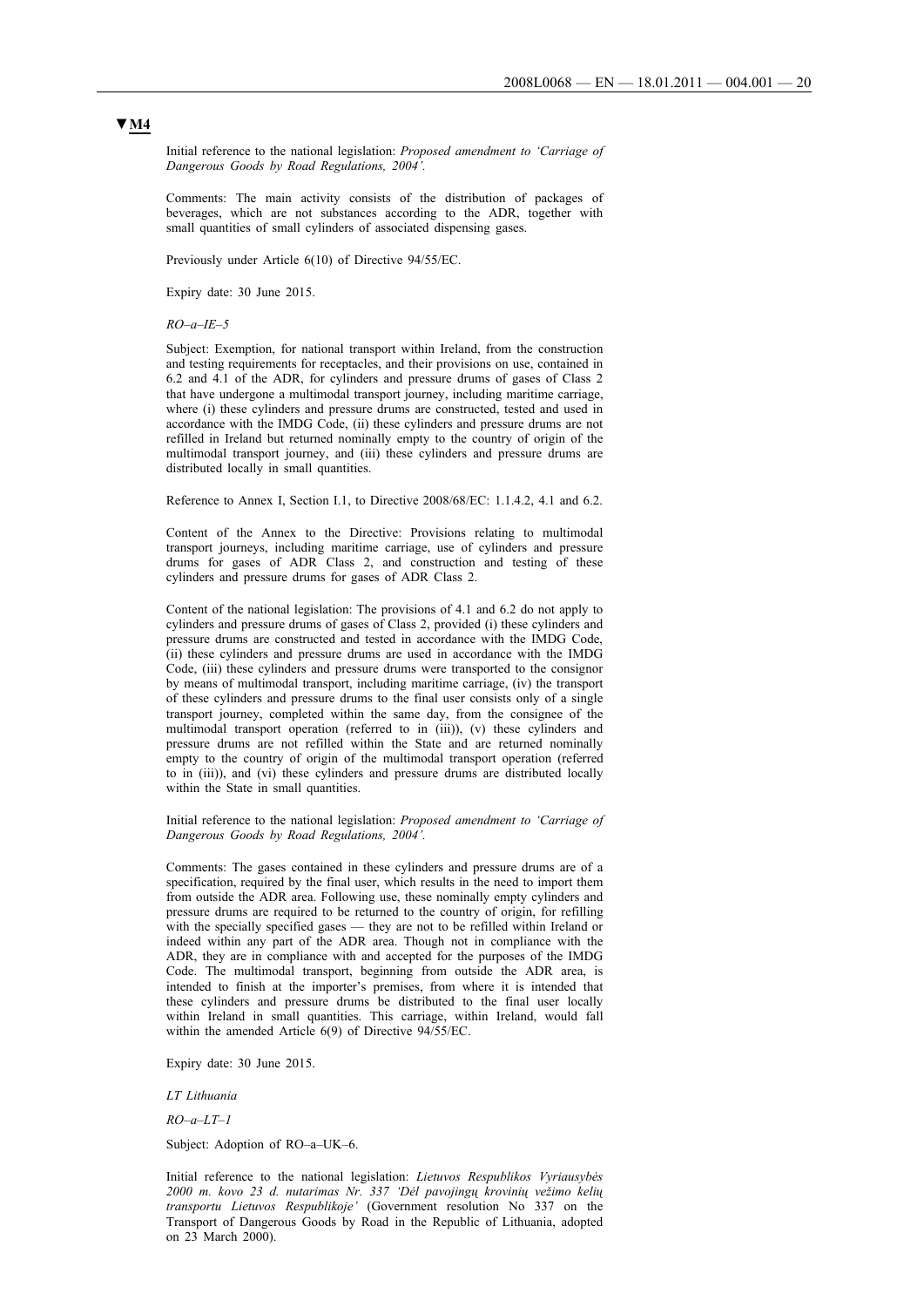Expiry date: 30 June 2015.

*UK United Kingdom*

*RO–a–UK–1*

Subject: Carriage of certain items containing low-hazard radioactive material, such as clocks, watches, smoke detectors, compass dials (E1).

Reference to Annex I, Section I.1, to Directive 2008/68/EC: Most requirements of the ADR.

Content of the Annex to the Directive: Requirements concerning the carriage of Class 7 material.

Content of the national legislation: Total exemption from the provisions of the national regulations for certain commercial products containing limited quantities of radioactive material. (A luminous device intended to be worn by a person; in any one vehicle or railway vehicle no more than 500 smoke detectors for domestic use with an individual activity not exceeding 40 kBq; or in any one vehicle or railway vehicle no more than five gaseous tritium light devices with an individual activity not exceeding 10 GBq).

Initial reference to the national legislation: *The Radioactive Material (Road Transport) Regulations 2002: Regulation 5(4)(d). The Carriage of Dangerous Goods and Use of Transportable Pressure Equipment Regulations 2004: Regulation 3(10)*.

Comments: This derogation is a short-term measure, which will no longer be required when similar amendments to the International Atomic Energy Agency (IAEA) regulations have been incorporated into the ADR.

Expiry date: 30 June 2015.

#### *RO–a–UK–2*

Subject: Exemption from the requirement to carry a transport document for certain quantities of dangerous goods (other than Class 7) as defined in 1.1.3.6 (E2).

Reference to Annex I, Section I.1, to Directive 2008/68/EC: 1.1.3.6.2 and 1.1.3.6.3.

Content of the Annex to the Directive: Exemptions from certain requirements for certain quantities per transport unit.

Content of the national legislation: Transport document is not required for limited quantities, except where these form part of a larger load.

Initial reference to the national legislation: *The Carriage of Dangerous Goods and Use of Transportable Pressure Equipment Regulations 2004: Regulation 3(7)(a).*

Comments: This exemption is suited to national transport, where a transport document is not always appropriate in cases where local distribution is involved.

Expiry date: 30 June 2015.

### *RO–a–UK–3*

Subject: Exemption from the requirement for vehicles carrying low-level radioactive material to carry fire-fighting equipment (E4).

Reference to Annex I, Section I.1, to Directive 2008/68/EC: 8.1.4.

Content of the Annex to the Directive: Requirement for vehicles to carry fire-fighting appliances.

Content of the national legislation: Removes requirement to carry fire extinguishers when carrying only excepted packages (UN 2908, 2909, 2910 and 2911).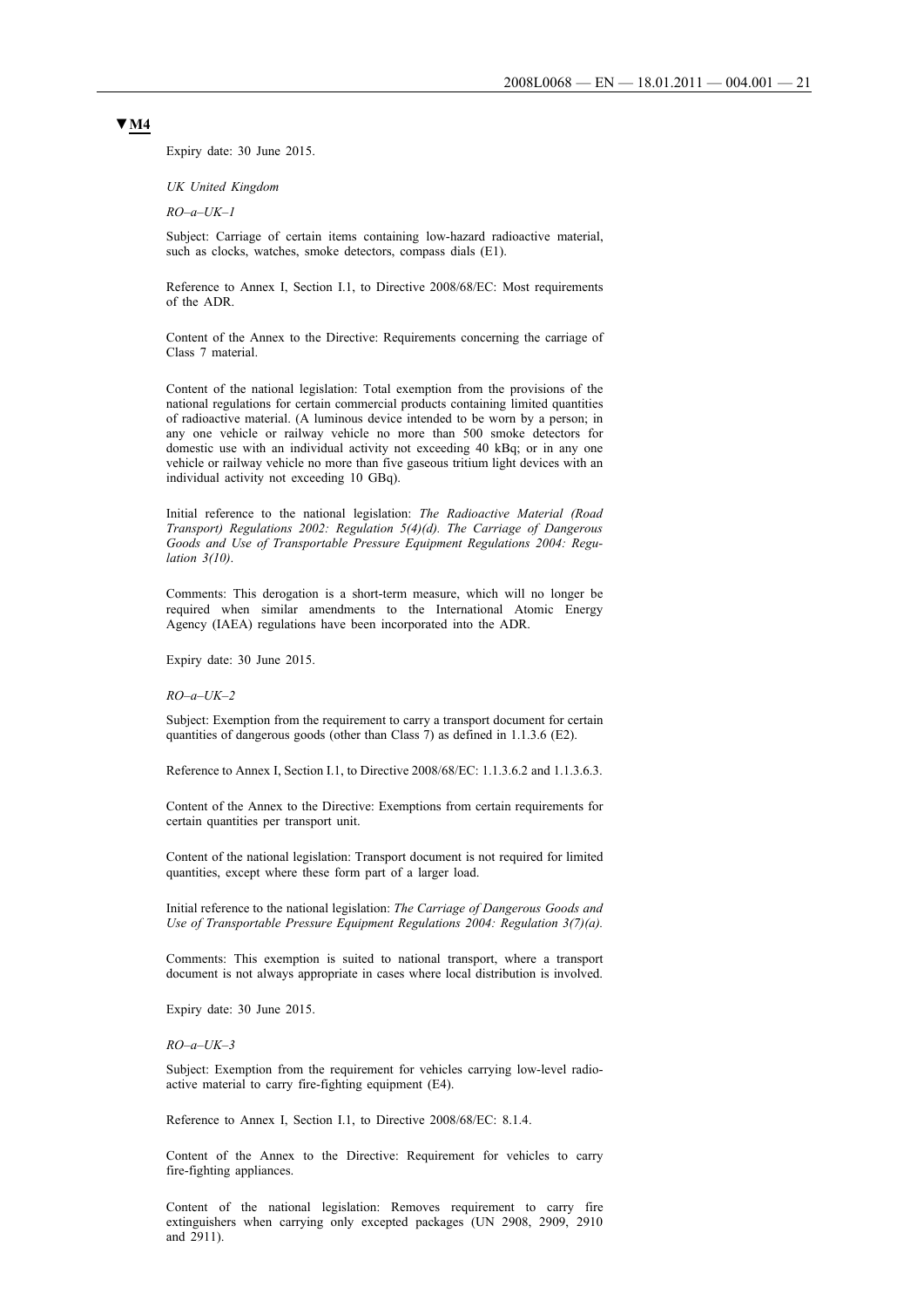Restricts the requirement where only a small number of packages are carried.

Initial reference to the national legislation: *The Radioactive Material (Road Transport) Regulations 2002: Regulation 5(4)(d).*

Comments: Carriage of fire-fighting equipment is in practice irrelevant to the transport of UN 2908, 2909, 2910, UN 2911, which may often be carried in small vehicles.

Expiry date: 30 June 2015.

*RO–a–UK–4*

Subject: Distribution of goods in inner packagings to retailers or users (excluding those of classes 1, 4.2, 6.2 and 7) from local distribution depots to retailers or users and from retailers to end users (N1).

Reference to Annex I, Section I.1, to Directive 2008/68/EC: 6.1.

Content of the Annex to the Directive: Requirements for the construction and testing of packaging.

Content of national legislation: Packaging is not required to have been allocated an RID/ADR or UN mark or to be otherwise marked if it contains goods as set out in Schedule 3.

Initial reference to the national legislation: *The Carriage of Dangerous Goods and Use of Transportable Pressure Equipment Regulations 2004: Regulation 7(4) and Regulation 36 Authorisation Number 13*.

Comments: The requirements of the ADR are inappropriate for the final stages of carriage from a distribution depot to a retailer or user or from a retailer to an end user. The purpose of this derogation is to allow the inner receptacles of goods for retail distribution to be carried on the final leg of a local distribution journey without an outer packaging.

Expiry date: 30 June 2015.

*RO–a–UK–5*

Subject: To allow different 'maximum total quantity per transport unit' for Class 1 goods in categories 1 and 2 of table in 1.1.3.6.3 (N10).

Reference to Annex I, Section I.1, to Directive 2008/68/EC: 1.1.3.6.3 and 1.1.3.6.4.

Content of the Annex to the Directive: Exemptions related to quantities carried per transport unit.

Content of the national legislation: Lays down rules regarding exemptions for limited quantities and mixed loading of explosives.

Initial reference to the national legislation: *Carriage of Explosives by Road Regulations 1996, Regulation 13 and Schedule 5; Regulation 14 and Schedule 4.*

Comments: To allow different quantity limits for Class 1 goods, viz '50' for Category 1 and '500' for category 2. For the purpose of calculating mixed loads, the multiplication factors to read '20' for Transport Category 1 and '2' for Transport Category 2.

Previously under Article 6(10) of Directive 94/55/EC.

Expiry date: 30 June 2015.

*RO–a–UK–6*

Subject: Increase of maximum net mass of explosive articles permissible in EX/II vehicles (N13).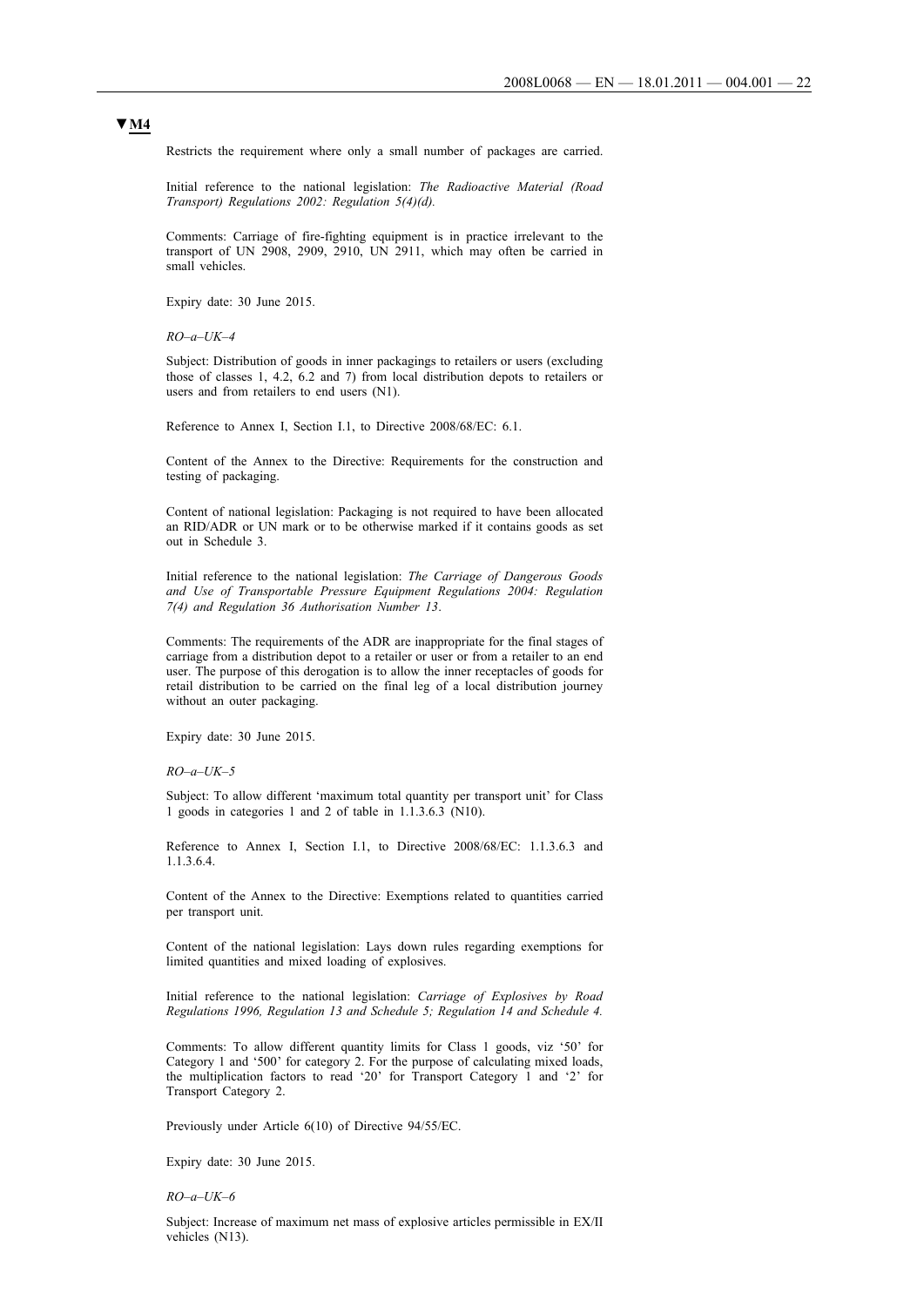Reference to Annex I, Section I.1, to Directive 2008/68/EC: 7.5.5.2.

Content of the Annex to the Directive: Limitations on quantities carried for explosive substances and articles.

Content of the national legislation: Limitations on quantities carried for explosive substances and articles.

Initial reference to the national legislation: *Carriage of Explosives by Road Regulations 1996, Regulation 13, Schedule 3*.

Comments: UK Regulations allow a maximum net mass of 5 000 kg in Type II vehicles for Compatibility Groups 1.1C, 1.1D, 1.1E and 1,1 J.

Many articles of Class 1.1C, 1.1D, 1.1E and 1,1 J being moved in Europe are large or bulky and exceed about 2,5 m in length. They are primarily explosive articles for military use. The limitations on the construction for EX/III vehicles (which are required to be closed vehicles) make it very difficult to load and unload such articles. Some articles would require specialist loading and unloading equipment at both ends of the journey. In practice, this equipment rarely exists. There are few EX/III vehicles in use in the UK and it would be extremely onerous on industry to require further specialist EX/III vehicles to be constructed to carry this type of explosive.

In the UK military explosives are mostly carried by commercial carriers and are thus unable to take advantage of the exemption for military vehicles in the Framework Directive. To overcome this problem, the UK has always permitted the carriage of up to 5 000 kg of such articles on EX/II vehicles. The present limit is not always sufficient because an article may contain more than 1 000 kg of explosive.

Since 1950 there have been only two incidents (both in the 1950s) involving blasting explosives with a weight above 5 000 kg. The incidents were caused by a tyre fire and a hot exhaust system setting fire to the sheeting. The fires could have occurred with a smaller load. There were no fatalities or injuries.

There is empirical evidence to suggest that correctly packaged explosive articles would be unlikely to ignite due to impact, e.g. from vehicle collisions. Evidence from military reports and from trials data on missile impact tests shows that it needs an impact velocity in excess of that created by the 12 metre drop test to bring about the ignition of cartridges.

Present safety standards would not be affected.

Expiry date: 30 June 2015.

*RO–a–UK–7*

Subject: Exemption from supervision requirements for small quantities of certain Class 1 goods (N12).

Reference to Annex I, Section I.1, to Directive 2008/68/EC: 8.4 and 8.5 S1(6).

Content of the Annex to the Directive: Supervision requirements for vehicles carrying certain quantities of dangerous goods.

Content of the national legislation: Provides for safe parking and supervision facilities but does not require that certain Class 1 loads be supervised at all times as required in the ADR 8.5 S1(6).

Initial reference to the national legislation: *Carriage of Dangerous Goods by Road Regulations 1996, Regulation 24*.

Comments: The supervision requirements of the ADR are not always feasible in a national context.

Expiry date: 30 June 2015.

*RO–a–UK–8*

Subject: Easing of restrictions on transporting mixed loads of explosives, and explosives with other dangerous goods, in wagons, vehicles and containers (N4/5/6).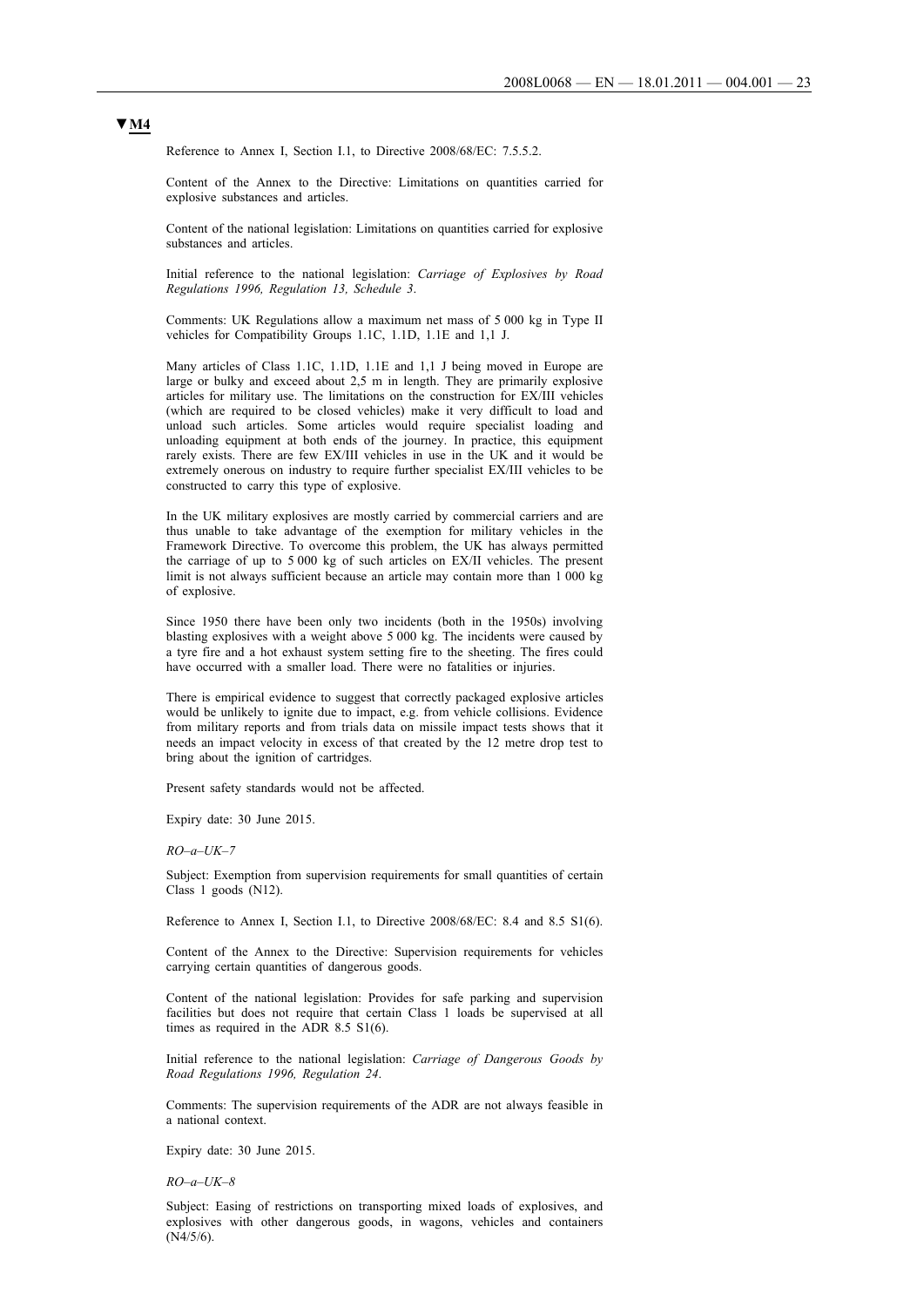Reference to Annex I, Section I.1, to Directive 2008/68/EC: 7.5.2.1 and 7.5.2.2.

Content of the Annex to the Directive: Restrictions on certain types of mixed loading.

Content of the national legislation: National legislation is less restrictive regarding mixed loading of explosives, providing such carriage can be accomplished without risk.

Initial reference to the national legislation: *Carriage of Dangerous Goods by Road Regulations 1996, Regulation 18*.

Comments: The UK wishes to permit some variations on the rules for mixing explosives with other explosives and for explosives with other dangerous goods. Any variation will have a quantity limitation on one or more constituent parts of the load and would only be permitted provided that 'all reasonably practicable measures have been taken to prevent the explosives being brought into contact with, or otherwise endangering or being endangered by, any such goods'.

Examples of variations the UK may want to permit are:

- 1. Explosives allocated on classification to UN Numbers 0029, 0030, 0042, 0065, 0081, 0082, 0104, 0241, 0255, 0267, 0283, 0289, 0290, 0331, 0332, 0360 or 0361 may be carried in the same vehicle with dangerous goods allocated on classification the UN Number 1942. The quantity of UN 1942 permitted to be carried shall be limited by deeming it to be an explosive of 1.1D.
- 2. Explosives allocated on classification to UN Numbers 0191, 0197, 0312, 0336, 0403, 0431 or 0453 may be carried in the same vehicle with dangerous goods (except flammable gases, infectious substances and toxic substances) in transport category 2 or dangerous goods in transport category 3, or any combination of them, provided the total mass or volume of dangerous goods in transport category 2 does not exceed 500 kg or l and the total net mass of such explosives does not exceed 500 kg.
- 3. Explosives of 1.4G may be carried with flammable liquids and flammable gases in transport category 2 or non-flammable, non-toxic gases in transport category 3, or in any combination of them in the same vehicle, provided the total mass or volume of dangerous goods when added together does not exceed 200 kg or l and the total net mass of explosives does not exceed 20 kg.
- 4. Explosive articles allocated on classification to UN Numbers 0106, 0107 or 0257 may be carried with explosive articles in Compatibility Group D, E or F for which they are components. The total quantity of explosives of UN Numbers 0106, 0107 or 0257 shall not exceed 20 kg.

Expiry date: 30 June 2015.

*RO–a–UK–9*

Subject: Alternative to display of orange plates for small consignments of radioactive material in small vehicles.

Reference to Annex I, Section I.1, to Directive 2008/68/EC: 5.3.2.

Content of the Annex to the Directive: Requirement for orange plates to be displayed on small vehicles carrying radioactive material.

Content of the national legislation: Permits any derogation approved under this process. The derogation requested is: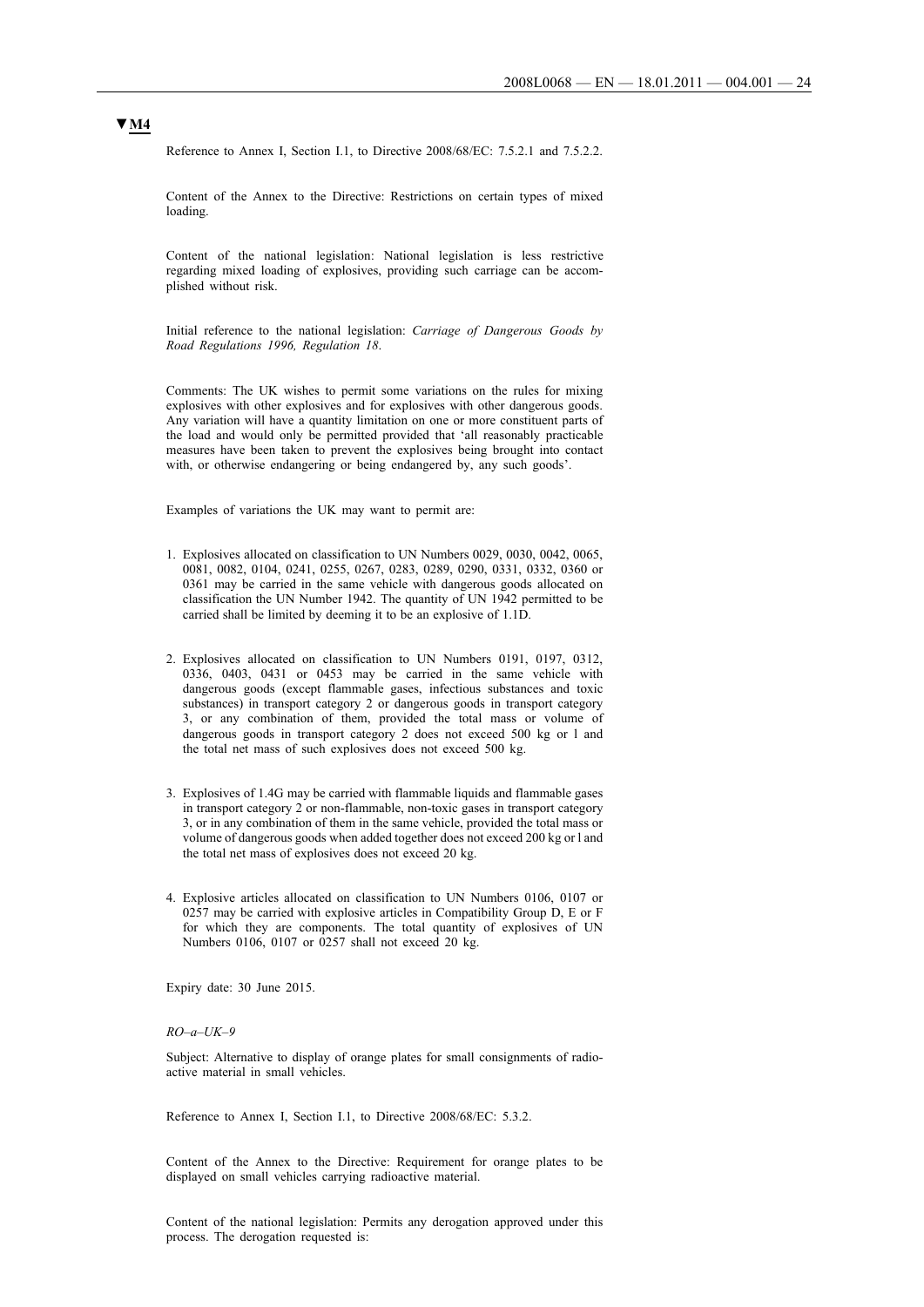Vehicles must either:

- (a) be placarded according to the applicable provisions of ADR paragraph 5.3.2; or
- (b) in the case of a vehicle carrying not more than ten packages containing non-fissile or fissile excepted radioactive material and where the sum of the transport indexes of these packages does not exceed 3, may alternatively carry a notice complying with the requirements laid down in national legislation.

Initial reference to the national legislation: *The Radioactive Material (Road Transport) Regulations 2002, Regulation 5(4)(d).*

Comments:

Expiry date: 30 June 2015.

#### *RO-a-UK-10*

Subject: Transport of waste arising from care activities involving a risk of infection covered by UN 3291 with a mass less than or equal to 15 kg.

Reference to Annex I, Section I.1, to Directive 2008/68/EC: all provisions.

Content of national legislation: Exemption from the requirements of the Annex I, Section I.1 for the transport of waste arising from care activities involving a risk of infection covered by UN 3291 with a mass less than or equal to 15 kg.

Initial reference to the national legislation: This derogation is intended to be issued under *The Carriage of Dangerous Goods and Use of Transportable Pressure Equipment Regulations 2011*.

Expiry date: 1 January 2017.

#### *Based on Article 6(2)(b)(i) of Directive 2008/68/EC*

*BE Belgium*

*RO–bi–BE–1*

Subject: Transport in close proximity of industrial sites including transport on public road.

Reference to Annex I, Section I.1, to Directive 2008/68/EC: Annexes A and B.

Content of the Annex to the Directive: Annexes A and B.

Content of the national legislation: The derogations concern the documentation, labelling and marking of packages and the driver's certificate.

Initial reference to the national legislation: *Dérogations 2-89, 4-97 et 2-2000*.

Comments: Dangerous goods are transferred between premises

— derogation 2-89: crossing the public highway (chemicals in packages),

- derogation 4-97: distance of 2 km (ingots of pig-iron at a temperature of  $600^\circ$ C),
- derogation 2-2000: distance approx. 500 m (Intermediate Bulk Container (IBC), PG II, III Classes 3, 5.1, 6.1, 8 and 9).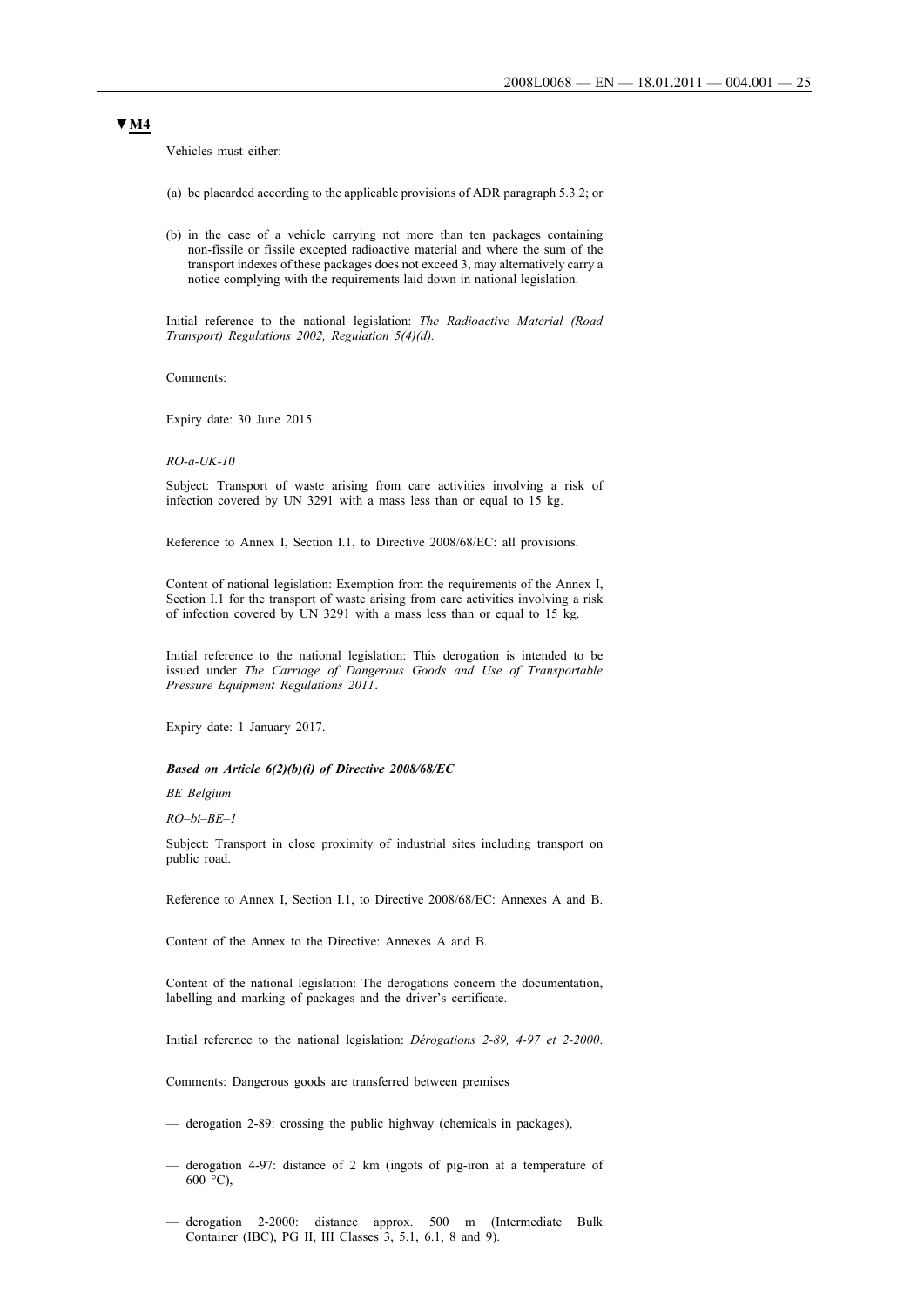Expiry date: 30 June 2015.

*RO–bi–BE–3*

Subject: Training of drivers.

Local transport of UN 1202, 1203 and 1223 in packages and in tanks (in Belgium, radius of 75 km of the location of the registered office).

Reference to Annex I, Section I.1, to Directive 2008/68/EC: 8.2.

Content of the Annex to the Directive:

Structure of the training:

- 1. Training packages;
- 2. Training tank;
- 3. Special training Cl 1;
- 4. Special training Cl 7.

Content of the national legislation: Definitions — certificate — issue duplicates — validity and extension — organisation of courses and examination — derogations — penalties — final provisions.

Initial reference to the national legislation: To be specified in a forthcoming regulation.

Comments: It is proposed that an initial course be given followed by an examination limited to the transport of UN 1202, 1203 and 1223 in packages and in tanks within a radius of 75 km of the location of the registered office — the length of training must meet the requirements of the ADR — after 5 years the driver must follow a refresher course and pass an examination — the certificate will stipulate 'national transport of UN 1202, 1203 and 1223 pursuant to Article 6(2) of Directive 2008/68/EC'.

Expiry date: 30 June 2015.

*RO–bi–BE–4*

Subject: Transport of dangerous goods in tanks for elimination by incineration.

Reference to Annex I, Section I.1, to Directive 2008/68/EC: 3.2.

Content of the national legislation: By derogation from the table in 3.2 it is permitted to use a tank-container with tank-code L4BH instead of tank-code L4DH for the carriage of water reactive liquid, toxic, III, n.o.s. under certain conditions.

Initial reference to the national legislation: *Dérogation 01–2002*.

Comments: This regulation may only be used for the short-distance transport of hazardous waste.

Expiry date: 30 June 2015.

*RO–bi–BE–5*

Subject: Carriage of waste to waste disposal plants.

Reference to Annex I, Section I.1, to Directive 2008/68/EC: 5.2, 5.4, 6.1 (old regulation: A5, 2X14, 2X12).

Content of the Annex to the Directive: Classification, marking and requirements concerning the packaging.

Content of the national legislation: Instead of classifying waste according to the ADR, waste is assigned to different groups (flammable solvents, paints, acids, batteries, etc.) to avoid dangerous reactions within one group. The requirements for the manufacture of packaging are less restrictive.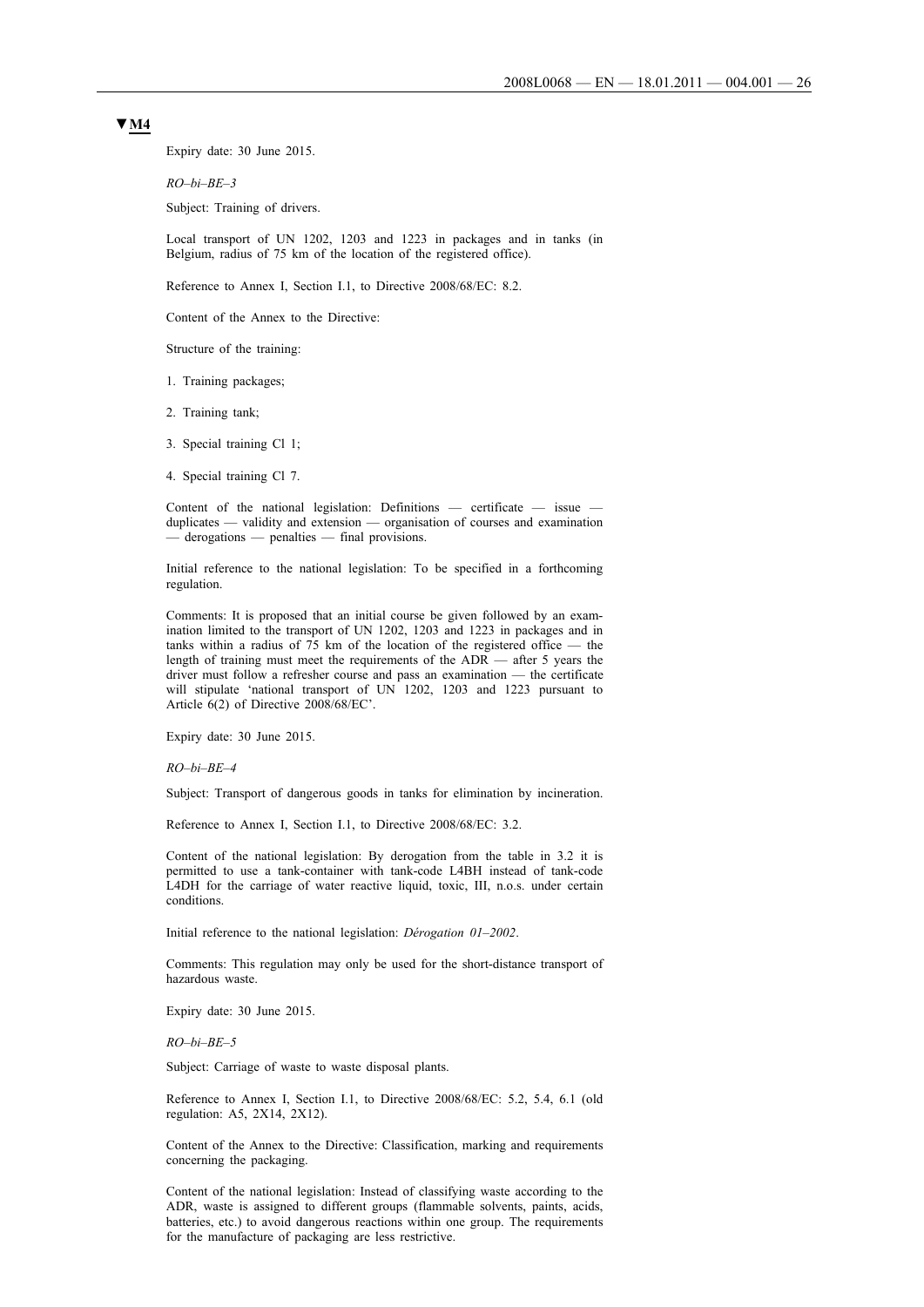Initial reference to the national legislation: *Arrêté royal relatif au transport des marchandises dangereuses par route.*

Comments: This regulation may be used for the carriage of small quantities of waste to disposal plants.

Expiry date: 30 June 2015.

*RO–bi–BE–6*

Subject: Adoption of RO–bi–SE–5

Initial reference to the national legislation:

Expiry date: 30 June 2015.

*RO–bi–BE–7*

Subject: Adoption of RO–bi–SE–6

Initial reference to the national legislation:

Expiry date: 30 June 2015.

*RO–bi–BE–8*

Subject: Adoption of RO–bi–UK–2

Initial reference to the national legislation:

Expiry date: 30 June 2015.

*DE Germany*

*RO–bi–DE–1*

Subject: Waiving of certain indications in the transport document (n2).

Reference to Annex I, Section I.1, to Directive 2008/68/EC: 5.4.1.1.1.

Content of the Annex to the Directive: Contents of the transport document.

Content of the national legislation: For all classes except classes 1 (except 1.4S), 5.2 and 7:

No indication needed in the transport document:

- (a) for the consignee in case of local distribution (except for full load and for transport with certain routings);
- (b) for the amount and types of packaging, if 1.1.3.6 is not applied and if the vehicle is in conformity with all the provisions of Annex A and B;
- (c) for empty uncleaned tanks the transport document of the last load is sufficient.

Initial reference to the national legislation: *Gefahrgut-Ausnahmeverordnung — GGAV 2002 vom 6.11.2002 (BGBl. I S. 4350); Ausnahme 18*.

Comments: Applying all provisions would not be practicable as regards the kind of traffic concerned.

Derogation was registered by the European Commission as No 22 (under Article 6(10) of Directive 94/55/EC).

Expiry date: 30 June 2015.

*RO–bi–DE–2*

Subject: Transportation of Class 9 PCB-contaminated materials in bulk.

Reference to Annex I, Section I.1, to Directive 2008/68/EC: 7.3.1.

Content of the Annex to the Directive: Transportation in bulk.

Content of the national legislation: Authorisation for transportation in bulk in vehicle swap bodies or containers sealed to be impermeable to fluids or dust.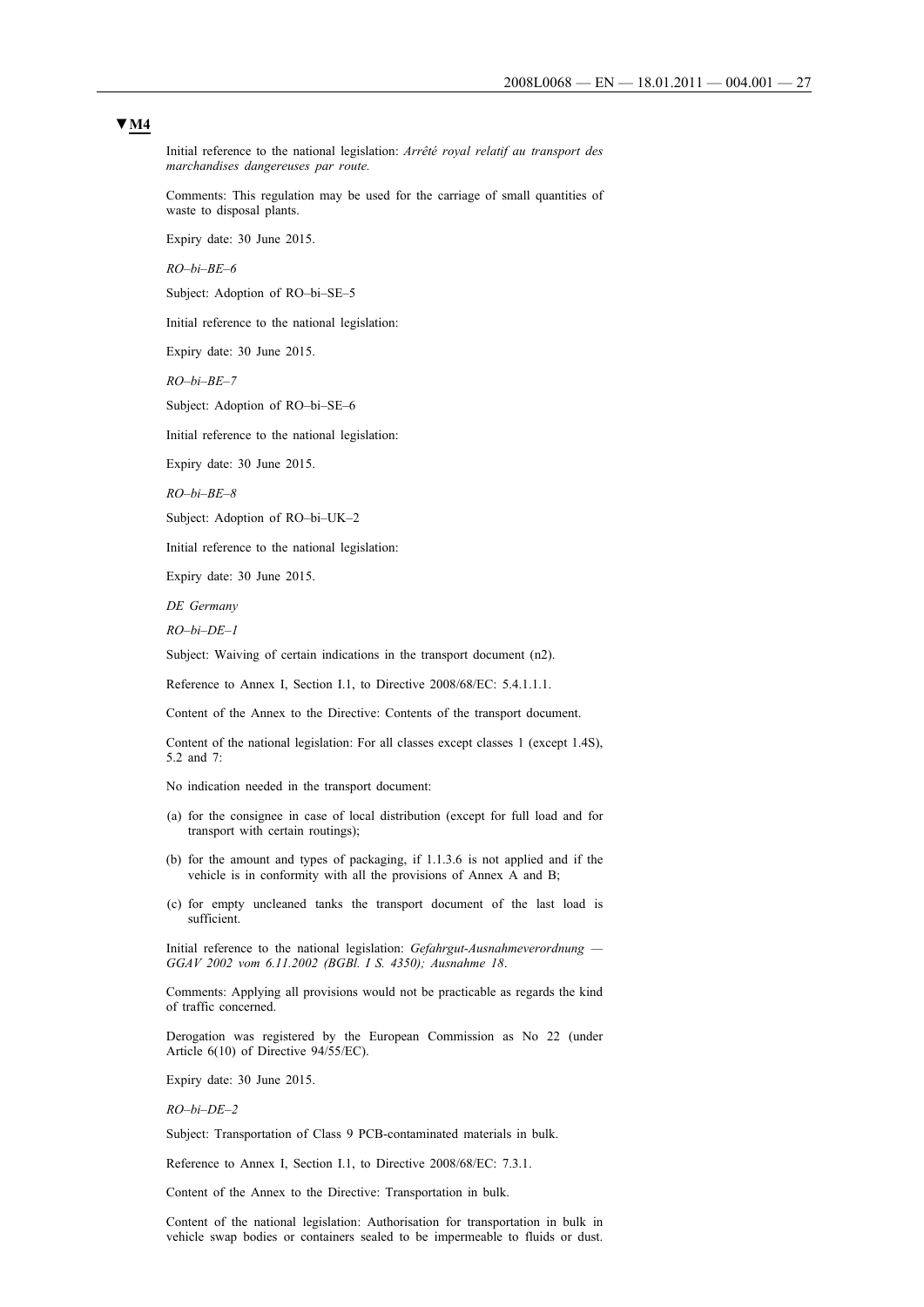Initial reference to the national legislation: *Gefahrgut-Ausnahmeverordnung — GGAV 2002 vom 6.11.2002 (BGBl. I S. 4350); Ausnahme 11.*

Comments: Derogation 11 limited to 31.12.2004; as from 2005, same provisions in the ADR and RID.

See also Multilateral Agreement M137.

List No 4\*.

Expiry date: 30 June 2015.

*RO–bi–DE–3*

Subject: Transportation of packaged hazardous waste.

Reference to Annex I, Section I.1, to Directive 2008/68/EC: 1 to 5.

Content of the Annex to the Directive: Classification, packaging and marking.

Content of the national legislation: Classes 2 to 6.1, 8 and 9: Combined packaging and transportation of hazardous waste in packs and IBCs; waste must be packaged in internal packaging (as collected) and categorised in specific waste groups (avoidance of dangerous reactions within a waste group); use of special written instructions relating to the waste groups and as a waybill; collection of domestic and laboratory waste, etc.

Initial reference to the national legislation: *Gefahrgut-Ausnahmeverordnung — GGAV 2002 vom 6.11.2002 (BGBl. I S. 4350); Ausnahme 20.*

Comments: List No 6\*.

Expiry date: 30 June 2015.

*RO–bi–DE–4*

Subject: Adoption of RO-bi-BE-1.

Initial reference to the national legislation: —

Expiry date: 1 January 2017.

#### *RO-bi-DE-5*

Subject: Local transport of UN 3343 (nitroglycerine mixture, desensitised, liquid, flammable, not otherwise specified, with not more than 30 % nitroglycerine by mass) in tank-containers, derogating from sub-section 4.3.2.1.1 to Annex I, Section I.1 to Directive 2008/68/EC.

Reference to Annex I, Section I.1 to Directive 2008/68/EC: 3.2, 4.3.2.1.1.

Content of the Annex to the Directive: Provisions on the use of tank-containers.

Content of the national legal provisions: local transport of nitroglycerine (UN 3343) in tank-containers, over short distances, subject to compliance with the following conditions:

- 1. Requirements for the tank-containers
- 1.1. Only tank-containers specifically authorised for this purpose may be used, which in other respects comply with the provisions on construction, equipment, authorisation of the construction model, tests, labelling and operation in Chapter 6.8 of Annex I, Section I.1 to Directive 2008/68/EC.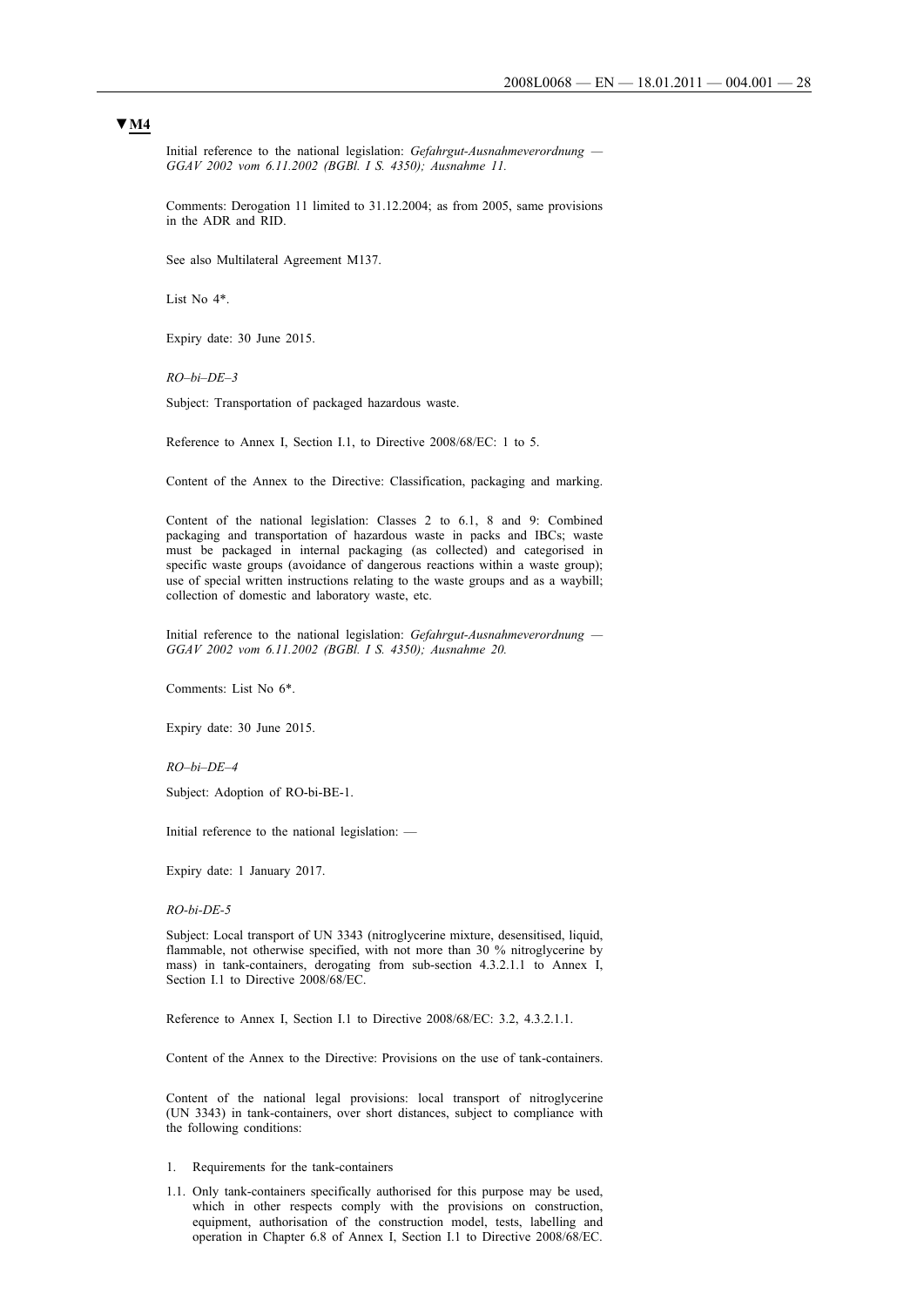- 1.2. The tank-container's closing mechanism must have a pressure-release system which yields to an internal pressure of 300 kPa (3 bar) above normal pressure and in so doing frees an upward-facing opening with a pressure-release area of at least 135 cm2 (diameter 132 mm). The opening must not re-close after being activated. As a safety installation, one or more safety elements with the same activation behaviour and a corresponding pressure-release area can be used. The construction type of the safety installation must have successfully undergone type testing and type approval by the authority responsible.
- 2. Labelling

Each tank-container is to be labelled on both sides with a danger label in accordance with model 3 in sub-section 5.2.2.2.2 of Annex I, Section I.1 to Directive 2008/68/EC.

- 3. Operating provisions
- 3.1. It must be ensured that during transport the nitroglycerine is evenly distributed in the phlegmatisation medium and no de-mixing can take place.
- 3.2. During loading and unloading it is not permitted to remain in or on a vehicle, except in order to operate the loading and unloading equipment.
- 3.3. At the place of unloading, the tank-containers are to be completely emptied. If they cannot be completely emptied, they are to be closed tight after unloading until they are filled again.

Original reference to national legal provisions: derogation North Rhine-Westphalia

Remarks: This concerns local transport in tank-containers by road over short distances as part of an industrial process between two fixed production locations. In order to manufacture a pharmaceutical product, production location A delivers as part of a rule-compliant transport in 600 l tank-containers a resin solution, flammable (UN 1866), packaging group II, to production location B. Here a nitroglycerine solution is added and mixing takes place, producing a glue mixture containing nitroglycerine, desensitised, liquid, flammable, not otherwise specified, with not more than 30 % nitroglycerine by mass (UN 3343) for further use. The return transport of this substance to production location A also takes place in the above-mentioned tank-containers, which have been specially checked and approved by the relevant authority for this specific transport operation and bear the tank code L10DN.

End of the period of validity: 1 January 2017.

#### *DK Denmark*

*RO–bi–DK–1*

Subject: UN 1202, 1203, 1223 and Class 2 — no transport document.

Reference to Annex I, Section I.1, to Directive 2008/68/EC: 5.4.1.

Content of the Annex to the Directive: Transport document needed.

Content of the national legislation: When transporting mineral oil products in Class 3, UN 1202, 1203 and 1223 and gases in Class 2 in connection with distribution (goods to be delivered to two or more recipients and collection of returned goods in similar situations), a transport document is not required provided the written instructions besides the information requested in the ADR, contain information relating to the UN-No, name and class.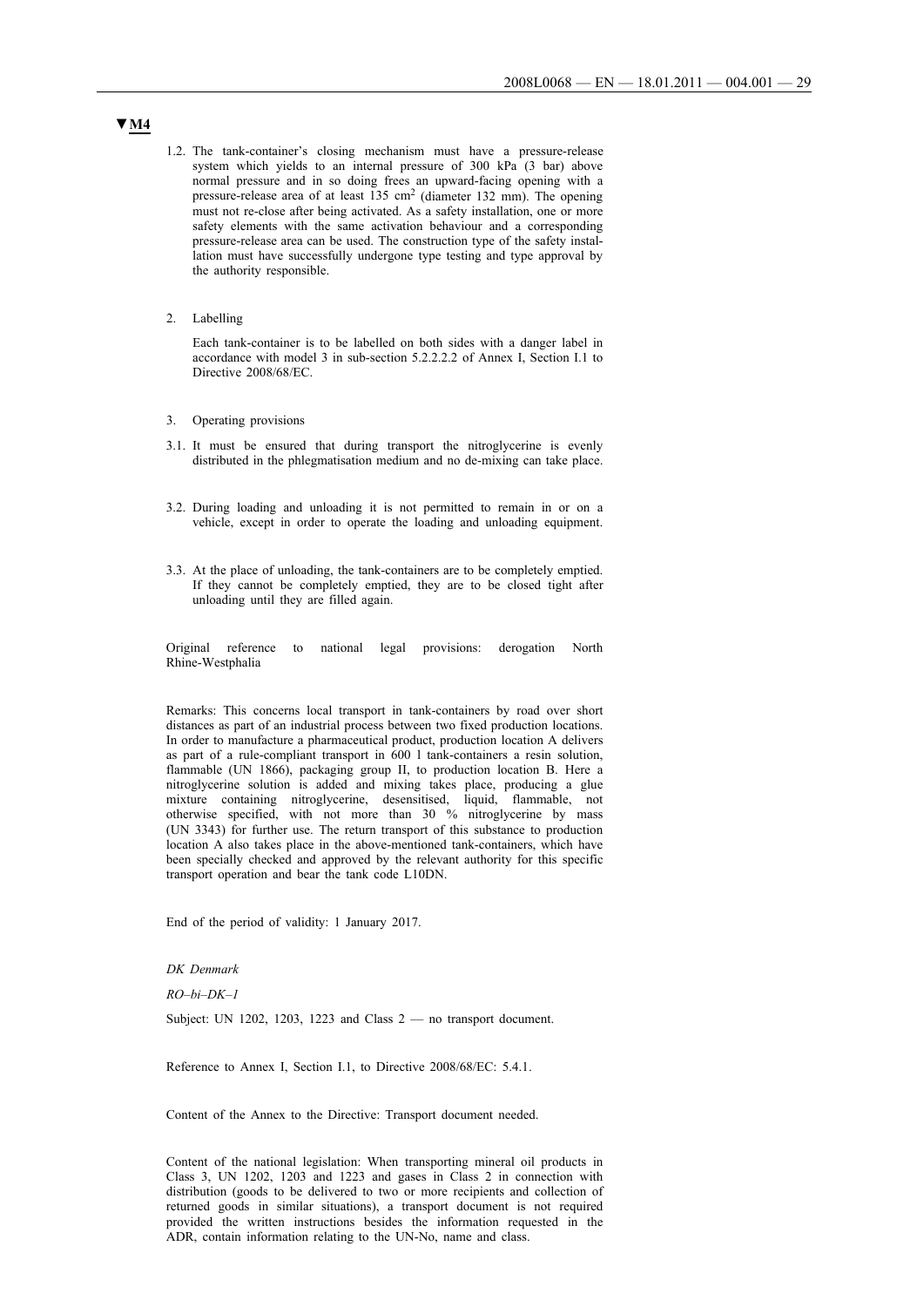Initial reference to the national legislation: *Bekendtgørelse nr. 729 af 15/08/2001 om vejtransport af farligt gods.*

Comments: The reason for having the abovementioned national derogation is that the development of electronic equipment makes it possible for e.g. the oil companies using such equipment to transmit continuously to the vehicles information about the customers. As this information is not available at the beginning of the transport operation and will be forwarded to the vehicle during the transport journey, it is not possible — before the transport begins — to draw up the transport documents. These kinds of transport are restricted to limited areas.

Derogation for Denmark for a similar provision under Article 6(10) of Directive 94/55/EC.

Expiry date: 30 June 2015.

*RO–bi–DK–2*

Subject: Adoption of RO–bi–SE–6.

Initial reference to the national legislation: *Bekendtgørelse nr. 437 af 6. juni 2005 om vejtransport af farligt gods, as amended.*

Expiry date: 30 June 2015.

*RO–bi–DK–3*

Subject: Adoption of RO–bi–UK–1.

Initial reference to the national legislation: *Bekendtgørelse nr. 437 af 6. juni 2005 om vejtransport af farligt gods*, as amended.

Expiry date: 30 June 2015.

*EL Greece*

*RO–bi–EL–1*

Subject: Derogation from the safety requirements for fixed tanks (tank-vehicles), registered before 31/12/2001, for the local transport or small quantities of some categories of dangerous goods.

Reference to Annex I, Section I.1, to Directive 2008/68/EC: 1.6.3.6, 6.8.2.4.2, 6.8.2.4.3, 6.8.2.4.4, 6.8.2.4.5, 6.8.2.1.17-6.8.2.1.22, 6.8.2.1.28, 6.8.2.2, 6.8.2.2.1, 6.8.2.2.2.

Content of the Annex to the Directive: Requirements for construction, equipment, type approval, inspections and tests, and marking of fixed tanks (tank-vehicles), removable tanks and tank containers and tank swap bodies, with shells made of metallic materials, and battery-vehicles and MEGCs.

Content of the national legislation: Transitional provision: Fixed tanks (tankvehicles), removable tanks and tank containers first registered in Greece between 1 January 1985 and 31 December 2001 may be used until 31 December 2010. This transitional provision concerns vehicles for the transport of the following dangerous materials (UN: 1202, 1268, 1223, 1863, 2614, 1212, 1203, 1170, 1090, 1193, 1245, 1294, 1208, 1230, 3262, 3257). It is intended to cover small quantities or local transport for vehicles registered during the aforementioned period. This transitional provision will be in force for tank vehicles adapted according to:

- 1. Paragraphs of the ADR for inspection and tests: 6.8.2.4.2, 6.8.2.4.3, 6.8.2.4.4, 6.8.2.4.5, (ADR 1999: 211.151, 211.152, 211.153, 211.154).
- 2. Minimum shell thickness of 3 mm for tanks with a shell compartment capacity of up to 3 500 l, and at least 4 mm thickness of mild steel for tanks with compartments with a capacity of up to 6 000 l, regardless of the type or thickness of the partitions.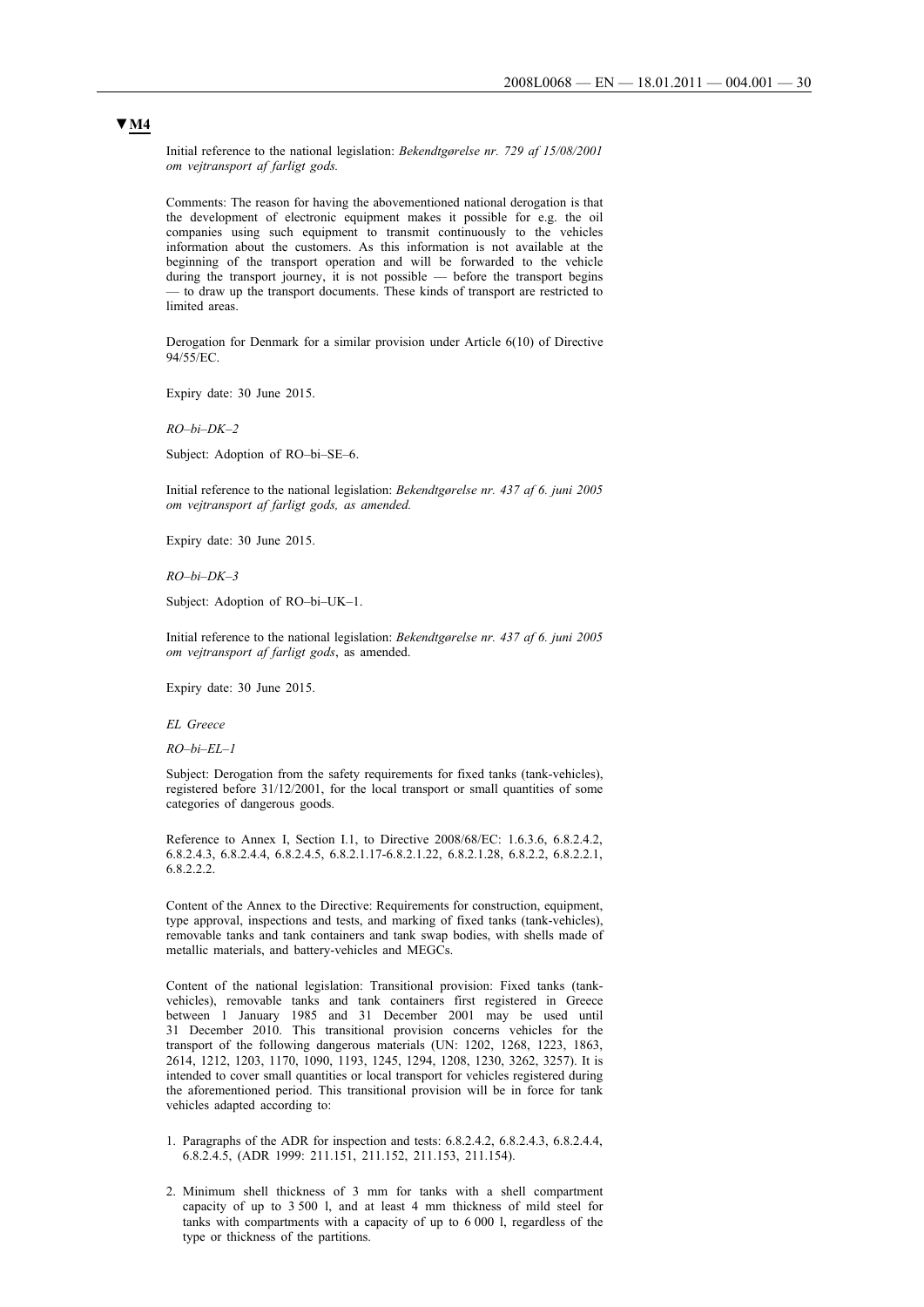- 3. If the material used is aluminium or another metal, tanks should fulfil the requirements for thickness and other technical specifications derived from technical drawings approved by the local authority of the country where they were previously registered. In the absence of technical drawings, tanks should fulfil the requirements of 6.8.2.1.17 (211.127).
- 4. Tanks should fulfil the requirements of marginal paragraphs 211.128, 6.8.2.1.28 (211.129), paragraph 6.8.2.2 with subparagraphs 6.8.2.2.1 and 6.8.2.2.2 (211.130, 211.131).

More precisely, tank-vehicles with a mass of less than 4 t used for the local transport of gas oil only (UN 1202), first registered before 31 December 2002, whose shell thickness is less than 3 mm, may be used only if they are transformed according to marginal paragraph 211.127 (5)b4 (6.8.2.1.20).

Initial reference to the national legislation: Τεχνικές Προδιαγραφές κατασκευής, εξοπλισμού και ελέγχων των δεξαμενών μεταφοράς συγκεκριμένων κατηγοριών επικινδύνων εμπορευμάτων για σταθερές δεξαμενές (οχήματα-δεξαμενές), αποσυναρμολογούμενες δεξαμενές που βρίσκονται σε κυκλοφορία (Requirements for construction, equipment, inspections and tests of fixed tanks (tank-vehicles) and removable tanks in circulation, for some categories of dangerous goods).

Expiry date: 30 June 2015.

#### *RO-bi–EL–2*

Subject: Derogation from base vehicle construction requirements, regarding vehicles intended for the local transport of dangerous goods first registered before 31 December 2001.

Reference to Annex I, Section I.1, to Directive 2008/68/EC: ADR 2001: 9.2, 9.2.3.2, 9.2.3.3.

Content of the Annex to the Directive: Requirements concerning the construction of Base Vehicles.

Content of the national legislation: The derogation applies to vehicles intended for the local transport of dangerous goods (categories UN 1202, 1268, 1223, 1863, 2614, 1212, 1203, 1170, 1090, 1193, 1245, 1294, 1208, 1230, 3262 and 3257) which were first registered before 31 December 2001.

The abovementioned vehicles must comply with the requirements of 9 (9.2.1 to 9.2.6) of Annex B to the Directive 94/55/EC with the following exceptions.

Compliance with the requirements of 9.2.3.2 is necessary only if the vehicle has been equipped with an anti-lock braking system by the manufacturer; it must be fitted with an endurance braking system as defined in 9.2.3.3.1, but not necessarily complying with 9.2.3.3.2 and 9.2.3.3.3.

The electrical supply to the tachograph must be provided via a safety barrier connected directly to the battery (marginal 220 514) and the electrical equipment of the mechanism for lifting a bogie axle must be installed where it was originally installed by the vehicle manufacturer and must be protected in an appropriate sealed housing (marginal 220 517).

Specifically, tank-vehicles with a maximum mass of less than 4 tonnes intended for local transport of diesel-heating oil (UN: 1202) must comply with the requirements of 9.2.2.3, 9.2.2.6, 9.2.4.3 and 9.2.4.5 but not necessarily with the other ones.

Initial reference to the national legislation: Τεχνικές Προδιαγραφές ήδη κυκλοφορούντων οχημάτων που διενεργούν εθνικές μεταφορές ορισμένων κατηγοριών επικινδύνων εμπορευμάτων (Technical requirements of vehicles already in use, intended for local transport of certain dangerous goods categories).

Comments: The number of the abovementioned vehicles is small when compared with the total number of vehicles already registered and in addition they are intended for local transport only. The form of the derogation requested, the size of the vehicle fleet in question and the type of goods transported do not create a road safety problem.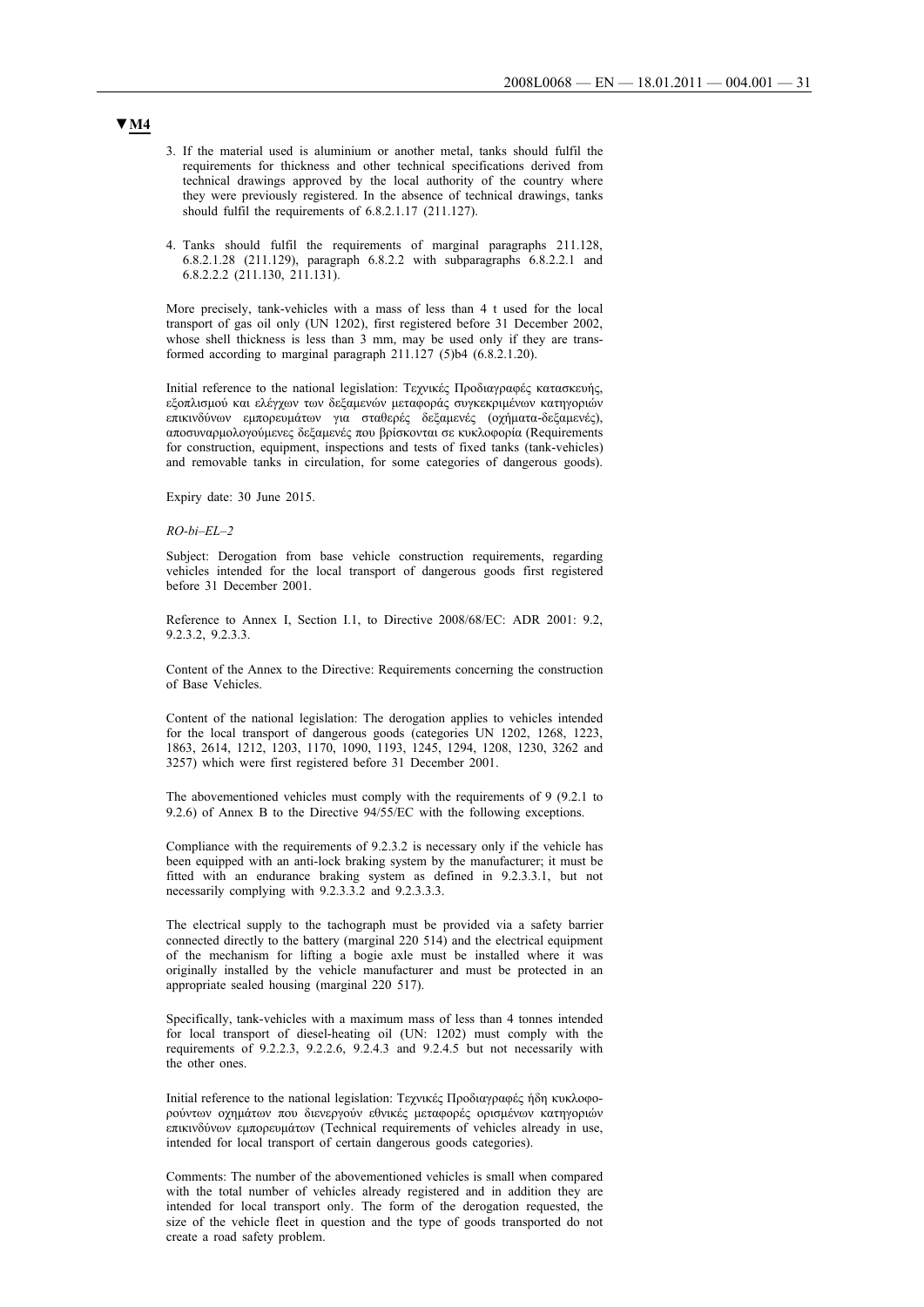Expiry date: 30 June 2015.

*ES Spain*

*RO–bi–ES–2*

Subject: Special equipment for distribution of anhydrous ammonia.

Reference to Annex I, Section I.1, to Directive 2008/68/EC: 6.8.2.2.2.

Content of the Annex to the Directive: In order to avoid any loss of contents in the event of damage to the external fittings (pipes, lateral shut-off devices), the internal stop valve and its seating must be protected against the danger of being wrenched off by external stresses or be so designed as to resist such stresses. The filling and discharge devices (including flanges or threaded plugs) and protective caps (if any) must be capable of being secured against any unintended opening.

Content of the national legislation: Tanks used for agricultural purposes for the distribution and application of anhydrous ammonia which were brought into service before 1 January 1997 may be equipped with external, instead of internal, safety fittings, provided they offer protection at least equivalent to the protection provided by the wall of the tank.

Initial reference to the national legislation: *Real Decreto 551/2006. Anejo 1. Apartado 3*.

Comments: Before 1 January 1997 a type of tank equipped with external safety fittings was used exclusively in agriculture to apply anhydrous ammonia directly onto the land. Various tanks of this kind are still in use today. They are rarely driven, laden, on the road, but are used solely for fertiliser on large farms.

Expiry date: 29 February 2016.

#### *FI Finland*

*RO–bi–FI–1*

Subject: Modification of information in the transport document for explosive substances.

Reference to Annex I, Section I.1, to Directive 2008/68/EC: 5.4.1.2.1(a)

Content of the Annex to the Directive: Special provisions for Class 1.

Content of the national legislation: In the transport document, it is permissible to use the number of detonators (1 000 detonators correspond to 1 kg explosives) instead of the actual net mass of explosive substances.

Initial reference to the national legislation: *Liikenne- ja viestintäministeriön asetus vaarallisten aineiden kuljetuksesta tiellä (277/2002; 313/2003).*

Comments: The information is considered sufficient for national transport. This derogation is used mainly for the blasting industry in respect of small amounts transported locally.

Derogation is registered by the European Commission as No 31.

Expiry date: 30 June 2015.

*RO–bi–FI–2*

Subject: Adoption of RO–bi–SE–10.

Initial reference to the national legislation:

Expiry date: 30 June 2015.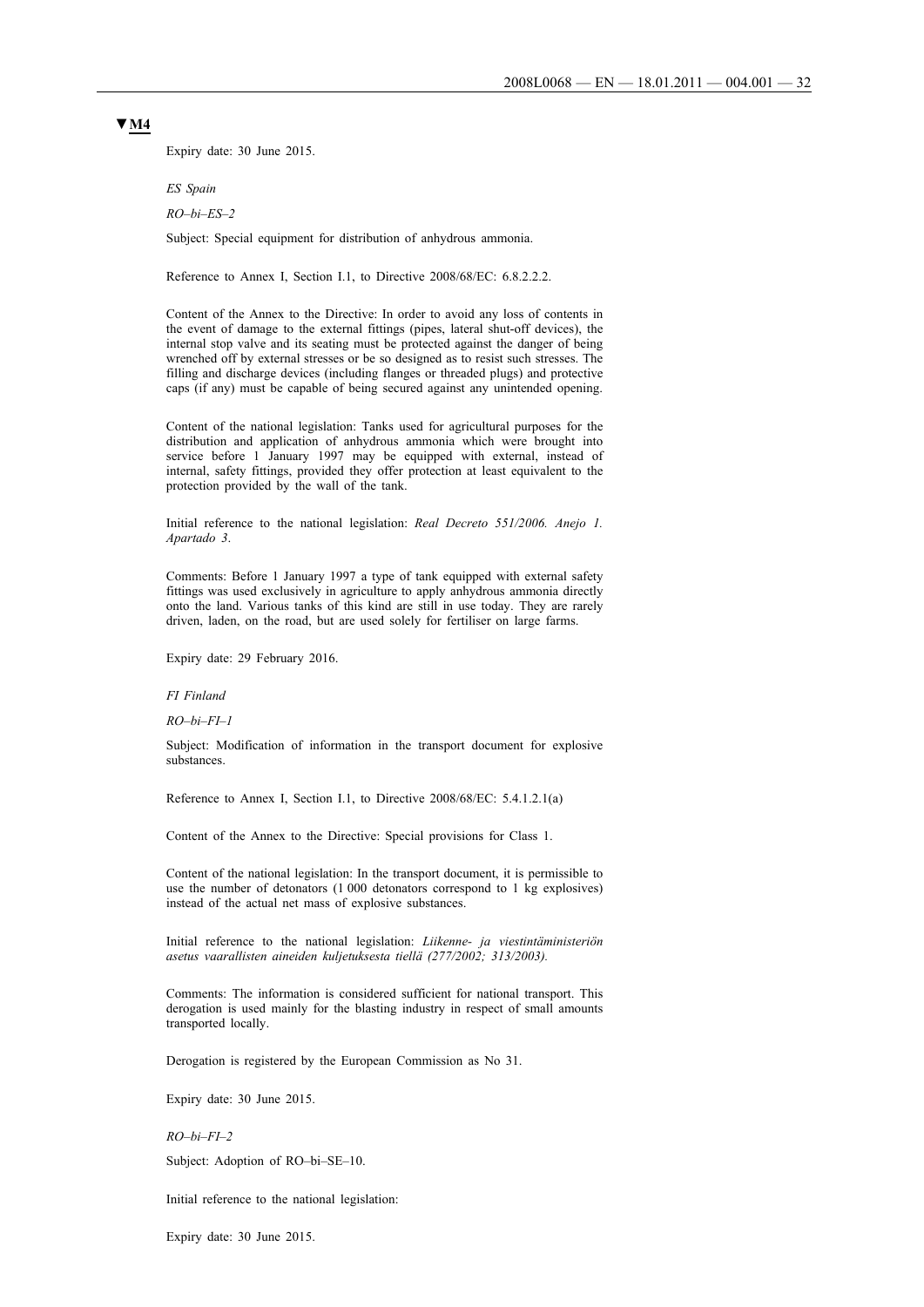*RO–bi–FI–3*

Subject: Adoption of RO–bi–DE–1.

Initial reference to the national legislation:

Expiry date: 29 February 2016.

*FR France*

*RO–bi–FR–1*

Subject: Utilisation of maritime document as transport document for short-distance trips following unloading of vessel.

Reference to Annex I, Section I.1, to Directive 2008/68/EC: 5.4.1.

Content of the Annex to the Directive: Information to appear in the document used as transport document for hazardous goods.

Content of the national legislation: The maritime document is used as transport document within a radius of 15 km.

Initial reference to the national legislation: *Arrêté du 1er juin 2001 relatif au transport des marchandises dangereuses par route — Article 23-4.*

Expiry date: 30 June 2015.

*RO–bi–FR–3*

Subject: Transport of fixed LPG storage tanks (18).

Reference to Annex I, Section I.1, to Directive 2008/68/EC: Annexes A and B.

Content of the national legislation: The transport of fixed LPG storage tanks is subject to specific rules. Applicable only to short distances.

Initial reference to the national legislation: *Arrêté du 1er juin 2001 relatif au transport des marchandises dangereuses par route — Article 30.*

Expiry date: 30 June 2015.

*RO–bi–FR–4*

Subject: Specific conditions relating to driver training and the approval of vehicles used for agricultural transport (short distances).

Reference to Annex I, Section I.1, to Directive 2008/68/EC: 6.8.3.2; 8.2.1 and 8.2.2.

Content of the Annex to the Directive: Tank equipment and driver training.

Content of the national legislation:

Specific provisions concerning the approval of vehicles.

Special training for drivers.

Initial reference to the national legislation: *Arrêté du 1er juin 2001 relatif au transport des marchandises dangereuses par route — Article 29-2 — Annex D4.*

Expiry date: 30 June 2015.

*IE Ireland*

*RO-bi–IE–1*

Subject: Exemption from the requirement of 5.4.1.1.1, to have (i) the names and addresses of the consignees, (ii) the number and description of the packages, and (iii) the total quantity of dangerous goods in the transport document, where kerosene, diesel fuel or liquefied petroleum gas bearing the respective substance identification numbers UN 1223, UN 1202 and UN 1965 are being carried to the end user.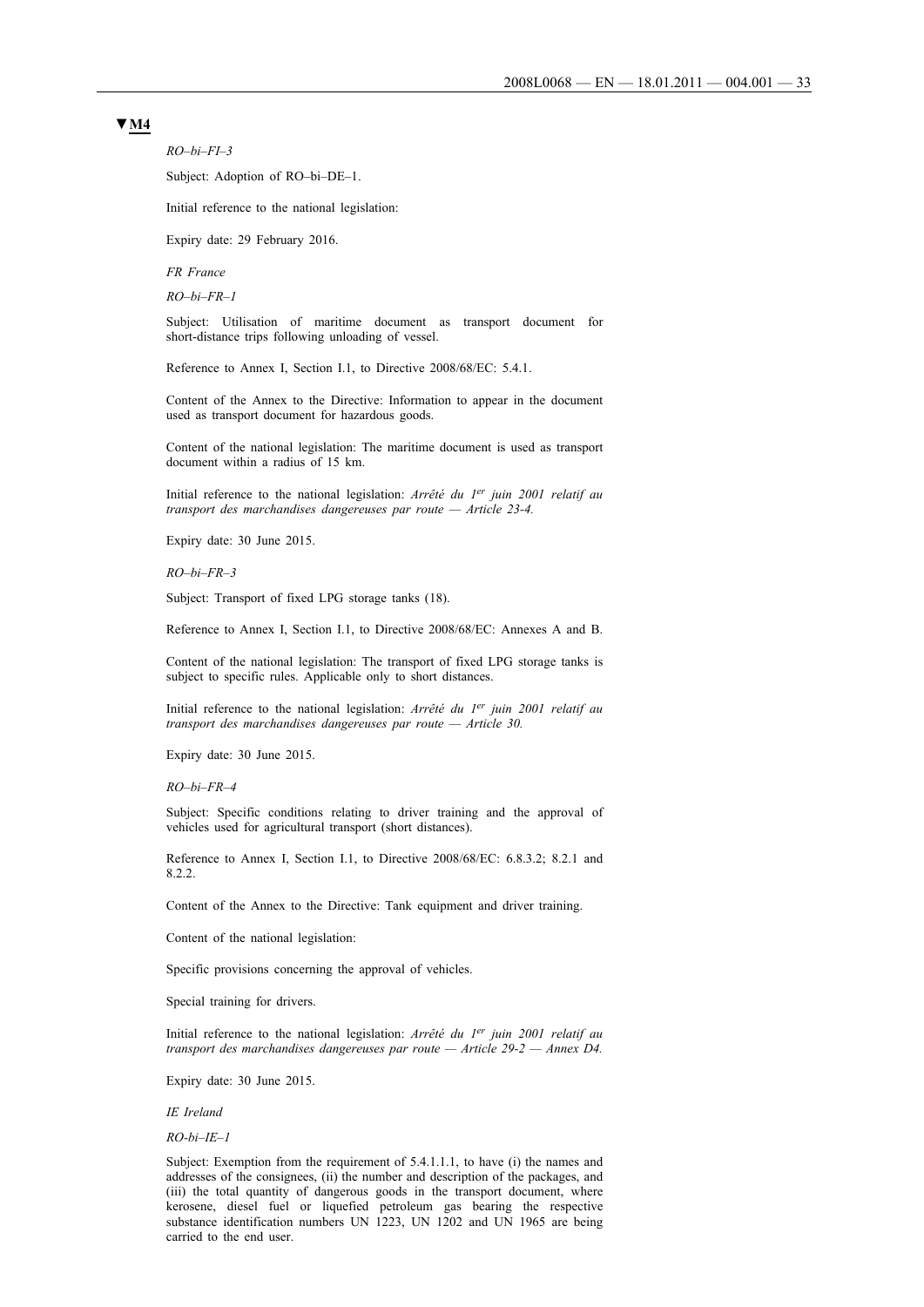Reference to Annex I, Section I.1, to Directive 2008/68/EC: 5.4.

Content of the Annex to the Directive: Documentation.

Content of the national legislation: Where kerosene, diesel fuel or liquefied petroleum gas, bearing the respective substance identification numbers UN 1223, UN 1202 and UN 1965 as specified in Appendix B.5 of Annex B to the ADR, are being carried to the end user, it is not necessary to include the name and address of the consignee, the number and description of the packages, Intermediate Bulk Containers or receptacles, or the total quantity being carried, on the transport unit.

Initial reference to the national legislation: *Regulation 82(2) of the 'Carriage of Dangerous Goods by Road Regulations, 2004'.*

Comments: In the case of delivery of home heating oil to domestic customers, it is common practice to 'top up' the customer's storage tank — hence the actual delivery is unknown and also the number of customers (in any one run) is also unknown at the time the loaded tanker begins its journey. In the case of delivery of cylinders of LPG to households, it is common practice to replace empty cylinders with full ones — hence the number of customers and their individual consignments are unknown at the beginning of the transport operation.

Expiry date: 30 June 2015.

*RO–bi–IE–2*

Subject: Exemption to allow the transport document, required in 5.4.1.1.1, to be that for the last load in the case of the transport of empty uncleaned tanks.

Reference to Annex I, Section I.1, to Directive 2008/68/EC: 5.4.

Content of the Annex to the Directive: Documentation.

Content of the national legislation: In the case of the carriage of empty uncleaned tanks, the transport document for the last load is sufficient.

Initial reference to the national legislation: *Regulation 82(3) of the 'Carriage of Dangerous Goods by Road Regulations, 2004'*.

Comments: Particularly in the case of delivery of petrol and/or diesel fuel to petrol stations, the road tanker returns directly to the oil depot (to be loaded up again for further deliveries) immediately after delivery of the last load.

Expiry date: 30 June 2015.

*RO–bi–IE–3*

Subject: Exemption to allow the loading and unloading of dangerous goods, to which the special provision CV1 in 7.5.11 or S1 in 8.5 is assigned, in a public place without special permission from the competent authorities.

Reference to Annex I, Section I.1, to Directive 2008/68/EC: 7.5 and 8.5.

Content of the Annex to the Directive: Additional provisions concerning loading, unloading and handling.

Content of the national legislation: Loading and unloading of dangerous goods in a public place is permitted without special permission from the competent authority, in derogation from the requirements of 7.5.11 or 8.5.

Initial reference to the national legislation: *Regulation 82(5) of the 'Carriage of Dangerous Goods by Road Regulations, 2004'.*

Comments: For national transport within the state, this provision places a very onerous burden on the competent authorities.

Expiry date: 30 June 2015.

*RO–bi–IE–5*

Subject: Exemption from the 'mixed loading prohibition' of 7.5.2.1 for articles of Compatibility Group B and substances and articles of Compatibility Group D on the same vehicle with dangerous goods, in tanks, of Classes 3, 5.1 and 8.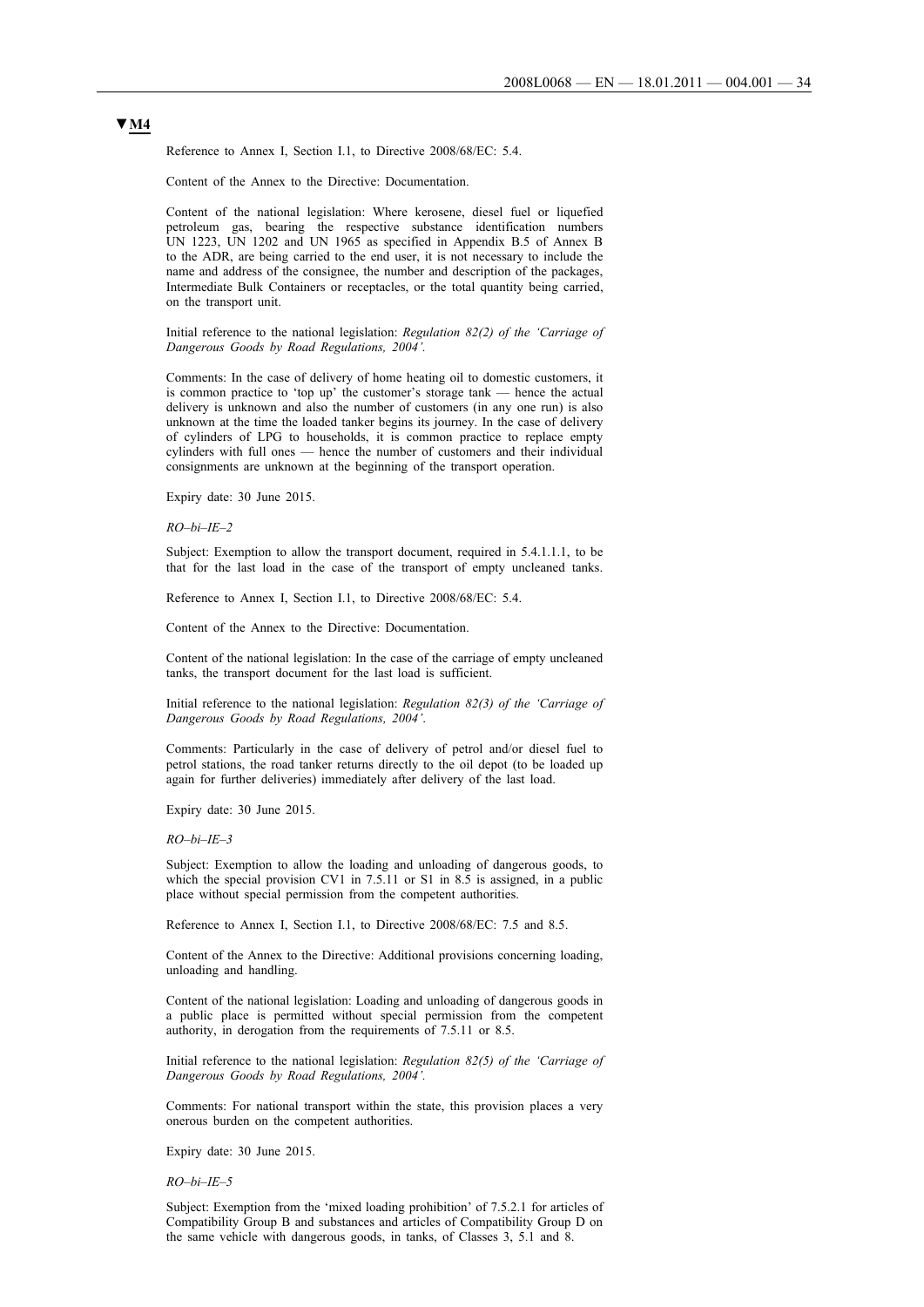Reference to Annex I, Section I.1, to Directive 2008/68/EC: 7.5.

Content of the Annex to the Directive: Provisions concerning loading, unloading and handling.

Content of the national legislation: Packages containing articles of Compatibility Group B of ADR Class 1 and packages containing substances and articles of Compatibility Group D of ADR Class 1 may be carried on the same vehicle with dangerous goods of ADR Classes 3, 5.1 or 8 provided (a) the said packages of ADR Class 1 are carried in separate containers/compartments of a design approved, and under the conditions required, by the competent authority, and (b) the said substances of ADR Classes 3, 5.1 or 8 are carried in vessels meeting the requirements of the competent authority as regards their design, construction, testing, examination, operation and use.

Initial reference to the national legislation: *Regulation 82(7) of the 'Carriage of Dangerous Goods by Road Regulations, 2004'.*

Comments: To permit, under conditions approved by the competent authority, the loading of articles and substances of Class 1 Compatibility Groups B and D on the same vehicle with dangerous goods, in tanks, of Classes 3, 5.1 and  $8 - i.e.$ 'Pump Trucks'.

Expiry date: 30 June 2015.

*RO–bi–IE–6*

Subject: Exemption from requirement in 4.3.4.2.2, which requires flexible filling and discharge pipes that are not permanently connected to the shell of a tank-vehicle to be empty during transport.

Reference to Annex I, Section I.1, to Directive 2008/68/EC: 4.3.

Content of the Annex to the Directive: Use of tank-vehicles.

Content of the national legislation: Flexible hose reels (including fixed pipelines associated with them) attached to tank-vehicles engaged in the retail distribution of petroleum products with substance identification numbers, UN 1011, UN 1202, UN 1223, UN 1863 and UN 1978 are not required to be empty during carriage by road, provided adequate measures are taken to prevent any loss of contents.

Initial reference to the national legislation: Regulation 82(8) of the 'Carriage of Dangerous Goods by Road Regulations, 2004'.

Comments: Flexible hoses fitted to home delivery tank-vehicles must remain full at all times even during transport. The discharge system is known as a 'wet-line' system that requires the tank-vehicle's meter and hose to be primed so as to ensure the customer receives the correct quantity of product.

Expiry date: 30 June 2015.

*RO–bi–IE–7*

Subject: Exemption from some requirements of 5.4.0, 5.4.1.1.1 and 7.5.11 of the ADR for the transport in bulk of Ammonium Nitrate Fertilizer UN 2067 from ports to consignees.

Reference to Annex I, Section I.1, to Directive 2008/68/EC: 5.4.0, 5.4.1.1.1 and 7.5.11.

Content of the Annex to the Directive: The requirement for a separate transport document, with the correct total quantity for the particular load included, for each transport journey; and the requirement for the vehicle to be cleaned before and after the journey.

Content of the national legislation: Proposed derogation to allow modifications to the requirements of the ADR on the transport document and vehicle cleaning; to take account of the practicalities of bulk transport from port to consignee.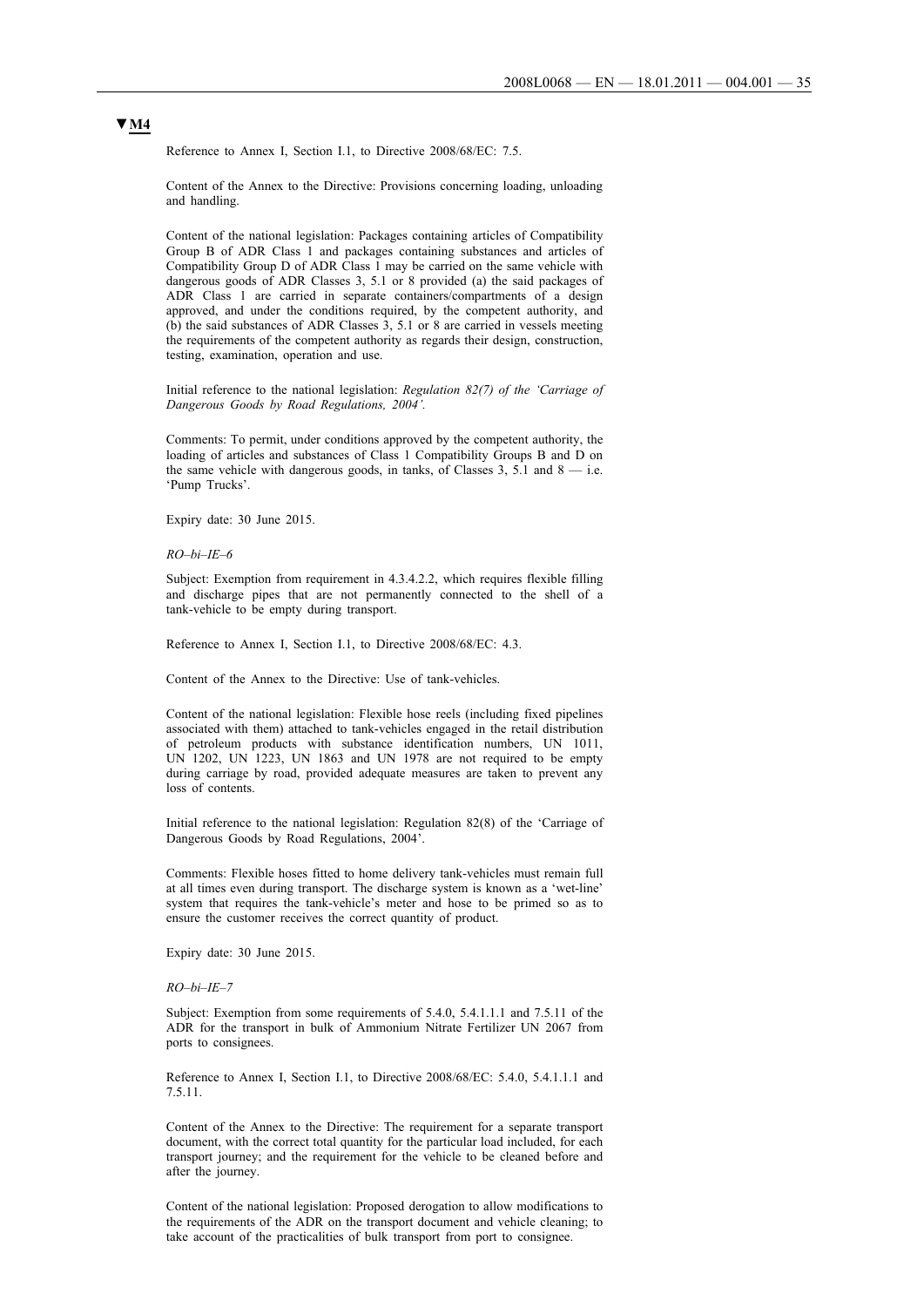Initial reference to the national legislation: *Proposed amendment to 'Carriage of Dangerous Goods by Road Regulations, 2004'.*

Comments: The provisions of the ADR require (a) a separate transport document, containing the total mass of dangerous goods carried for the particular load, and (b) the Special Provision 'CV24' on cleaning for each and every load being transported between the port and the consignee during the unloading of a bulk ship. As the transport is local and as it concerns the unloading of a bulk ship, involving multiple transport loads (on the same or consecutive days) of the same substance between the bulk ship and the consignee, a single transport document, with an approximate total mass of each load, should suffice and it should not be necessary to require the Special Provision 'CV24'.

Expiry date: 30 June 2015.

*LT Lithuania*

*RO–bi–LT–1*

Subject: Adoption of RO–bi–EL–1.

Initial reference to the national legislation: *Lietuvos Respublikos Vyriausybės 2000 m. kovo 23 d. nutarimas Nr. 337 'Dėl pavojingų krovinių vežimo kelių transportu Lietuvos Respublikoje'* (Government resolution No 337 on the Transport of Dangerous Goods by Road in the Republic of Lithuania, adopted on 23 March 2000).

Expiry date: 30 June 2015.

*RO–bi–LT–2*

Subject: Adoption of RO–bi–EL–2.

Initial reference to the national legislation: *Lietuvos Respublikos Vyriausybės 2000 m. kovo 23 d. nutarimas Nr. 337 'Dėl pavojingų krovinių vežimo kelių transportu Lietuvos Respublikoje'* (Government resolution No 337 on the Transport of Dangerous Goods by Road in the Republic of Lithuania, adopted on 23 March 2000).

Expiry date: 30 June 2015.

*NL The Netherlands*

*RO–bi–NL–13*

Subject: Scheme for transport of domestic hazardous waste 2004.

Reference to Annex I, Section I.1, to Directive 2008/68/EC: 1.1.3.6, 3.3, 4.1.4, 4.1.6, 4.1.8, 4.1.10, 5.1.2, 5.4.0, 5.4.1, 5.4.3, 6.1, 7.5.4, 7.5.7, 7.5.9, 8 and 9.

Content of the Annex to the Directive: Exemptions for certain quantities; special provisions; use of packaging; use of over-packaging; documentation; construction and testing of packaging; loading, unloading and handling; manning; equipment; operation; vehicles and documentation; construction and approval of vehicles.

Content of the national legislation: 17 substantive provisions relating to the transport of small collected domestic hazardous waste. Given the small quantities involved in each instance and given the diverse nature of the various substances, it is not possible to conduct the transport operations in total compliance with ADR rules. Accordingly, a simplified variant deviating from a number of provisions in the ADR is therefore stipulated under the abovementioned scheme.

Initial reference to the national legislation: *Scheme for transport of domestic hazardous waste 2004*.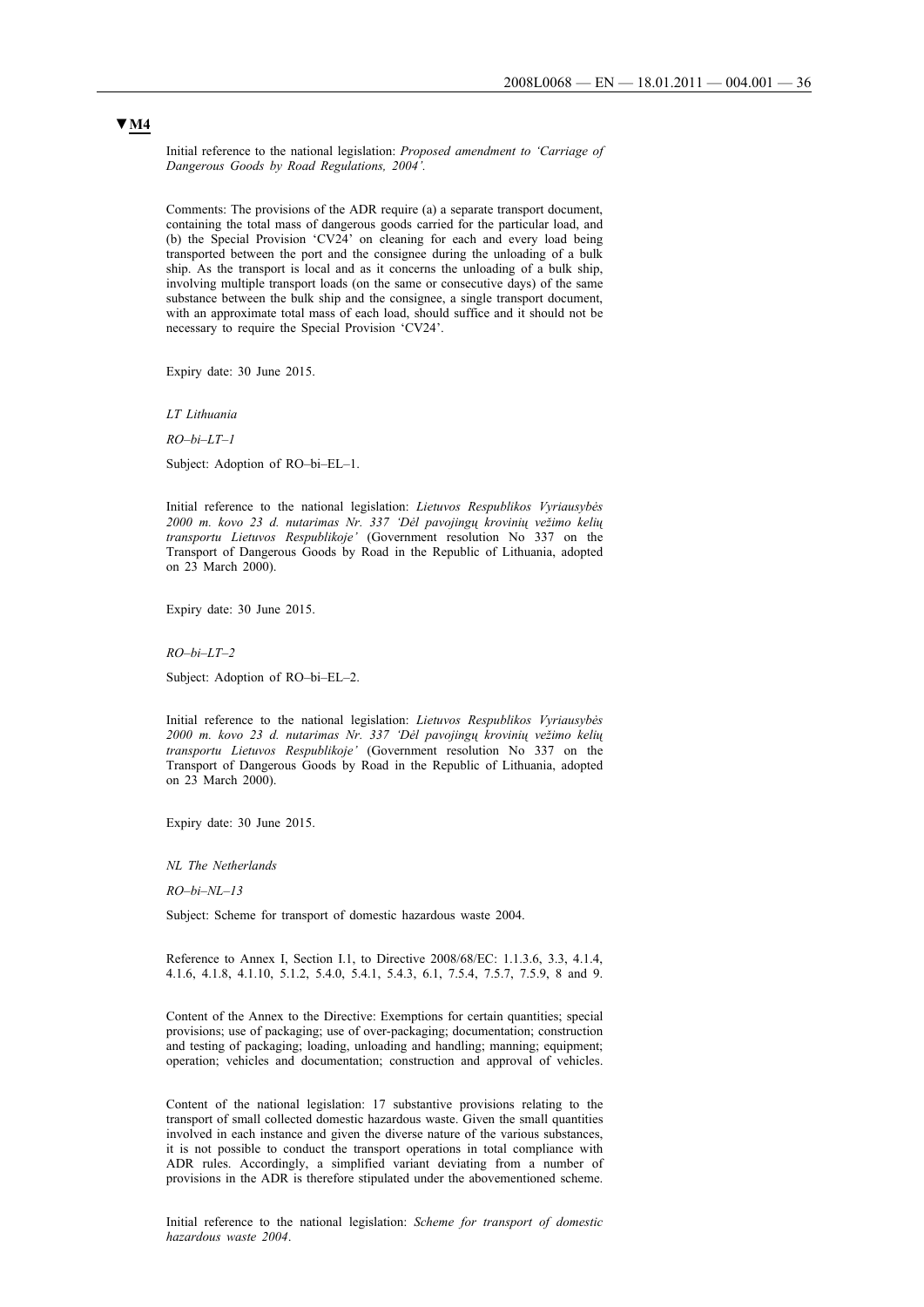Comments: The scheme was set up to enable individuals to deposit small chemical waste at a single location. The substances in question therefore consist of residues such as paint waste. The danger level is minimised by the choice of means of transport, involving, inter alia, the use of special transport elements and 'no smoking' notices plus a yellow flashing light clearly visible to members of the public. The crucial point as far as transport is concerned is that safety is guaranteed. This can be achieved by, for instance, having the substances transported in sealed packagings so as to avoid dispersal, or the risk of toxic vapours leaking or accumulating in the vehicle. Incorporated in the vehicle are units suitable for storing the various categories of waste and providing protection against shunting and accidental displacement as well as inadvertent opening. At the same time, notwithstanding the small quantities of waste presented, the transport operator must have a certificate of professional competence, given the diverse nature of the substances involved. Because of the lack of knowledge on the part of private individuals regarding the danger levels associated with these substances, written instructions should be provided, as stipulated in the Annex to the scheme.

Expiry date: 30 June 2015.

#### *PT Portugal*

*RO–bi–PT–1*

Subject: Transport documentation for UN 1965.

Reference to Annex I, Section I.1, to Directive 2008/68/EC: 5.4.1.

Content of the Annex to the Directive: Requirements for transport documentation.

Content of the national legislation: The proper shipping name to be indicated in the transport document, as provided for in Section 5.4.1 of the RPE (Regulamento Nacional de Transporte de Mercadorias Perigosas por Estrada), for commercial butane and propane gases covered by the collective heading 'UN No 1965 hydrocarbon gas mixture, liquefied, n.o.s.', transported in cylinders, may be replaced by other trade names as follows:

'UN 1965 Butane' in the case of mixtures A, A01, A02 and A0, as described in subsection 2.2.2.3 of the RPE, transported in cylinders;

'UN 1965 Propane' in the case of mixture C, as described in subsection 2.2.2.3 of the RPE, transported in cylinders.

Initial reference to the national legislation: *Despacho DGTT 7560/2004, 16 April 2004, under Article 5, No 1, of Decreto-Lei No 267-A/2003 of 27 October.*

Comments: The importance of making it easier for economic operators to fill in transport documents for dangerous goods is recognised, provided that the safety of these operations is not affected.

Expiry date: 30 June 2015.

*RO–bi–PT–2*

Subject: Transport documentation for empty uncleaned tanks and containers.

Reference to Annex I, Section I.1, to Directive 2008/68/EC: 5.4.1.

Content of the Annex to the Directive: Requirements for transport documentation

Content of the national legislation: For the return journeys of empty tanks and containers that have transported dangerous goods, the transport document referred to in Section 5.4.1 of the RPE may be replaced by the transport document issued for the immediately preceding journey made to deliver the goods.

Initial reference to the national legislation: *Despacho DGTT 15162/2004, 28 July 2004, under Article 5, No 1, of Decreto-Lei No 267-A/2003, of 27 October.*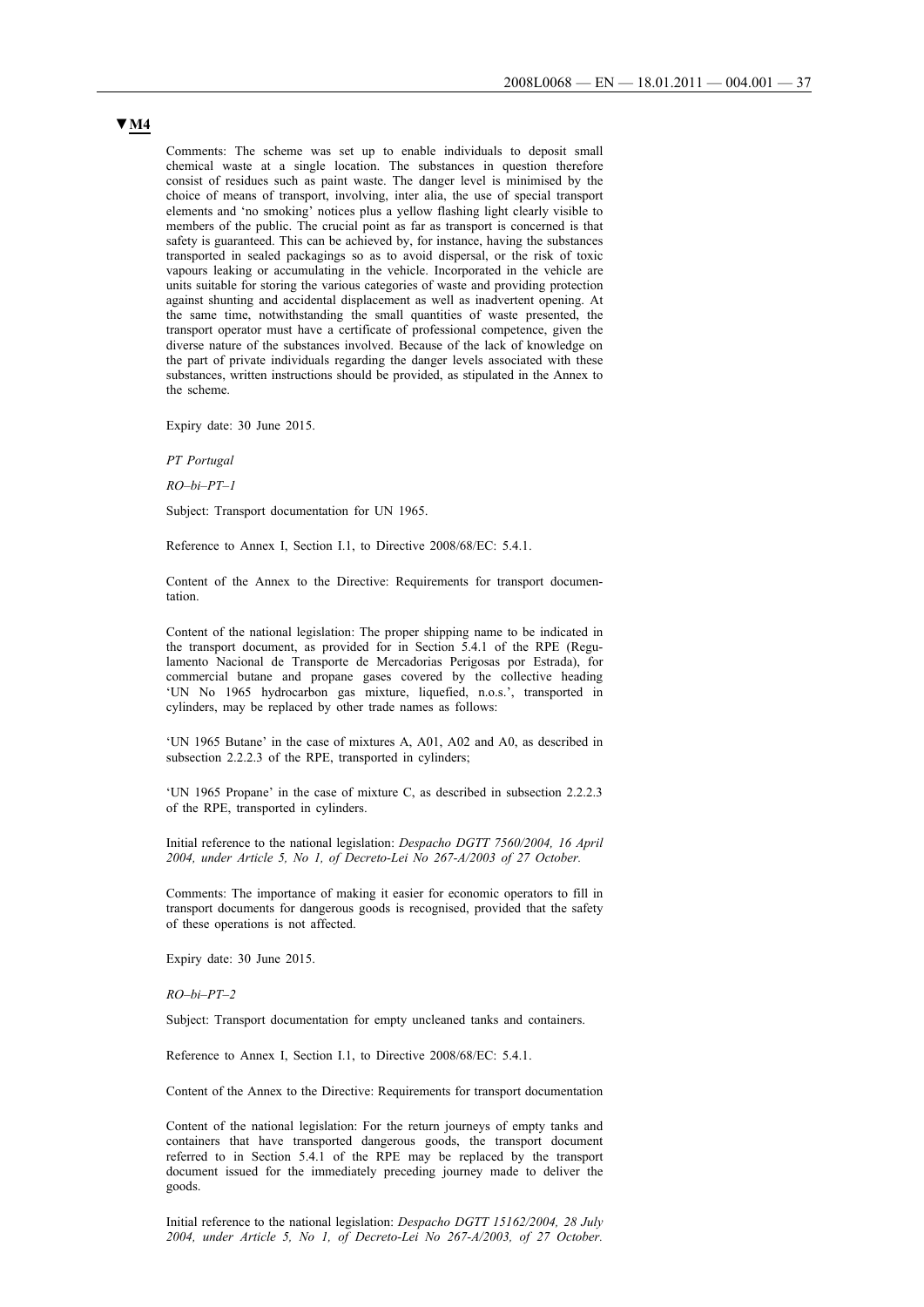Comments: The obligation that the transport of empty tanks and containers that have contained dangerous goods be accompanied by a transport document in accordance with the RPE causes, in certain cases, practical difficulties, which can be kept to the minimum without prejudice to safety.

Expiry date: 30 June 2015.

*SE Sweden*

*RO–bi–SE–1*

Subject: Carriage of hazardous waste to hazardous waste disposal plants.

Reference to Annex I, Section I.1, to Directive 2008/68/EC: 2, 5.2 and 6.1.

Content of the Annex to the Directive: Classification, marking and labelling, and requirements for the construction and testing of packaging.

Content of the national legislation: The legislation consists of simplified classification criteria, less restrictive requirements for the construction and testing of packaging, and modified labelling and marking requirements.

Instead of classifying hazardous waste according to the ADR, it is assigned to different waste groups. Each waste group contains substances that can, in accordance with the ADR, be packed together (mixed packing).

Each package must be marked with the relevant waste group code instead of the UN number.

Initial reference to the national legislation: *Särskilda bestämmelser om vissa inrikes transporter av farligt gods på väg och i terräng.*

Comments: These regulations may only be used for the carriage of hazardous waste from public recycling sites to hazardous waste disposal plants.

Expiry date: 30 June 2015.

*RO–bi–SE–2*

Subject: The name and address of the consignor in the transport document.

Reference to Annex I, Section I.1, to Directive 2008/68/EC: 5.4.1.1.

Content of the Annex to the Directive: General information required in the transport document.

Content of the national legislation: National legislation states that the name and address of the consignor is not required if empty, uncleaned packaging is returned as part of a distribution system.

Initial reference to the national legislation: *Särskilda bestämmelser om vissa inrikes transporter av farligt gods på väg och i terräng*.

Comments: Empty uncleaned packaging being returned will in most cases still contain small quantities of dangerous goods.

This derogation is mainly used by industries when returning empty uncleaned gas receptacles in exchange for full ones.

Expiry date: 30 June 2015.

*RO–bi–SE–3*

Subject: Transport of dangerous goods in the close proximity of industrial site(s), including transport on public roads between various parts of the site(s).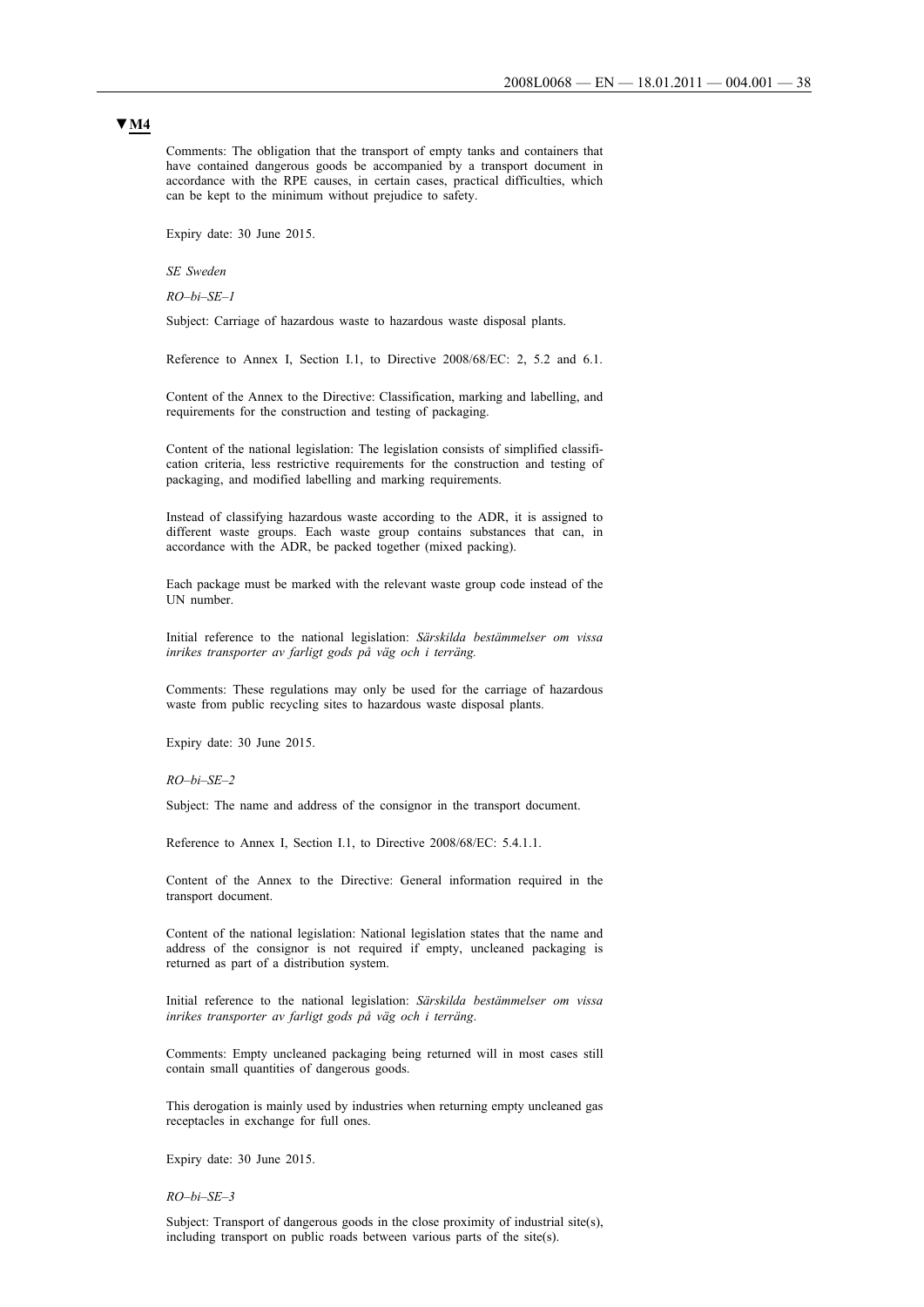Reference to Annex I, Section I.1, to Directive 2008/68/EC: Annexes A and B.

Content of the Annex to the Directive: Requirements for the transport of dangerous goods on public roads.

Content of the national legislation: Transport in the close proximity of industrial site(s), including transport on public roads between various parts of the site(s). The derogations concern the labelling and marking of packages, transport documents, driver's certificate and certificate of approval according to 9.

Initial reference to the national legislation: *Särskilda bestämmelser om vissa inrikes transporter av farligt gods på väg och i terräng.*

Comments: There are several situations in which dangerous goods are transferred between premises situated on opposite sides of a public road. This form of transport does not constitute carriage of dangerous goods on a private road and should therefore be associated with the relevant requirements. Compare also with the Directive 96/49/EC, Article 6(14).

Expiry date: 30 June 2015.

#### *RO–bi–SE–4*

Subject: Transport of dangerous goods that have been seized by the authorities.

Reference to Annex I, Section I.1, to Directive 2008/68/EC: Annex A and B.

Content of the Annex to the Directive: Requirements for the transport of dangerous goods by road.

Content of the national legislation: Deviations from the regulations may be permitted if they are motivated by reasons of labour protection, unloading risks, submission of evidence etc.

Deviations from the regulations are permitted only if satisfactory safety levels are met during normal conditions of carriage.

Initial reference to the national legislation: *Särskilda bestämmelser om vissa inrikes transporter av farligt gods på väg och i terräng*.

Comments: These derogations may be applied only by authorities seizing dangerous goods.

This derogation is intended for local transport e.g. of goods that have been seized by the police, such as explosives or stolen property. The problem with these types of goods is that one can never be sure of classifications. In addition, the goods are often not packed, marked or labelled in accordance with the ADR. There are several hundred such transportations carried out by the police every year. In the case of smuggled liquor, this must be transported from the place where it is seized to a facility where evidence is stored and then on to a facility for destruction; the latter two may be quite far apart from each other. The deviations permitted are: a) each package does not need to be labelled, and b) approved packages do not need to be used. However, each pallet containing such packages must be correctly labelled. All other requirements must be fulfilled. There are approximately 20 such transportations each year.

Expiry date: 30 June 2015.

#### *RO–bi–SE–5*

Subject: Transport of dangerous goods in and in close proximity to ports.

Reference to Annex I, Section I.1, to Directive 2008/68/EC: 8.1.2, 8.1.5, 9.1.2.

Content of the Annex to the Directive: Documents to be carried on the transport unit; every transport unit carrying dangerous goods must be equipped with the specified equipment; vehicle approval.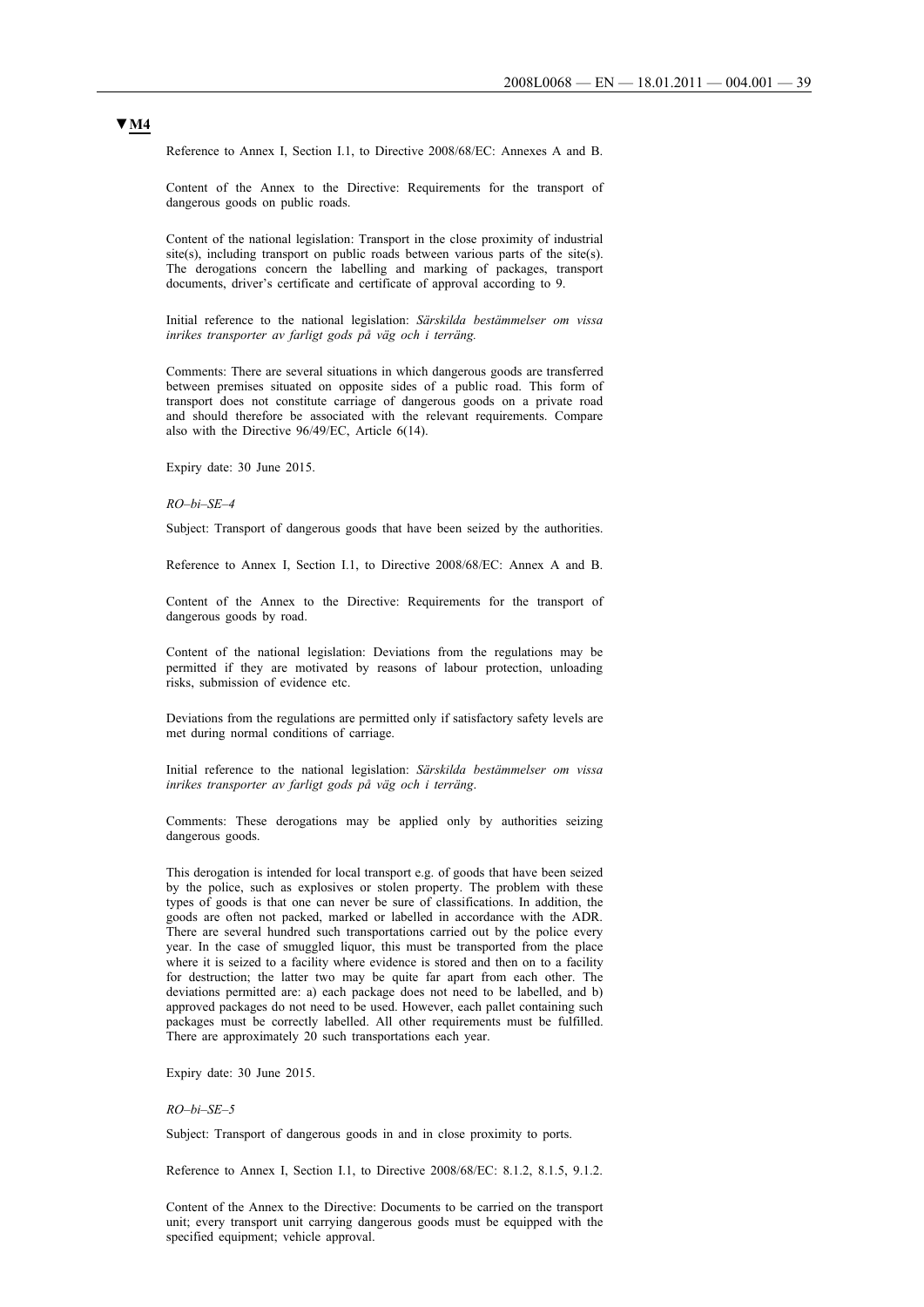Content of the national legislation:

Documents (except for the driver's certificate) need not be carried on the transport unit.

A transport unit need not be equipped with the equipment specified in 8.1.5.

Tractors need not have a certificate of approval.

Initial reference to the national legislation: *Särskilda bestämmelser om vissa inrikes transporter av farligt gods på väg och i terräng*.

Comments: Compare Directive 96/49/EC, Article 6(14).

Expiry date: 30 June 2015.

*RO–bi–SE–6*

Subject: Inspectors' ADR training certificate.

Reference to Annex I, Section I.1, to Directive 2008/68/EC: 8.2.1.

Content of the Annex to the Directive: Drivers of vehicles must attend training courses.

Content of the national legislation: Inspectors who perform the yearly technical inspection of the vehicle do not need to attend the training courses mentioned in 8.2 or hold the ADR training certificate.

Initial reference to the national legislation: *Särskilda bestämmelser om vissa inrikes transporter av farligt gods på väg och i terräng*.

Comments: In some cases, vehicles being tested in the technical inspection may be carrying dangerous goods as load, e.g. uncleaned, empty tanks.

The requirements in 1.3 and 8.2.3 are still applicable.

Expiry date: 30 June 2015.

*RO–bi–SE–7*

Subject: Local distribution of UN 1202, 1203 and 1223 in tankers.

Reference to Annex I, Section I.1, to Directive 2008/68/EC: 5.4.1.1.6, 5.4.1.4.1.

Content of the Annex to the Directive: For empty uncleaned tanks and tank-containers the description shall be in accordance with 5.4.1.1.6. The name and address of multiple consignees may be entered in other documents.

Content of the national legislation: For empty, uncleaned tanks or tank-containers the description in the transport document according to 5.4.1.1.6 is not needed if the amount of the substance in the loading plan is marked with 0. The name and address of the consignees are not required in any document on board the vehicle.

Initial reference to the national legislation: *Särskilda bestämmelser om vissa inrikes transporter av farligt gods på väg och i terräng*.

Expiry date: 30 June 2015.

#### *RO–bi–SE–9*

Subject: Local transport in relation to agricultural sites or construction sites.

Reference to Annex I, Section I.1, to Directive 2008/68/EC: 5.4, 6.8 and 9.1.2.

Content of the Annex to the Directive: Transport document; Construction of tanks; Certificate of approval.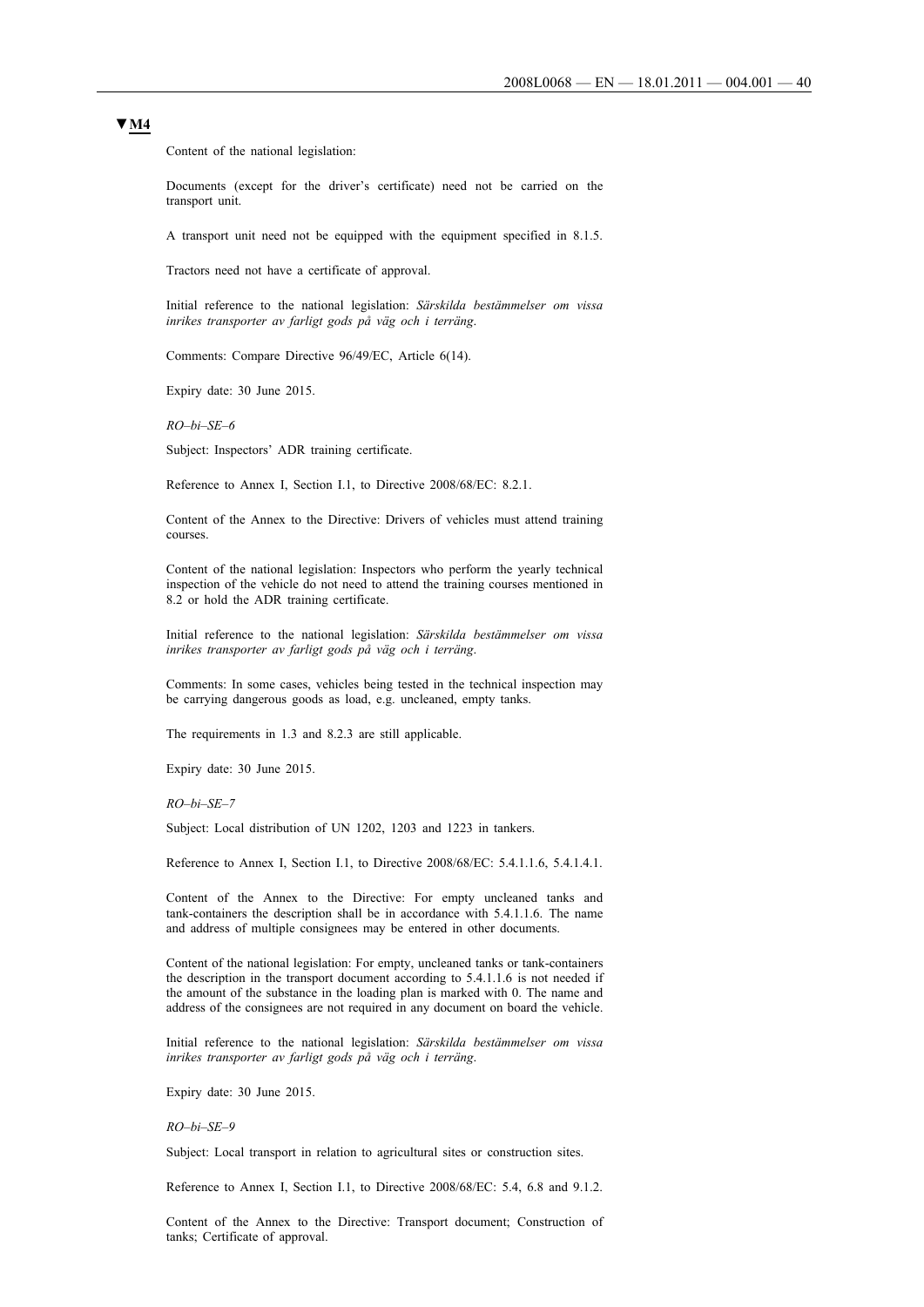Content of the national legislation: Local transport in relation to agricultural sites or construction sites need not comply with some regulations:

- (a) the dangerous goods declaration is not required;
- (b) older tanks/containers not constructed according to 6.8 but according to older national legislation and fitted on crew wagons may still be used;
- (c) older tankers, not fulfilling the requirements in 6.7 or 6.8, intended for the transport of substances of UN 1268, 1999, 3256 and 3257, with or without road surface coating equipment, may still be used for local transport and in close proximity to road work places;
- (d) certificates of approval for crew wagons and tankers with or without road surface coating equipment are not required.

Initial reference to the national legislation: *Särskilda bestämmelser om vissa inrikes transporter av farligt gods på väg och i terräng*.

Comments: A crew wagon is a kind of caravan for a work crew with a crew room and fitted with a non-approved tank/container for diesel fuel intended for the operation of forestry tractors.

Expiry date: 30 June 2015.

*RO–bi–SE–10*

Subject: Tank transport of explosives.

Reference to Annex I, Section I.1, to Directive 2008/68/EC: 4.1.4.

Content of the Annex to the Directive: Explosives may be packaged only in accordance with 4.1.4.

Content of the national legislation: The competent national authority will approve vehicles intended for tank transport of explosives. Tank transport is permissible only for those explosives listed in the regulation or by special authorisation from the competent authority.

A vehicle loaded with explosives in tanks must be marked and labelled in accordance with  $5.3.2.1.1$ ,  $5.3.1.1.2$  and  $5.3.1.4$ . Only one vehicle in the transport unit may contain dangerous goods.

Initial reference to the national legislation: *Appendix S — Specific regulations for the domestic transport of dangerous goods by road issued in accordance with the Transport of Dangerous Goods Act and the Swedish regulation SÄIFS 1993:4*.

Comments: This is applicable only to domestic transport and when the transport operation is mostly of a local nature. The regulations in question were in force before Sweden joined the European Union.

Only two companies perform transport operations with explosives in tank-vehicles. In the near future transition to emulsions is expected.

Old derogation No 84.

Expiry date: 30 June 2015.

*RO–bi–SE–11*

Subject: Driver's licence.

Reference to Annex I, Section I.1, to Directive 2008/68/EC: 8.2.

Content of the Annex to the Directive: Requirements concerning the training of the vehicle crew.

Content of the national legislation: Driver training is not permitted with any vehicle referred to in 8.2.1.1.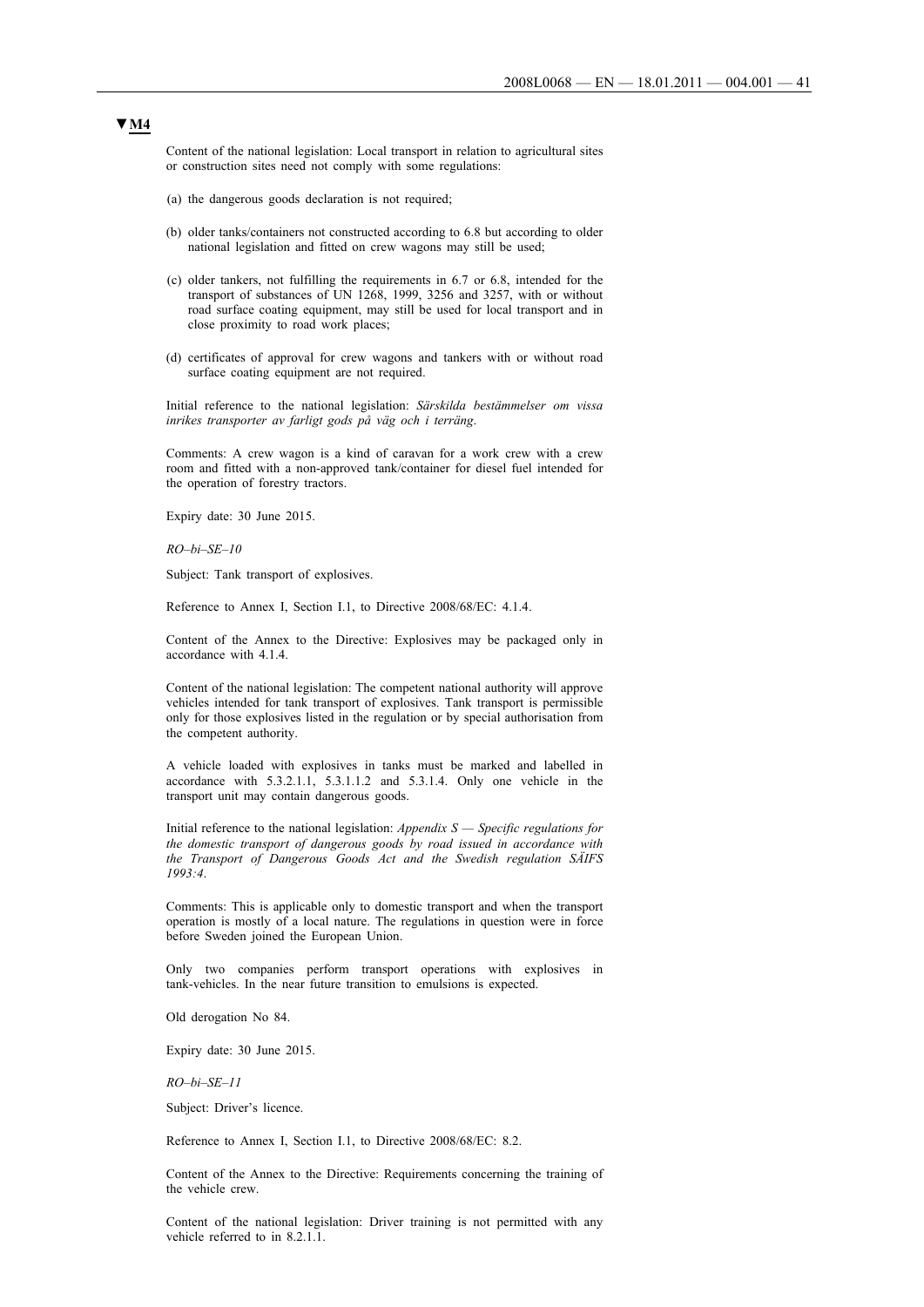Initial reference to the national legislation: *Appendix S — Specific regulations for the domestic transport of dangerous goods by road issued in accordance with the Transport of Dangerous Goods Act.*

Comments: Local transport.

Expiry date: 30 June 2015.

*RO–bi–SE–12*

Subject: Carriage of UN 0335 fireworks.

Reference to Annex I, Section I.1, to Directive 2008/68/EC: Annex B, 7.2.4, V2 (1).

Content of the Annex to the Directive: Provisions for the use of EX/II and EX/III vehicles.

Content of the national legislation: When carrying UN 0335 fireworks, Special Provision V2 (1) in 7.2.4 is applicable only to a net explosive content of more than 3 000 kg (4 000 kg with trailer), provided the fireworks have been assigned to UN 0335 according to the default fireworks classification table in 2.1.3.5.5 of the fourteenth revised edition of the UN Recommendations on the Transport of Dangerous Goods.

Such assignment shall be made with the agreement of the competent authority. A verification of the assignment shall be carried on the transport unit.

Initial reference to the national legislation: *Appendix S — Specific regulations for the domestic transport of dangerous goods by road issued in accordance with the Transport of Dangerous Goods Act.*

Comments: The carriage of fireworks is limited in time to two short periods of the year, the turn of the year and the turn of the month April/May. The carriage from consignors to terminals can be effected by the present fleet of EX-approved vehicles without great problems. However, the distribution both of fireworks from terminals to shopping areas and of the surplus back to the terminal is limited due to a lack of EX-approved vehicles. The carriers are not interested in investing in such approvals because they cannot recover their costs. This places the whole existence of consignors of fireworks in jeopardy because they cannot get their products on the market.

When using this derogation, the classification of the fireworks must be made on the basis of the default list in the UN Recommendations, in order to get the most up-to-date classification possible.

A similar type of exception exists for UN 0336 fireworks incorporated in Special Provision 651, 3.3.1 of the ADR 2005.

Expiry date: 30 June 2015.

*UK United Kingdom*

*RO–bi–UK–1*

Subject: Crossing of public roads by vehicles carrying dangerous goods (N8).

Reference to Annex I, Section I.1, to Directive 2008/68/EC: Annexes A and B.

Content of the Annex to the Directive: Requirements for the carriage of dangerous goods on public roads.

Content of the national legislation: Disapplication of the dangerous goods regulations to carriage within private premises separated by a road. For Class 7 this derogation does not apply to any provisions of the Radioactive Material (Road Transport) Regulations 2002.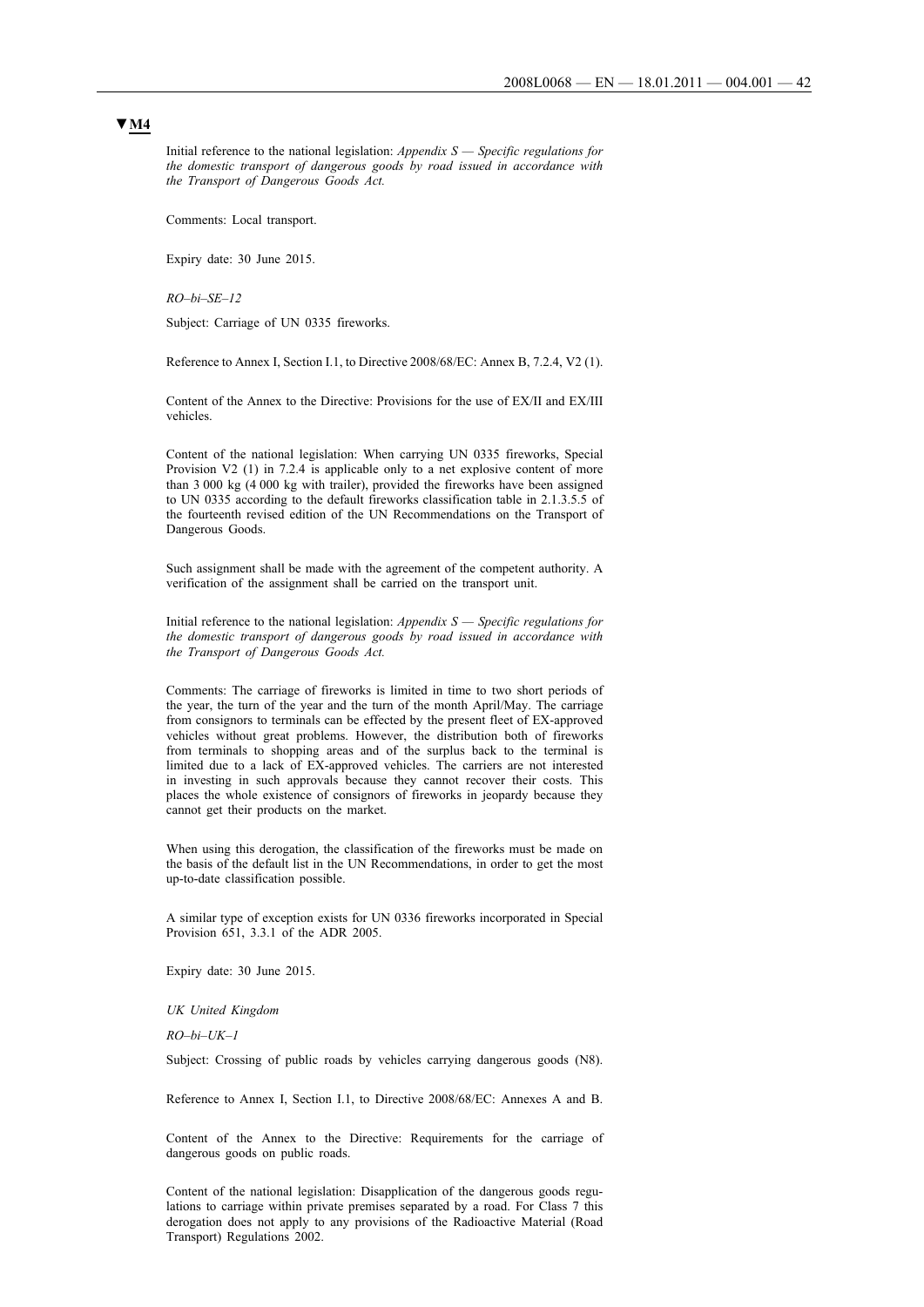Initial reference to the national legislation: *Carriage of Dangerous Goods by Road Regulations 1996, Regulation 3 Schedule 2(3)(b); Carriage of Explosives by Road Regulations 1996, Regulation 3(3)(b)*.

Comments: A situation can easily occur where goods are transferred between private premises situated on both sides of a road. This does not constitute carriage of dangerous goods on a public road in the normal sense of the term, and none of the provisions of the dangerous goods regulations should apply in such a case.

Expiry date: 30 June 2015.

*RO–bi–UK–2*

Subject: Exemption from prohibition on driver or driver's assistant opening packages of dangerous goods in a local distribution chain from a local distribution depot to a retailer or end user and from the retailer to the end user (except for Class 7) (N11).

Reference to Annex I, Section I.1, to Directive 2008/68/EC: 8.3.3.

Content of the Annex to the Directive: Prohibition on driver or driver's assistant opening packages of dangerous goods.

Content of the national legislation: Prohibition of opening packages is qualified by the proviso 'Unless authorised to do so by the operator of the vehicle'.

Initial reference to the national legislation: *Carriage of Dangerous Goods by Road Regulations 1996, Regulation 12(3)*.

Comments: If taken literally, the prohibition in the Annex as worded can create serious problems for retail distribution.

Expiry date: 30 June 2015.

*RO–bi–UK–3*

Subject: Alternative carriage provisions for wooden casks containing UN 3065 of Packing Group III.

Reference to Annex I, Section I.1, to Directive 2008/68/EC: 1.4, 4.1, 5.2 and 5.3.

Content of the Annex to the Directive: Packaging and labelling requirements.

Content of the national legislation: Permits the carriage of alcoholic beverages of more than 24 %, but not more than 70 % alcohol by volume (Packing Group III) in non-UN approved wooden casks without danger labels, subject to more stringent loading and vehicle requirements.

Initial reference to the national legislation: *The Carriage of Dangerous Goods and Use of Transportable Pressure Equipment Regulations 2004: Regulation 7(13) and (14)*.

Comments: This is a high-value product subject to government excise duty which must be moved between the distillery and bonded warehouses in secure sealed vehicles bearing government duty seals. The relaxation on packaging and labelling is taken into account in the additional requirements to ensure safety.

Expiry date: 30 June 2015.

### *RO–bi–UK–4*

Subject: Adoption of RO–bi–SE–12.

Initial reference to the national legislation: *The Carriage of Dangerous Goods and Use of Transportable Pressure Equipment Regulations 2007 Part 1*.

Expiry date: 30 June 2015.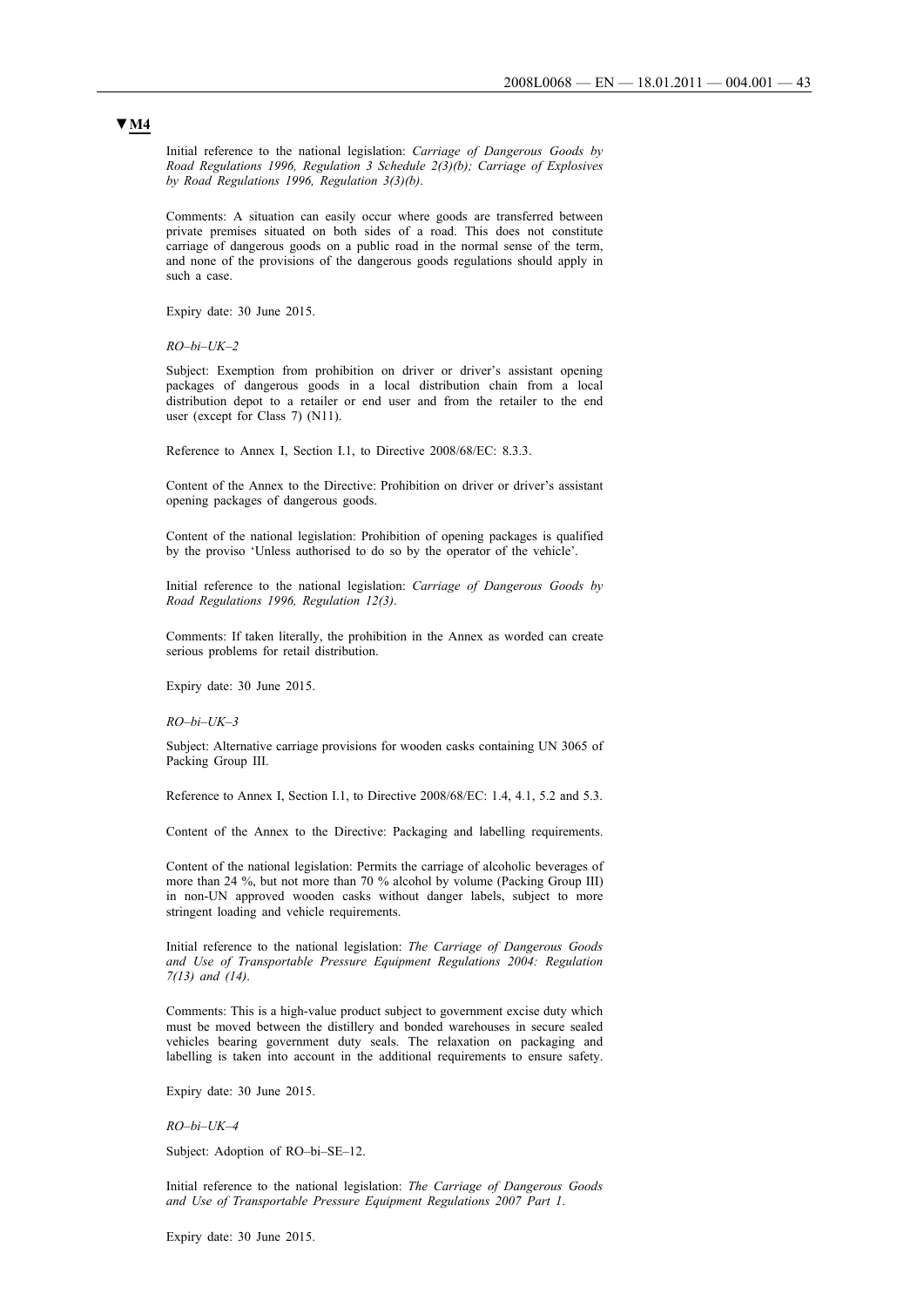*RO–bi–UK–5*

Subject: Collection of used batteries for disposal or recycling.

Reference to Annex I, Section I.1, to Directive 2008/68/EC: Annexes A and B.

Content of the Annex to the Directive: Special Provision 636.

Content of the national legislation: Permits the following alternative conditions for Special Provision 636 of Chapter 3.3:

Used lithium cells and batteries (UN 3090 and UN 3091) collected and presented for carriage for disposal between the consumer collecting point and the intermediate processing facility, together with other non-lithium cells or batteries (UN 2800 and UN 3028), are not subject to the other provisions of ADR if they meet the following conditions:

They shall be packed in IH2 drums or 4H2 boxes conforming to the packing group II performance level for solids;

Not more than 5 % of each package shall be lithium and lithium ion batteries;

The maximum gross mass of each package shall not exceed 25 kg;

The total quantity of packages per Transport Unit shall not exceed 333 kg;

No other dangerous goods may be carried.

Initial reference to the national legislation: *The Carriage of Dangerous Goods and Use of Transportable Pressure Equipment 2007 part 1*.

Comments: Consumer collection points are usually in retail outlets and it is not practical to train large numbers of people to sort and package used batteries in accordance with ADR. The UK system would operate under guidelines set by the UK Waste and Resources Action Programme and would involve the supplying suitable ADR compliant packaging and appropriate instructions.

Expiry date: 30 June 2015.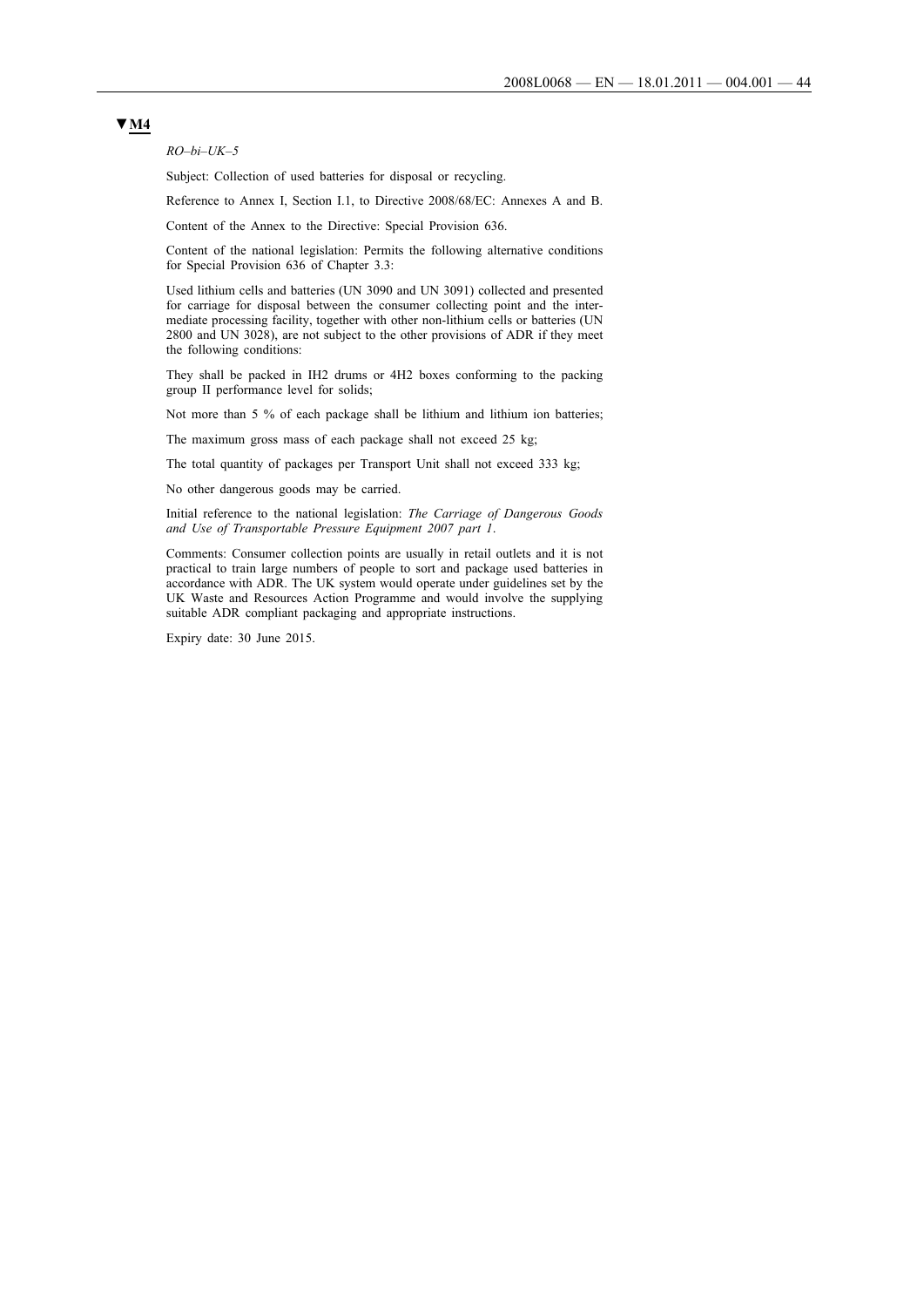#### *ANNEX II*

### **TRANSPORT BY RAIL**

#### **▼M3** II.1. **RID**

Annex to the RID, appearing in Appendix C to the COTIF, as applicable with effect from 1 January 2011, it being understood that 'RID Contracting State' is replaced by 'Member State' as appropriate.

### **▼B**

#### II.2. **Additional transitional provisions**

- 1. Member States may maintain derogations adopted on the basis of Article 4 of Directive 96/49/EC until 31 December 2010 or until Annex II, Section II.1 is amended to reflect the UN Recommendations on the Transport of Dangerous Goods referred to in that article if this occurs earlier.
- 2. Within its territory each Member State may authorise the use of wagons and tank wagons of gauge 1 520/1 524 mm constructed before 1 July 2005 which do not comply with this Directive but were constructed in accordance with Annex II to the SMGS or with that Member State's national provisions in force on 30 June 2005, provided that those wagons are maintained to the required safety levels.
- 3. Within its territory each Member State may authorise the use of tanks and wagons constructed before 1 January 1997 which do not comply with this Directive but were constructed in accordance with the national requirements in force on 31 December 1996, provided that such tanks and wagons are maintained to the required safety levels.

Tanks and wagons constructed on or after 1 January 1997 which do not comply with this Directive but were constructed in accordance with the requirements of Directive 96/49/EC that were applicable on the date of their construction may continue to be used for national transport.

- 4. Within its territory each Member State in which the ambient temperature is regularly lower than  $-20$  °C may impose more stringent standards as regards the operating temperature of materials used for plastic packaging, tanks and their equipment intended for use in the national transport of dangerous goods by rail until provisions on the appropriate reference temperatures for given climatic zones are incorporated into Annex II, Section II.1, to this Directive.
- 5. Within its territory each Member State may maintain national provisions other than those laid down in this Directive with regard to the reference temperature for the transport of liquefied gases or mixtures of liquefied gases, until provisions relating to appropriate reference temperatures for designated climatic areas are incorporated into European standards and referred to in Annex II, Section II.1, to this Directive.
- 6. Each Member State may, for transport operations performed by wagons registered within its territory, maintain the provisions of its national legislation in force on 31 December 1996 relating to the display or placement of an emergency action code or hazard card in place of the hazard identification number, provided for in Annex II, Section II.1, to this Directive.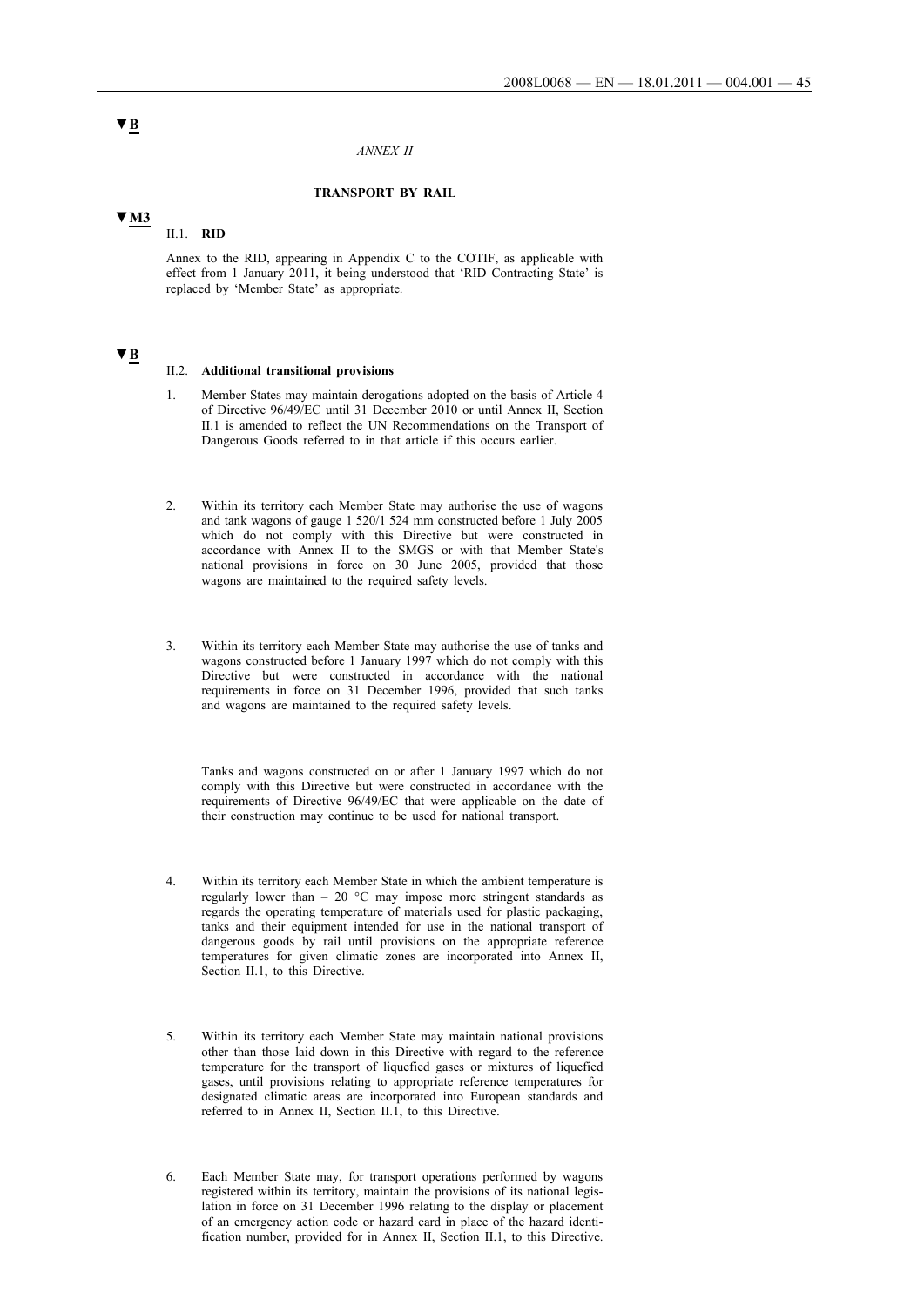- 7. For transport via the Channel Tunnel, France and the United Kingdom may impose provisions more stringent than those laid down in this **Directive**
- 8. A Member State may maintain and adopt provisions for its territory on the transport of dangerous goods by rail from and to contracting parties of the OSJD. By means of appropriate measures and obligations the Member States concerned shall guarantee the maintenance of a level of safety equivalent to that provided for in Annex II, Section II.1.

The Commission will be informed of such provisions and will inform the other Member States accordingly.

Within 10 years of the entry into force of this Directive, the Commission will assess the consequences of the provisions mentioned in this paragraph. The Commission will, if necessary, submit appropriate proposals together with a report.

9. Member States may maintain national restrictions on the transport of substances containing dioxins and furans applicable on 31 December 1996.

### **▼M4**

#### II.3. **National derogations**

Derogations for Member States for the transport of dangerous goods within their territory on the basis of Article 6(2) of Directive 2008/68/EC.

Numbering of derogations: RA-a/bi/bii-MS-nn

 $RA = \text{Rail}$ 

 $a/bi/bii =$  Article 6(2)  $a/bi/bii$ 

MS = Abbreviation of Member State

nn = order number

#### *Based on Article 6(2)(a) of Directive 2008/68/EC*

*DE Germany*

*RA–a–DE–2*

Subject: Combined packaging authorisation.

Reference to Annex II, Section II.1, to Directive 2008/68/EC: 4.1.10.4 MP2.

Content of the Annex to the Directive: Prohibition of combined packaging.

Content of the national legislation: Class 1.4S, 2, 3 and 6.1; authorisation of combined packaging of objects in Class 1.4S (cartridges for small weapons), aerosols (Class 2) and cleaning and treatment materials in Class 3 and 6.1 (UN numbers listed) as sets to be sold in combined packaging in packaging group II and in small quantities.

Initial reference to the national legislation: *Gefahrgut-Ausnahmeverordnung — GGAV 2002 vom 6.11.2002 (BGBl. I S. 4350); Ausnahme 21.*

Comments: List No 30\*, 30a, 30b, 30c, 30d, 30e, 30f, 30g.

Expiry date: 30 June 2015.

*FR France*

*RA–a–FR–3*

Subject: Transport for the needs of the rail carrier.

Reference to Annex II, Section II.1, to Directive 2008/68/EC: 5.4.1.

Content of the Annex to the Directive: Information concerning hazardous materials to be indicated on the consignment note.

Content of the national legislation: Transport for the needs of the rail carrier of quantities not exceeding the limits set in 1.1.3.6 is not subject to the load declaration obligation.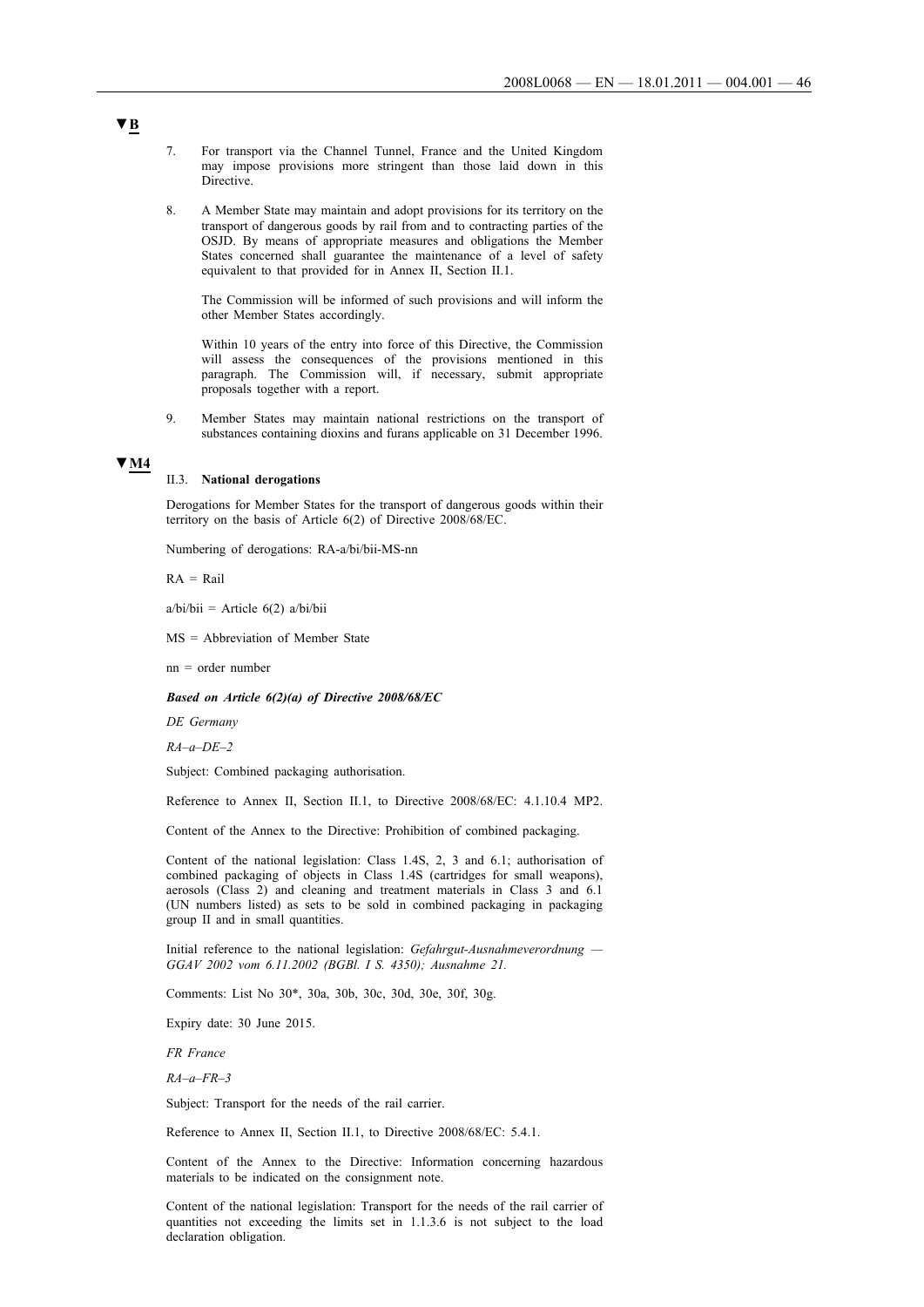Initial reference to the national legislation: *Arrêté du 5 juin 2001 relatif au transport des marchandises dangereuses par chemin de fer — Article 20.2*.

Expiry date: 30 June 2015.

*RA–a–FR–4*

Subject: Exemption from the labelling of certain mail wagons.

Reference to Annex II, Section II.1, to Directive 2008/68/EC: 5.3.1.

Content of the Annex to the Directive: Obligation to affix labels on the walls of wagons.

Content of the national legislation: Only mail wagons carrying over 3 tonnes of a material in the same class (other than 1, 6.2 or 7) must be labelled.

Initial reference to the national legislation: *Arrêté du 5 juin 2001 relatif au transport des marchandises dangereuses par chemin de fer — Article 21.1*.

Expiry date: 30 June 2015.

*SE Sweden*

*RA–a–SE–1*

Subject: A railway carriage carrying dangerous goods, as express goods, need not be marked with labels.

Reference to Annex II, Section II.1, to Directive 2008/68/EC: 5.3.1.

Content of the Annex to the Directive: Railway carriages carrying dangerous goods must display labels.

Content of the national legislation: A railway carriage carrying dangerous goods, as express goods, need not be marked with labels.

Initial reference to the national legislation: *Särskilda bestämmelser om vissa inrikes transporter av farligt gods på väg och i terräng*.

Comments: There are quantity limits in the RID for goods designated as express goods. Therefore it is a small quantity issue.

Expiry date: 30 June 2015.

*UK United Kingdom*

*RA–a–UK–1*

Subject: Carriage of items containing certain low-hazard radioactive material such as clocks, watches, smoke detectors, compass dials.

Reference to Annex II, Section II.1, to Directive 2008/68/EC: Most requirements of the RID.

Content of the Annex to the Directive: Requirements concerning the carriage of Class 7 material.

Content of the national legislation: Total exemption from the provisions of the national regulations for certain commercial products containing limited quantities of radioactive material.

Initial reference to the national legislation: *Packaging, Labelling and Carriage of Radioactive Material by Rail Regulations 1996, Regulation 2(6) (as amended by Schedule 5 of the Carriage of Dangerous Goods (Amendment) Regulations 1999)*.

Comments: This derogation is a short-term measure, which will no longer be required when similar amendments to the IAEA regulations are incorporated into the RID.

Expiry date: 30 June 2015.

*RA–a–UK–2*

Subject: Easing of restrictions on transporting mixed loads of explosives, and explosives with other dangerous goods, in wagons, vehicles and containers (N4/5/6).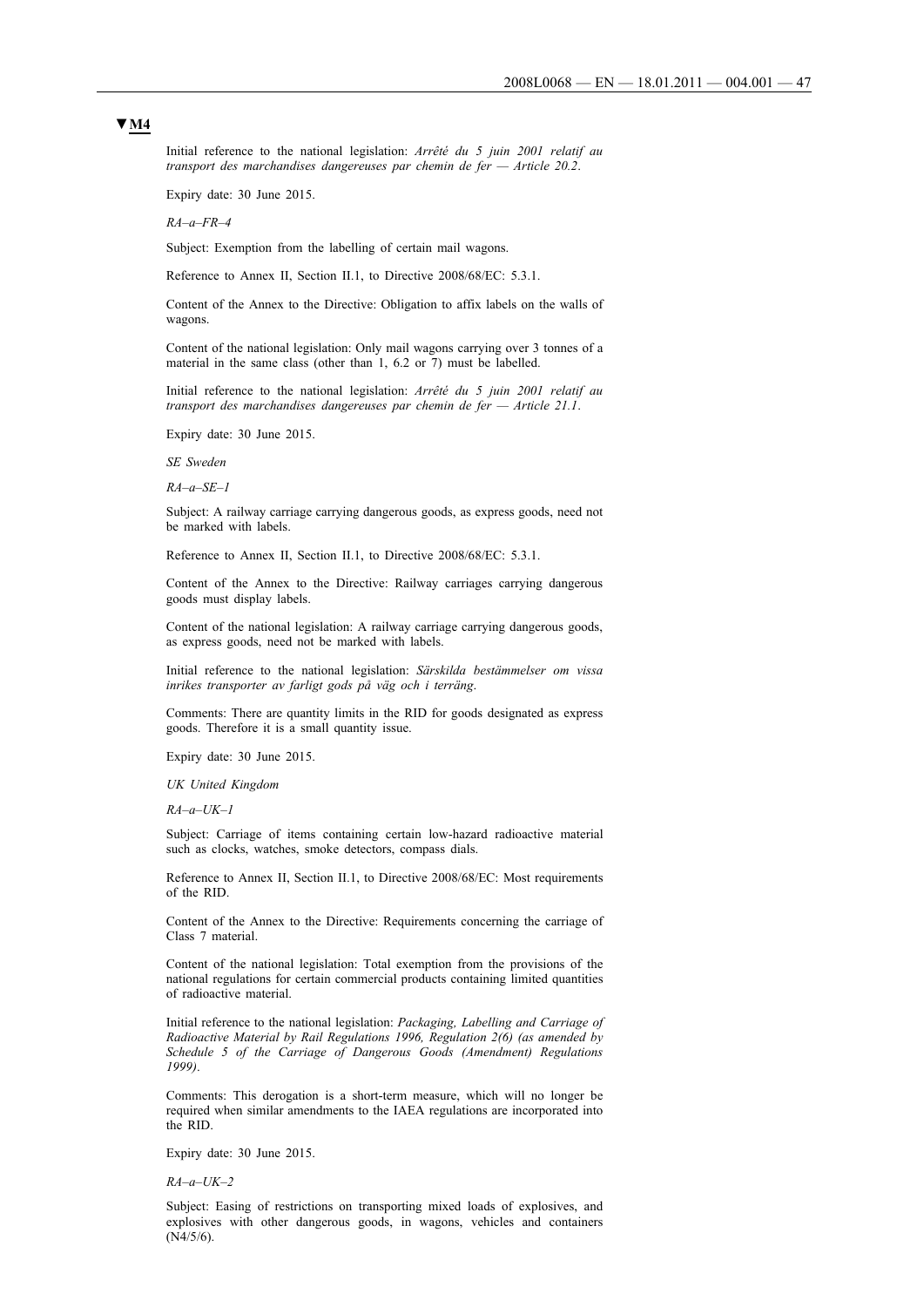Reference to Annex II, Section II.1, to Directive 2008/68/EC: 7.5.2.1 and 7.5.2.2.

Content of the Annex to the Directive: Restrictions on certain types of mixed loading.

Content of the national legislation: National legislation is less restrictive regarding mixed loading of explosives, providing such carriage can be accomplished without risk.

Initial reference to the national legislation: *Packaging, Labelling and Carriage of Radioactive Material by Rail Regulations 1996, Regulation 2(6) (as amended by Schedule 5 of the Carriage of Dangerous Goods (Amendment) Regulations 1999).*

Comments: The UK wishes to permit some variations on the mixing rules for explosives with other explosives and for explosives with other dangerous goods. Any variation will have a quantity limitation on one or more constituent parts of the load and would be permitted only if 'all reasonably practicable measures have been taken to prevent the explosives being brought into contact with, or otherwise endangering or being endangered by, any such goods'.

Examples of variations the UK may want to permit are:

- 1. Explosives allocated on classification to UN Numbers 0029, 0030, 0042, 0065, 0081, 0082, 0104, 0241, 0255, 0267, 0283, 0289, 0290, 0331, 0332, 0360 or 0361 may be carried in the same vehicle with the dangerous goods allocated on classification UN Number 1942. The quantity of UN 1942 that may be carried shall be limited by deeming it to be an explosive of 1.1D.
- 2. Explosives allocated on classification to UN Numbers 0191, 0197, 0312, 0336, 0403, 0431 or 0453 may be carried in the same vehicle with dangerous goods (except flammable gases, infectious substances and toxic substances) in transport category 2 or dangerous goods in transport category 3, or any combination of them, provided the total mass or volume of dangerous goods in transport category 2 does not exceed 500 kg or l and the total net mass of such explosives does not exceed 500 kg.
- 3. Explosives of 1.4G may be carried with flammable liquids and flammable gases in transport category 2 or non-flammable, non-toxic gases in transport category 3, or in any combination of them in the same vehicle, provided the total mass or volume of dangerous goods when added together does not exceed 200 kg or l and the total net mass of explosives does not exceed 20 kg.
- 4. Explosive articles allocated on classification to UN Numbers 0106, 0107 or 0257 may be carried with explosive articles in Compatibility Group D, E or F for which they are components. The total quantity of explosives of UN Numbers 0106, 0107 or 0257 shall not exceed 20 kg.

Expiry date: 30 June 2015.

#### *RA–a–UK–3*

Subject: To allow different maximum total quantity per transport unit for Class 1 goods in categories 1 and 2 of table in 1.1.3.1.

Reference to Annex II, Section II.1, to Directive 2008/68/EC: 1.1.3.1.

Content of the Annex to the Directive: Exemptions related to the nature of the transport operation.

Content of the national legislation: To lay down rules regarding exemptions for limited quantities and mixed loading of explosives.

Initial reference to the national legislation: *The Carriage of Dangerous Goods and Use of Transportable Pressure Equipment Regulations 2004: Regulation 3(7)(b).*

Comments: To allow different limited quantity limits and mixed loading multiplication factors for Class 1 goods, namely '50' for Category 1 and '500' for Category 2. For the purpose of calculating mixed loads, the multiplication factors are to read '20' for Transport Category 1 and '2' for Transport Category 2.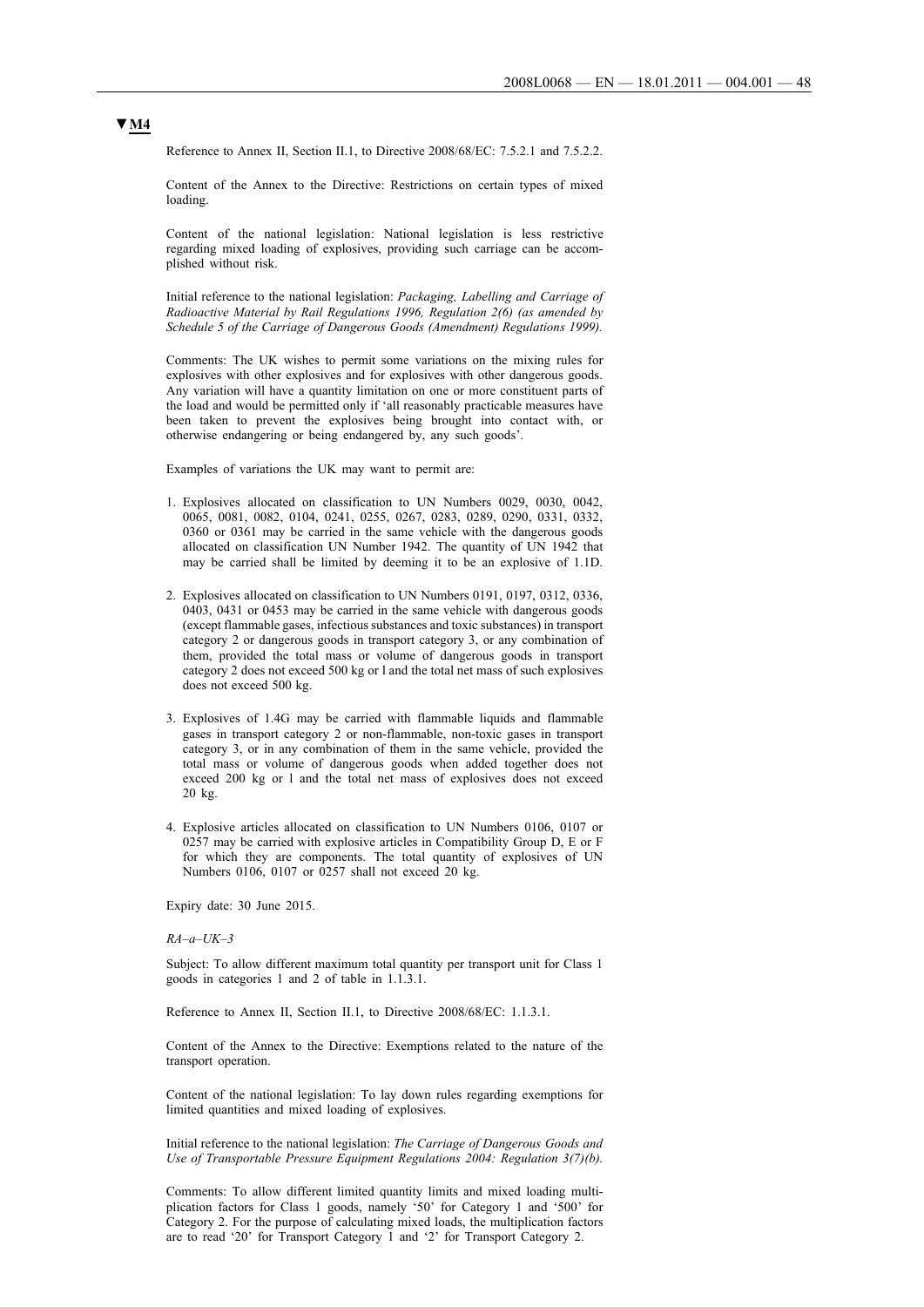Expiry date: 30 June 2015.

*RA–a–UK–4*

Subject: Adoption of RA–a–FR–6.

Reference to Annex II, Section II.1, to Directive 2008/68/EC: 5.3.1.3.2.

Content of the Annex to the Directive: Relaxation of placarding requirement for piggyback carriage.

Content of the national legislation: The placarding requirement does not apply in cases where the vehicle placards are clearly visible.

Initial reference to the national legislation: *The Carriage of Dangerous Goods and Use of Transportable Pressure Equipment Regulations 2004: Regulation 7(12).*

Comments: This has always been a UK national provision.

Expiry date: 30 June 2015.

*RA–a–UK–5*

Subject: Distribution of goods in inner packagings to retailers or users (excluding those of classes 1, 4.2, 6.2, and 7) from local distribution depots to retailers or users and from retailers to end users.

Reference to Annex II, Section II.1, to Directive 2008/68/EC: 6.1.

Content of the Annex to the Directive: Requirements for the construction and testing of packagings.

Content of the national legislation: Packagings are not required to have been allocated an RID/ADR or UN mark.

Initial reference to the national legislation: *The Carriage of Dangerous Goods and Use of Transportable Pressure Equipment Regulations 2007: Regulation 26.*

Comments: RID requirements are inappropriate for the final stages of carriage from a distribution depot to a retailer or user or from a retailer to an end user. The purpose of this derogation is to allow the inner receptacles of goods for retail distribution to be carried on the rail leg of a local distribution journey without an outer packaging.

Expiry date: 30 June 2015.

#### *Based on Article 6(2)(b)(i) of Directive 2008/68/EC*

*DE Germany*

*RA–bi–DE–2*

Subject: Transportation of packaged hazardous waste.

Reference to Annex II, Section II.1, to Directive 2008/68/EC: 1 to 5.

Content of the Annex to the Directive: Classification, packaging and marking.

Content of the national legislation: Classes 2 to 6.1, 8 and 9: Combined packaging and transportation of hazardous waste in packs and IBCs; waste must be packaged in internal packagings (as collected) and categorised in specific waste groups (avoidance of dangerous reactions within a waste group); use of special written instructions relating to the waste groups and as a waybill; collection of domestic and laboratory waste, etc.

Initial reference to the national legislation: *Gefahrgut-Ausnahmeverordnung — GGAV 2002 vom 6.11.2002 (BGBl. I S. 4350); Ausnahme 20.*

Comments: List No 6\*.

Expiry date: 30 June 2015.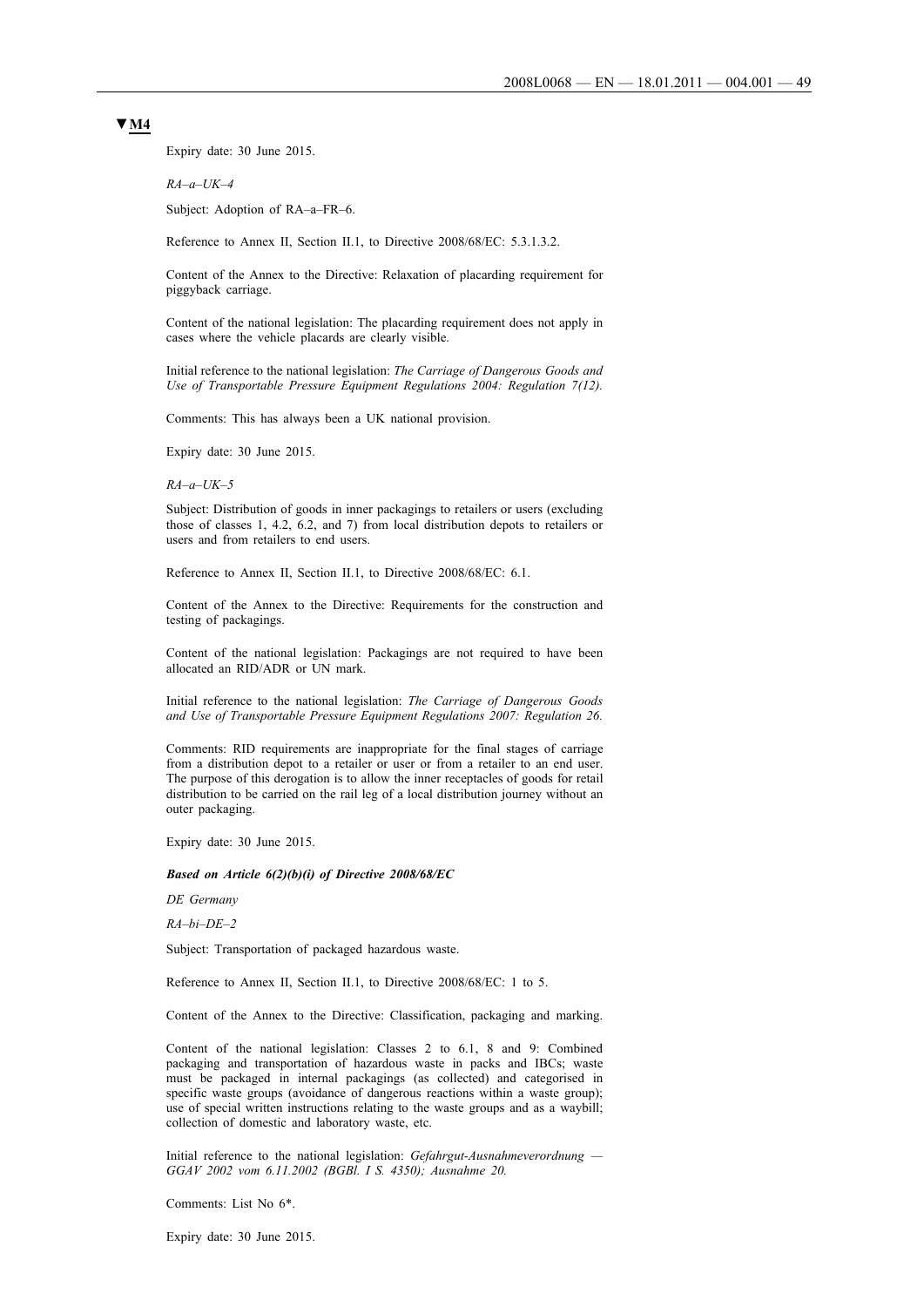*DK Denmark*

*RA–bi–DK-1*

Subject: Carriage of dangerous goods in tunnels.

Reference to Annex II, Section II.1, to Directive 2008/68/EC: 7.5.

Content of the Annex to the Directive: Loading, unloading and protective distances

Content of the national legislation: The legislation provides for alternative provisions than provided for in Annex II Section II.1 in Directive 2008/68/EC regarding carriage through the rail tunnel of the fixed link across the Great Belt. These alternative provisions relate only to load volume and the distance between dangerous goods loads.

Initial reference to the national legislation: *Bestemmelser om transport af eksplosiver i jernbanetunnelerne på Storebælt og Øresund, 15 February 2005.*

#### Comments:

Expiry date: 30 June 2015.

#### *RA–bi–DK-2*

Subject: Carriage of dangerous goods in tunnels.

Reference to Annex II, Section II.1, to Directive 2008/68/EC: 7.5.

Content of the Annex to the Directive: Loading, unloading and protective distances.

Content of the national legislation: The legislation provides for alternative provisions than provided for in Annex II, Section II.1 to Directive 2008/68/EC regarding carriage through the rail tunnel of the fixed link across Øresund. These alternative provisions relate only to load volume and the distance between dangerous goods loads.

Initial reference to the national legislation: *Bestemmelser om transport af eksplosiver i jernbanetunnelerne på Storebælt og Øresund, 15 February 2005*.

Comments:

Expiry date: 29 February 2016.

*SE Sweden*

*RA–bi–SE–1*

Subject: Carriage of hazardous waste to hazardous waste disposal plants.

Reference to Annex II, Section II.1, to Directive 2008/68/EC: 2, 5.2, and 6.1.

Content of the Annex to the Directive: Classification, marking and labelling, and requirements for the construction and testing of packaging.

Content of the national legislation: The legislation consists of simplified classification criteria, less restrictive requirements for the construction and testing of packaging, and modified labelling and marking requirements. Instead of classifying hazardous waste according to the RID, it is assigned to different waste groups. Each waste group contains substances that can, in accordance with the RID, be packed together (mixed packing). Each package must be marked with the relevant waste group code instead of the UN number.

Initial reference to the national legislation: *Särskilda bestämmelser om vissa inrikes transporter av farligt gods på väg och i terräng.*

Comments: These regulations may be used only for the carriage of hazardous waste from public recycling sites to hazardous waste disposal plants.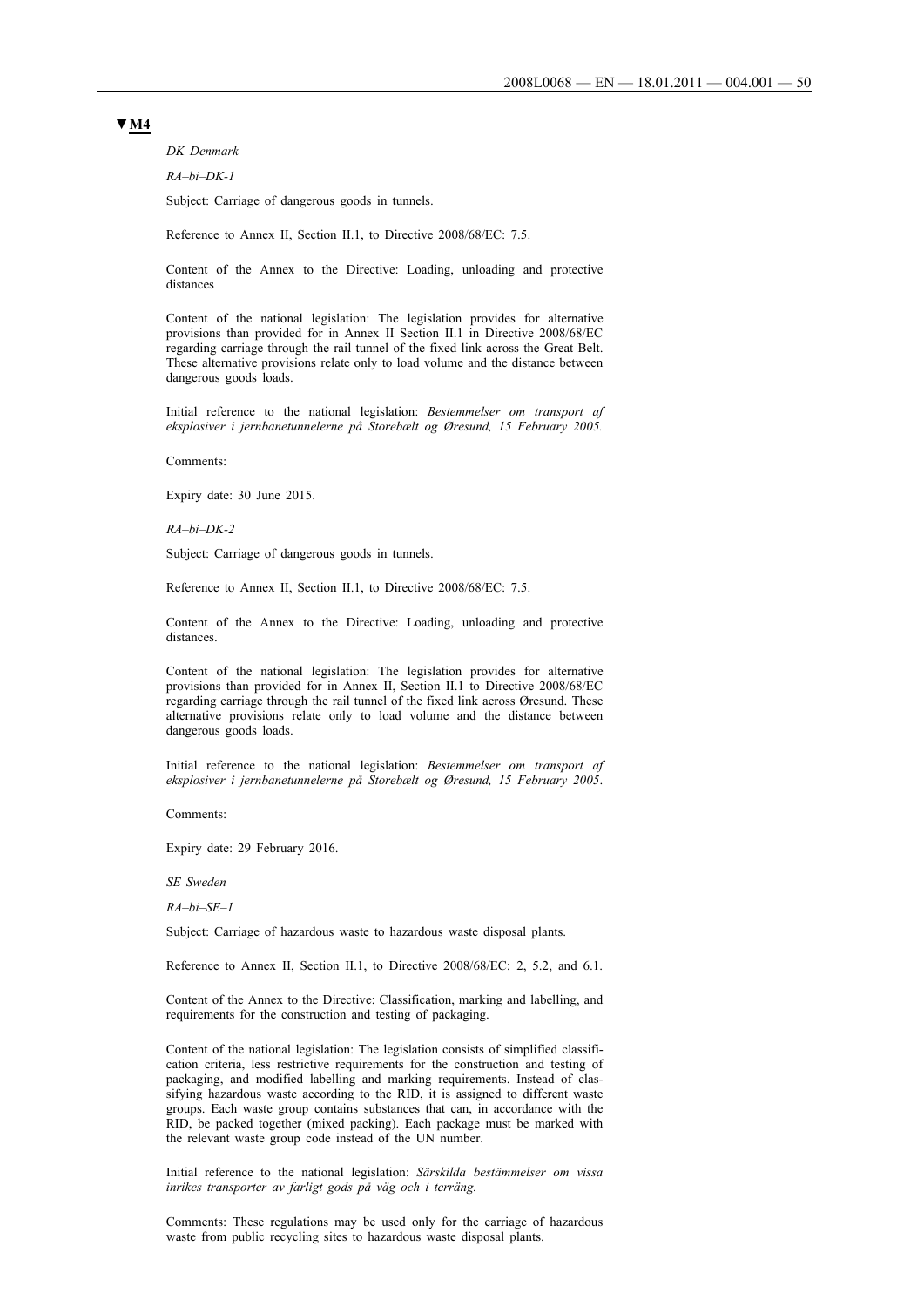Expiry date: 30 June 2015.

### *Based on Article 6(2)(b)(ii) of Directive 2008/68/EC*

*DE Germany*

*RA–bii–DE–1*

Subject: Local transport of UN 1051 hydrogen cyanide, stabilised, liquid, containing 1 % or less water by mass, in railway tank wagons, derogating from sub-section 4.3.2.1.1 of Annex II, Section II.1 to Directive 2008/68/EC.

Reference to Annex II, Section II.1 to Directive 2008/68/EC: 3.2, 4.3.2.1.1.

Content of the Annex to the Directive: ban on the transport of UN 1051 (hydrogen cyanide), stabilised, liquid, containing 1 % or less water by mass

Content of the national legal provisions: local transport by rail on particular designated routes as part of a defined industrial process and closely controlled under clearly specified conditions. Transport takes place in tank wagons which are licensed specifically for this purpose and whose construction and fittings are continually adapted in line with the latest safety technology (e.g. equipping with crash buffers in accordance with TE 22). The transport process is regulated in detail by additional operational safety provisions in agreement with the relevant safety and danger-aversion authorities and is monitored by the relevant supervisory authorities.

Original reference to national legal provisions: derogation No E 1/97 (4th amended version), Federal Office for Railways

End of the period of validity: 1 January 2017.